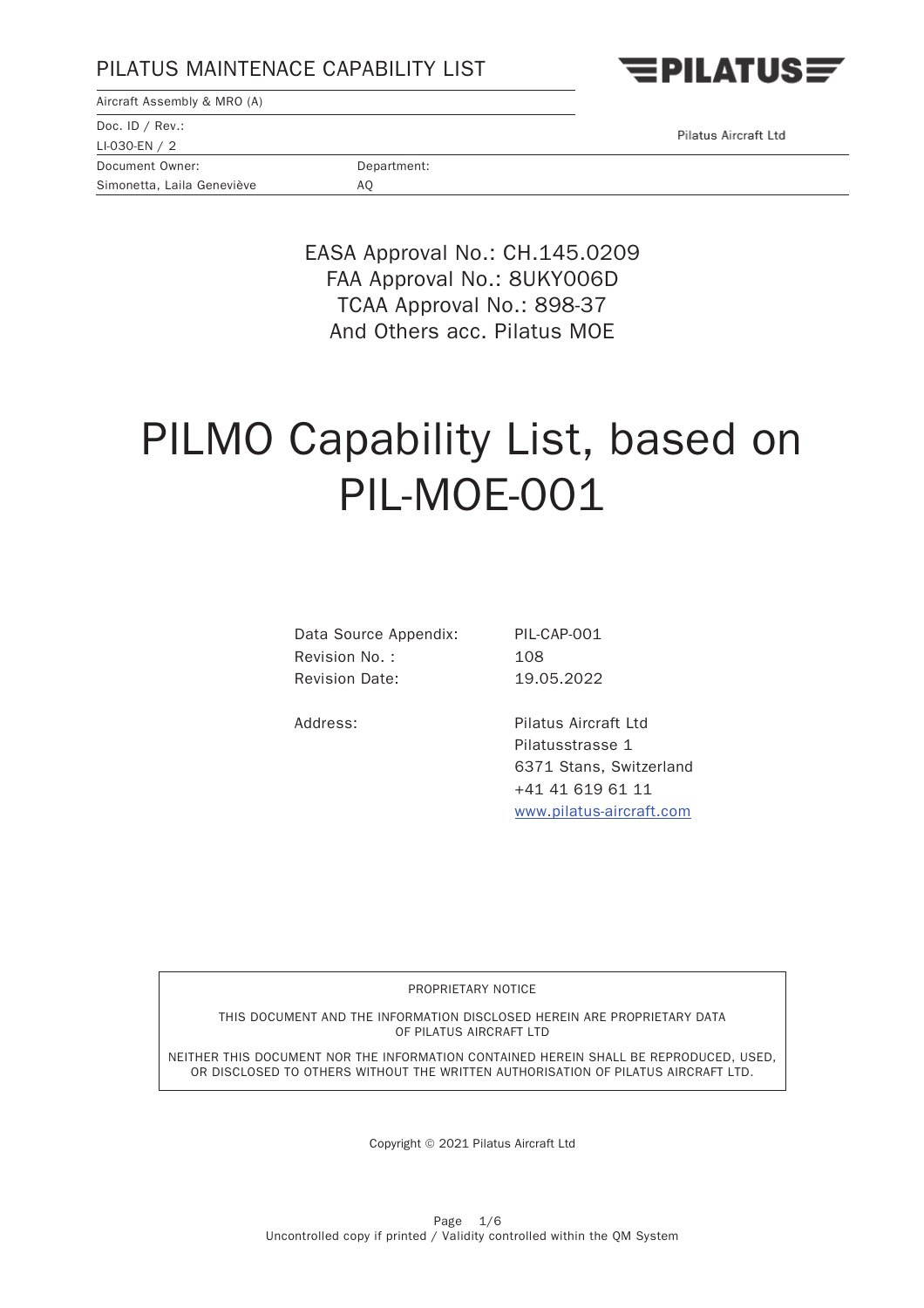

Aircraft Assembly & MRO (A)

Doc. ID / Rev.:

LI-030-EN / 2

Document Owner: Department: Simonetta, Laila Geneviève **AQ** 

Pilatus Aircraft Ltd

INTENTIONALLY LEFT BLANK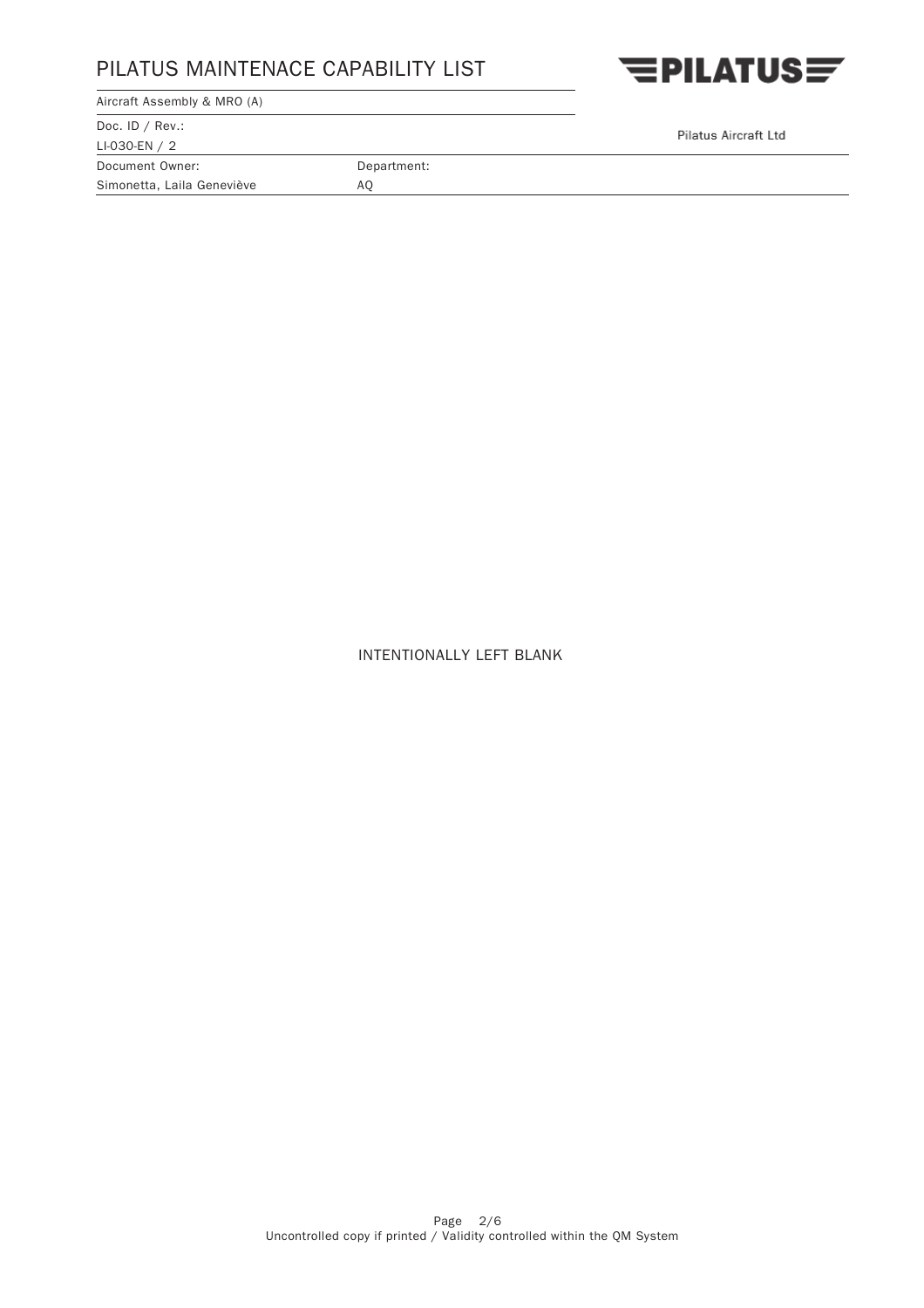

Pilatus Aircraft Ltd

Aircraft Assembly & MRO (A)

Doc. ID / Rev.: LI-030-EN / 2

Document Owner: Department:

Simonetta, Laila Geneviève **AQ** 

1 LIST OF EFFECTIVE PAGES

Page numbering refers to Appendix PIL-CAP-001 to LI-030-EN

|                | REV.              | REV.        | <b>REVISED</b>  |
|----------------|-------------------|-------------|-----------------|
| <b>PAGE</b>    | NO.               | <b>DATE</b> | BY              |
| $\mathbf{1}$   | 108               | 19.05.2022  | Dollinger<br>Е. |
| $\mathbf 2$    | 108               | 19.05.2022  | Dollinger<br>Е. |
| 3              | 108               | 19.05.2022  | E. Dollinger    |
| $\overline{4}$ | 108               | 19.05.2022  | E. Dollinger    |
| 5              | 108               | 19.05.2022  | Dollinger<br>Е. |
| 6              | 108               | 19.05.2022  | E. Dollinger    |
| $\overline{7}$ | 108               | 19.05.2022  | E. Dollinger    |
| 8              | 108               | 19.05.2022  | E. Dollinger    |
| 9              | 108<br>19.05.2022 |             | Dollinger<br>Е. |
| 10             | 108<br>19.05.2022 |             | Dollinger<br>Е. |
| 11             | 108<br>19.05.2022 |             | E. Dollinger    |
| 12             | 108               | 19.05.2022  | Dollinger<br>Е. |
| 13             | 108               | 19.05.2022  | E. Dollinger    |
| 14             | 108               | 19.05.2022  | Dollinger<br>Е. |
| 15             | 108               | 19.05.2022  | E. Dollinger    |
| 16             | 108               | 19.05.2022  | E. Dollinger    |
| 17             | 108               | 19.05.2022  | Dollinger<br>Е. |
| 18             | 108               | 19.05.2022  | Dollinger<br>Е. |
| 19             | 108               | 19.05.2022  | E. Dollinger    |
| 20             | 108               | 19.05.2022  | E. Dollinger    |
| 21             | 108               | 19.05.2022  | Dollinger<br>Е. |
| 22             | 108               | 19.05.2022  | E. Dollinger    |

|             | REV. | REV.        | <b>REVISED</b>  |
|-------------|------|-------------|-----------------|
| <b>PAGE</b> | NO.  | <b>DATE</b> | BY              |
| 23          | 108  | 19.05.2022  | E. Dollinger    |
| 24          | 108  | 19.05.2022  | E. Dollinger    |
| 25          | 108  | 19.05.2022  | E. Dollinger    |
| 26          | 108  | 19.05.2022  | E. Dollinger    |
| 27          | 108  | 19.05.2022  | E. Dollinger    |
| 28          | 108  | 19.05.2022  | E. Dollinger    |
| 29          | 108  | 19.05.2022  | E. Dollinger    |
| 30          | 108  | 19.05.2022  | E. Dollinger    |
| 31          | 108  | 19.05.2022  | E. Dollinger    |
| 32          | 108  | 19.05.2022  | E. Dollinger    |
| 33          | 108  | 19.05.2022  | E. Dollinger    |
| 34          | 108  | 19.05.2022  | E. Dollinger    |
| 35          | 108  | 19.05.2022  | E. Dollinger    |
| 36          | 108  | 19.05.2022  | Dollinger<br>Е. |
| 37          | 108  | 19.05.2022  | E. Dollinger    |
| 38          | 108  | 19.05.2022  | E. Dollinger    |
| 39          | 108  | 19.05.2022  | E. Dollinger    |
| 40          | 108  | 19.05.2022  | E. Dollinger    |
| 41          | 108  | 19.05.2022  | E. Dollinger    |
| 42          | 108  | 19.05.2022  | E. Dollinger    |
| 43          | 108  | 19.05.2022  | E. Dollinger    |
| ----        | ---- | End of List |                 |

| APPROVED / ACCEPTED:                             | <b>STAMP:</b> | DATE / SIGNATURE:                                                                                                                                                          |
|--------------------------------------------------|---------------|----------------------------------------------------------------------------------------------------------------------------------------------------------------------------|
| <b>Pilatus Aircraft Ltd.</b>                     |               | Digital unterschrieben<br>von Laila Geneviève<br>Simonetta<br>Datum: 2022.05.23<br>12:39:21 +02'00'                                                                        |
| <b>Quality Assurance MRO</b>                     |               | Laila Genèvieve Simonetta<br><b>Quality Manager</b>                                                                                                                        |
| <b>FOCA</b><br>Federal Office for Civil Aviation |               | Approved <u>2</u><br><b>Federal Office of Civil Aviation</b><br><b>Technical Organisations Zurich</b><br><b>Rudolf Fahrni</b><br>R. Fahrni<br>Airworthiness Inspector FOCA |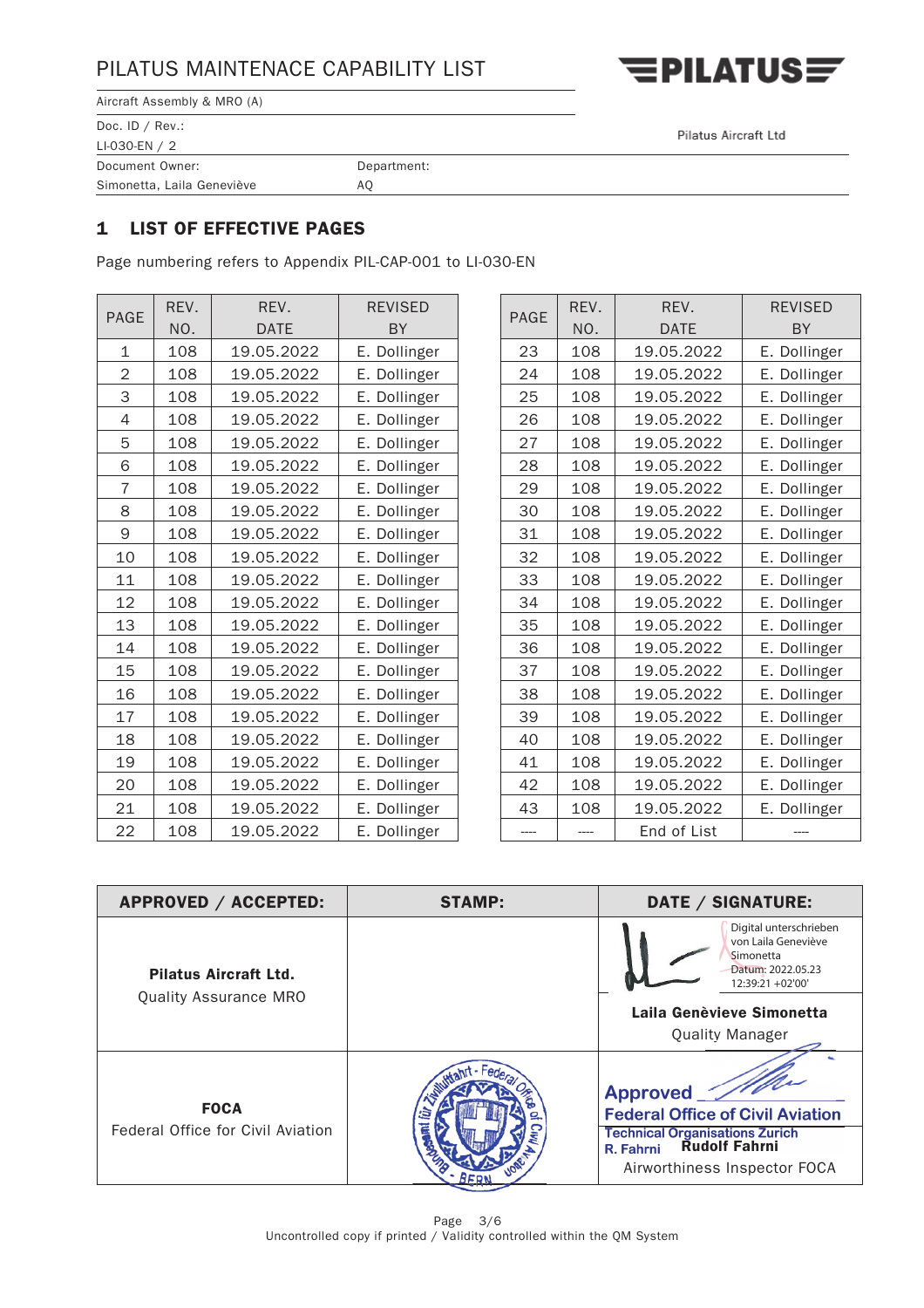

Aircraft Assembly & MRO (A) Doc. ID / Rev.: LI-030-EN / 2

Pilatus Aircraft Ltd

Document Owner: Department: Simonetta, Laila Geneviève **AQ** 

#### 2 CAPABILITY COMMITMENT STATEMENT

This serves to certify that all items listed in this Aircraft Maintenance Organization Capability List CH.145.0209 are within the approved scope of maintenance organization certificate and Operation Specification as approved by the Quality Manager. Pilatus Aircraft Ltd has the appropriate premises, facility, tools, equipment, material, airworthiness documentation and personnel to perform the work on the aircraft or aircraft components as listed in the capability list, and meets the requirements of EASA PART-145.

| APPROVED / ACCEPTED:         | <b>STAMP:</b> | DATE / SIGNATURE:                                                                                  |
|------------------------------|---------------|----------------------------------------------------------------------------------------------------|
| <b>Pilatus Aircraft Ltd.</b> |               | Digital unterschrieben von<br>Laila Geneviève Simonetta<br>Datum: 2022.05.23 12:39:34<br>$+02'00'$ |
| Quality Assurance MRO        |               | Laila Genèvieve Simonetta<br><b>Quality Manager</b>                                                |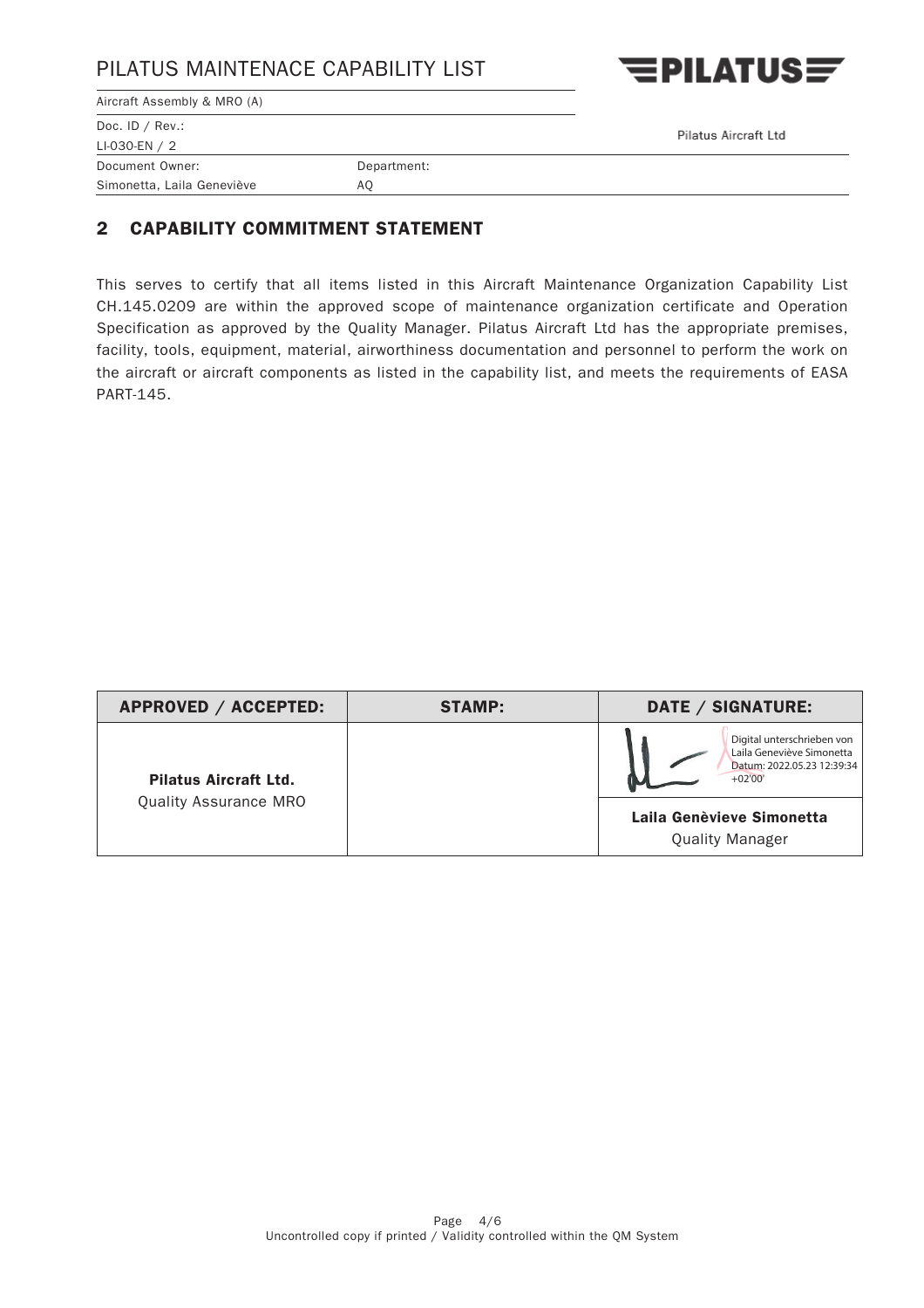

| Aircraft Assembly & MRO (A) |  |  |  |
|-----------------------------|--|--|--|
|-----------------------------|--|--|--|

Doc. ID / Rev.: LI-030-EN / 2 Document Owner: Department:

#### 3 CAPABILTY CONTROL

Simonetta, Laila Geneviève **AQ** 

#### 3.1 Amendments

Amendments or Updates are changes to the PILMO Capability List that do not require a full revision of such as adding/removing part numbers or correcting minor spelling mistakes, etc.

New components may only be added to the PILMO Capability List if the component is within the current repair station ratings, if maintenance data are available that has been approved by the owner of the design organization (in most cases the TC holder) and the evaluation according MOE Cp. 1.11 & PIL-MOP-03-06 has been successfully carried out.

All amendments in the PILMO Capability List are documented on the last page "Record of Amendments" and do not require the prior approval of the Competent Authority for inclusion, provided that the above requirements are met and the Competent Authority receives a copy of the "Record of Amendments".

A amended PILMO Capability List is uploaded to the Pilatus Intranet and is available to all maintenance staff.

#### 3.2 Revisions

This PILMO Capability List shall be revised as necessary (but at least every six months) to ensure that its content is correct, complete and adapted to the requirements of the approved Pilatus MOE and its Supplements.

Revisions to the PILMO Capability List shall be:

- a) Approved by the Quality Manager (AQ) or his Deputy who shall sign and date the List of Effective Pages at the front of the PILMO Capability List.
- b) Submitted to the Competent Authority (e.g. via E-Mail). The Competent Authority will then sign date and stamp the List of Effective Pages at the front of the PILMO Capability List if the revision is accepted.

If the Competent Authority does not accept any of the amendments, the necessary actions shall be taken to correct the unacceptable amendments in order to obtain the agreement of the Competent Authority.

At each revision, the parts listed in "Record of Amendments", will be emptied as a new revision starts with new amendments. The changes in the new revision are indicated by a blue line (|) at the left edge next to the changed text.

The revision shall include a new List of Effective Pages signed by Quality Manager (AQ) or his Deputy.

A revised PILMO Capability List is uploaded to the Pilatus Intranet and is available to all maintenance staff.

Maintenance staff are notified by e-mail when a new revision of the PILMO Capability List has been uploaded to the Intranet.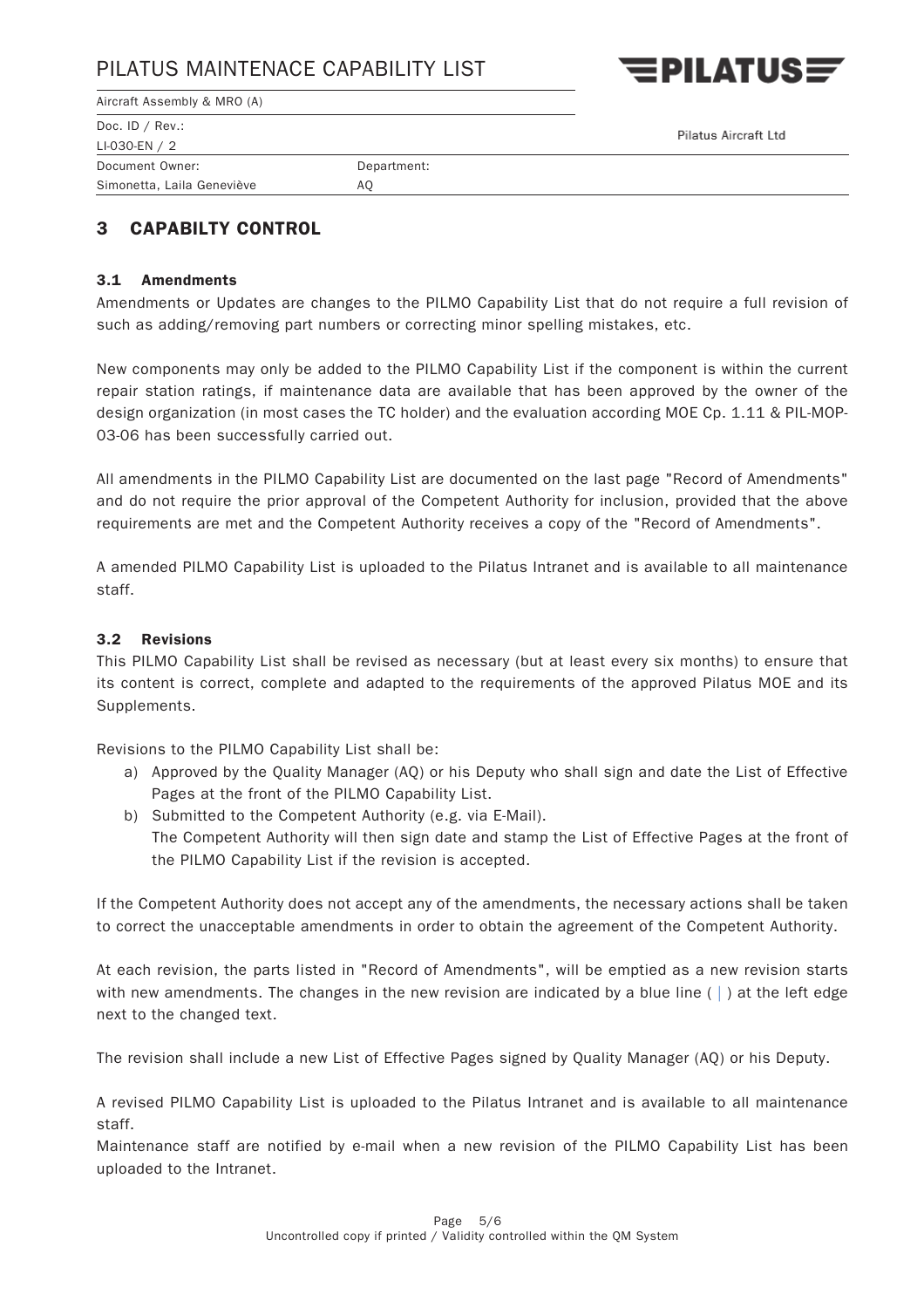

Pilatus Aircraft Ltd

Aircraft Assembly & MRO (A)

Doc. ID / Rev.: LI-030-EN / 2 Document Owner: Department: Simonetta, Laila Geneviève **AQ** 

#### 4 Aircraft Maintenance Organisation Capability List

Aircraft Component Maintenance

Table 1: See Appendix PIL-CAP-001

Actual Capability List is printed from the respective database into appendix to this document on the pages following.

The source data has been published and approved on the date indicated in the list of effective pages.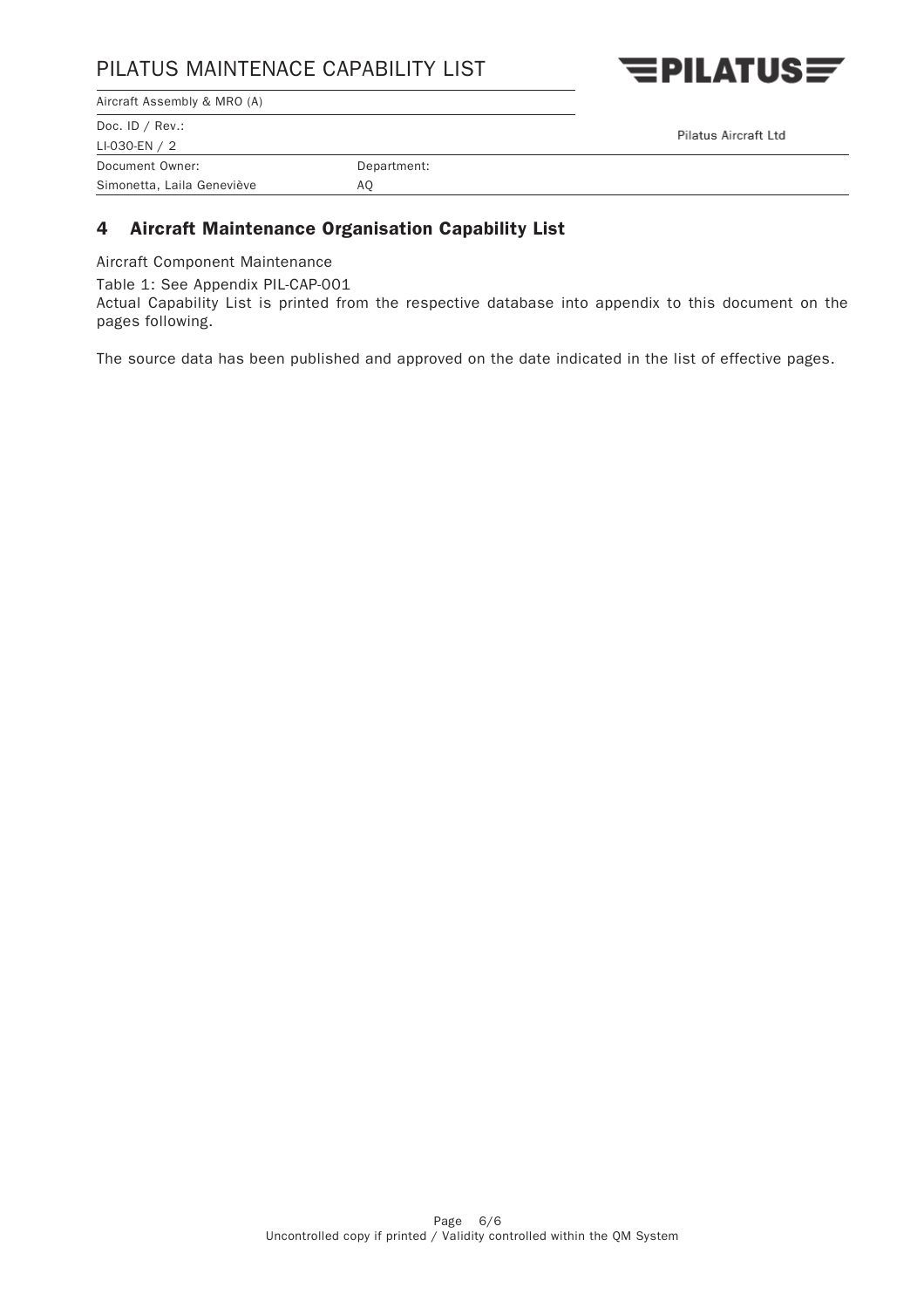

Quality Assurance MRO

Database Annex PIL-CAP-001, Rev.108 to LI-030-EN

|            | Please use dropdowns only for searching! |                                   |                                                  |                                   |                            |                       |                          |                      |   |    |                                 |
|------------|------------------------------------------|-----------------------------------|--------------------------------------------------|-----------------------------------|----------------------------|-----------------------|--------------------------|----------------------|---|----|---------------------------------|
| <b>ATA</b> | Rating                                   | <b>Manufacturer</b>               | <b>Description</b>                               | <b>Designation</b><br><b>Type</b> | <b>Manufacturer</b><br>P/N | <b>Pilatus</b><br>P/N | <b>SN Restriction</b>    | I/T                  | R | OH | lм                              |
| 27         | C8                                       | <b>AERO INSTRUMENTS</b>           | INDICATOR, TRIPLE TRIM                           |                                   | HS-5952-93                 | 975.44.16.205         | $\overline{\phantom{0}}$ | $\sqrt{\phantom{a}}$ |   |    |                                 |
| 34         | C <sub>3</sub>                           | <b>AERO INSTRUMENTS</b>           | ATTITUDE GYRO WITH INCLINOMETER                  |                                   | HS-5954-93                 | 965.25.12.311         |                          |                      |   |    |                                 |
| 77         | C <sub>7</sub>                           | AMETEK AEROSPACE PRODUCTS INC.    | TACHOMETER GENERATORS                            |                                   | 2CM9ABZ7                   | 975.26.10.108         |                          | $\sqrt{2}$           |   |    |                                 |
| 34         | C <sub>3</sub>                           | AMETEK AEROSPACE PRODUCTS INC.    | <b>BAROMETRIC ALTIMETER</b>                      |                                   | 70256N01D01                | N/A                   | $\overline{\phantom{0}}$ |                      |   |    |                                 |
| 34         | C3                                       | AMETEK AEROSPACE PRODUCTS INC.    | <b>BAROMETRIC ALTIMETER</b>                      |                                   | 70256N02D02                | N/A                   | $\overline{\phantom{m}}$ |                      |   |    |                                 |
| 79         | C7                                       | EDISON / ARMTECH INDUSTRIES, INC. | TRANSMITTER, OIL PRESSURE                        | 0-60PSI                           | 418-00024                  | 975.21.17.101         |                          | $\sqrt{2}$           |   |    |                                 |
| 24         | C <sub>5</sub>                           | AVIONIC INSTRUMENTS               | TWO CHANNEL STATIC INVERTER SYSTEM               |                                   | 1-001-0102-1653            | N/A                   |                          |                      |   |    | $\hspace{0.1mm}-\hspace{0.1mm}$ |
| 32         | C <sub>14</sub>                          | AVOX SYSTEMS INC. / ZODIAC        | PARKING BRAKE VALVE                              | L/H & R/H                         | 4500S-A2                   | 963.80.10.110         |                          |                      |   |    | $\hspace{0.1mm}-\hspace{0.1mm}$ |
| 23         | C <sub>3</sub>                           | <b>BECKER</b>                     | AUDIO-SELECTOR                                   |                                   | AS3100-(16)-02             | 985.61.15.217         |                          |                      |   |    | $\sqrt{ }$                      |
| 23         | C3                                       | <b>BECKER</b>                     | AUDIO-SELECTOR                                   |                                   | AS3100-(16D)-02            | 985.61.15.230         | $\overline{\phantom{0}}$ |                      |   |    |                                 |
| 23         | C <sub>3</sub>                           | <b>BECKER</b>                     | AUDIO-SELECTOR                                   |                                   | AS3100-(16E)               | 985.61.15.208         |                          |                      |   |    |                                 |
| 32         | C <sub>14</sub>                          | <b>BERINGER</b>                   | <b>MAIN WHEEL</b>                                |                                   | RF-003                     | N/A                   |                          |                      |   |    | $\sqrt{ }$                      |
| 32         | C <sub>14</sub>                          | <b>BERINGER</b>                   | <b>TAIL WHEEL</b>                                |                                   | RA-001                     | N/A                   | $\overline{\phantom{m}}$ | $\sqrt{2}$           |   |    | $\sqrt{2}$                      |
| 32         | C <sub>14</sub>                          | <b>BERINGER</b>                   | <b>MAIN WHEEL</b>                                |                                   | RA-003                     | N/A                   | $\overline{\phantom{m}}$ |                      |   |    | $\sqrt{ }$                      |
| 31         | C <sub>13</sub>                          | <b>COMTRONIC GMBH</b>             | OVERHEAD CONTROL PANEL                           |                                   | 22-5844 109                | 972.81.21.153         |                          | $\sqrt{2}$           |   |    | $\sqrt{2}$                      |
| 24         | C <sub>5</sub>                           | <b>CONCORDE</b>                   | VALVE REGULATED LEAD-ACID MAIN<br><b>BATTERY</b> |                                   | RG-380/E44                 | 976.11.26.120         | $\overline{\phantom{0}}$ |                      |   |    |                                 |
| 73         | C7                                       | CRANE, LEAR ROMEC                 | PUMP, ROTARY, POWER DRIVEN                       |                                   | RG15980-L1                 | 968.84.51.101         | $\overline{\phantom{m}}$ |                      |   |    | $\sqrt{ }$                      |
| 73         | C7                                       | CRANE, LEAR ROMEC                 | PUMP, ROTARY, POWER DRIVEN                       |                                   | RG15980-L1/M               | 968.84.51.109         |                          | $\sqrt{ }$           |   |    | $\sqrt{ }$                      |
| 73         | C7                                       | CRANE, LEAR ROMEC                 | PUMP, ROTARY, POWER DRIVEN FUEL                  |                                   | RG9570R1                   | 968.84.51.106         |                          | $\sqrt{ }$           |   |    | $\sqrt{ }$                      |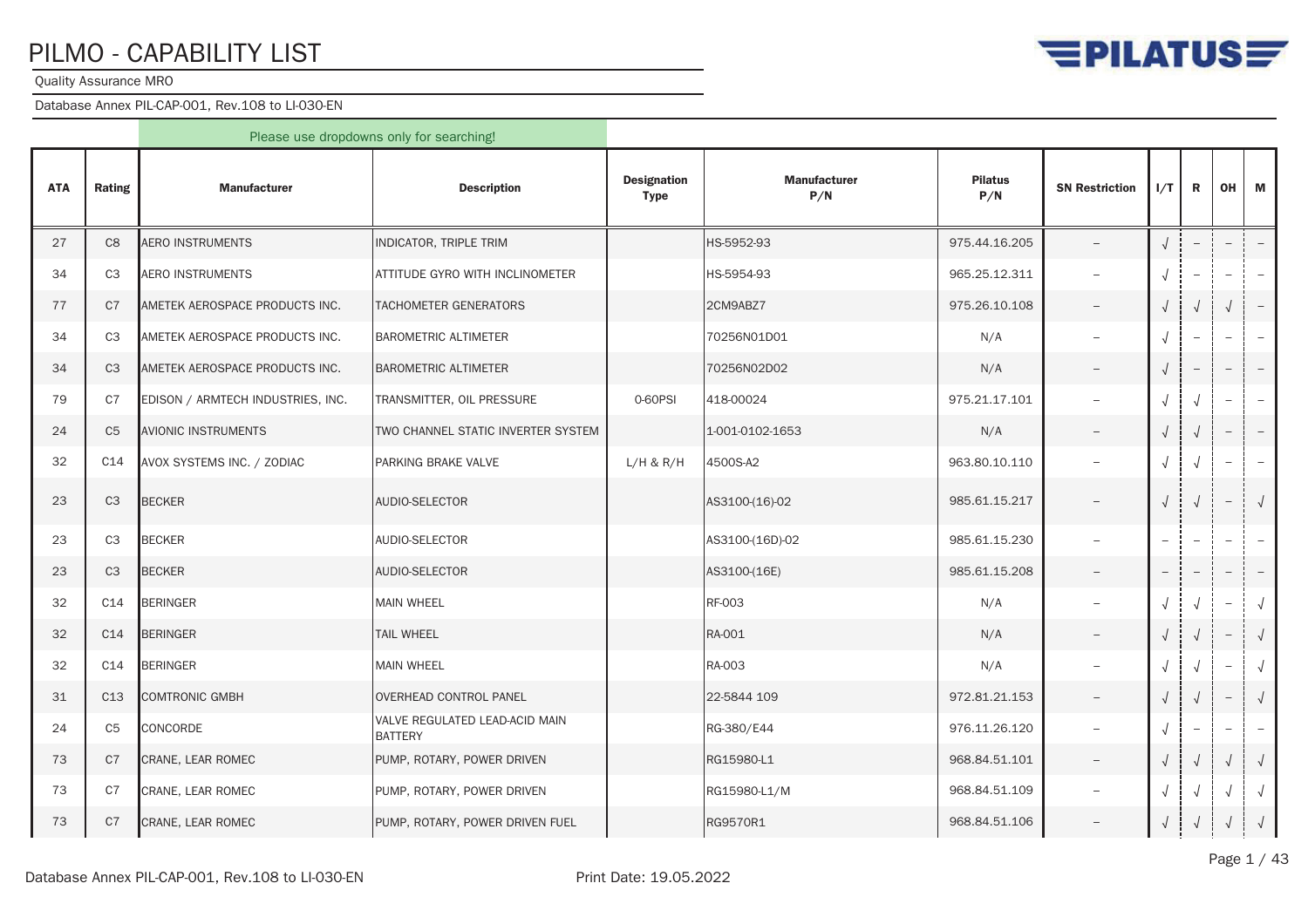

| <b>ATA</b> | Rating         | <b>Manufacturer</b>      | <b>Description</b>              | <b>Designation</b><br><b>Type</b> | <b>Manufacturer</b><br>P/N | <b>Pilatus</b><br>P/N | <b>SN Restriction</b>    | I/T        | R | OH | M                        |
|------------|----------------|--------------------------|---------------------------------|-----------------------------------|----------------------------|-----------------------|--------------------------|------------|---|----|--------------------------|
| 73         | C7             | CRANE, LEAR ROMEC        | PUMP, ROTARY, POWER DRIVEN FUEL |                                   | RG9570R1/M                 | 968.84.51.108         |                          | $\sqrt{ }$ |   |    |                          |
| 73         | C7             | CRANE, LEAR ROMEC        | PUMP, CENTRIFUGAL, FUEL BOOST   |                                   | RR53710B                   | 968.84.11.401         |                          |            |   |    | $\sqrt{ }$               |
| 73         | C7             | CRANE, LEAR ROMEC        | PUMP, CENTRIFUGAL, FUEL BOOST   |                                   | RR53710B/B3974             | 968.84.11.403         |                          |            |   |    |                          |
| 73         | C7             | CRANE, LEAR ROMEC        | PUMP, CENTRIFUGAL, FUEL BOOST   |                                   | RR53710H                   | 968.84.11.402         |                          |            |   |    |                          |
| 73         | C7             | CRANE, LEAR ROMEC        | PUMP, CENTRIFUGAL, FUEL BOOST   |                                   | RR53710K                   | 968.84.11.404         |                          |            |   |    |                          |
| 73         | C <sub>7</sub> | CRANE, LEAR ROMEC        | PUMP, CENTRIFUGAL, FUEL BOOST   |                                   | RR53710L                   | 968.84.11.405         |                          |            |   |    |                          |
| 73         | C7             | CRANE, LEAR ROMEC        | PUMP, CENTRIFUGAL, FUEL BOOST   |                                   | RR53710L/RAAF              | 968.84.11.407         |                          |            |   |    |                          |
| 73         | C7             | CRANE, LEAR ROMEC        | PUMP, CENTRIFUGAL, FUEL BOOST   |                                   | RR53710M                   | 968.84.11.406         |                          |            |   |    | $\sqrt{ }$               |
| 25         | C <sub>6</sub> | DECRANE AIRCRAFT SEATING | <b>EXECUTIVE SEAT</b>           |                                   | 403008-1                   | 959.30.01.601         |                          |            |   |    |                          |
| 25         | C <sub>6</sub> | DECRANE AIRCRAFT SEATING | <b>EXECUTIVE SEAT</b>           |                                   | 403008-10                  | 959.30.01.610         |                          |            |   |    |                          |
| 25         | C <sub>6</sub> | DECRANE AIRCRAFT SEATING | <b>EXECUTIVE SEAT</b>           |                                   | 403008-10SR                | 959.30.01.616         |                          |            |   |    |                          |
| 25         | C <sub>6</sub> | DECRANE AIRCRAFT SEATING | <b>EXECUTIVE SEAT</b>           |                                   | 403008-1SR                 | 959.30.01.613         |                          |            |   |    |                          |
| 25         | C <sub>6</sub> | DECRANE AIRCRAFT SEATING | <b>EXECUTIVE SEAT</b>           |                                   | 403008-2                   | 959.30.01.602         |                          |            |   |    |                          |
| 25         | C <sub>6</sub> | DECRANE AIRCRAFT SEATING | <b>EXECUTIVE SEAT</b>           |                                   | 403008-2SR                 | 959.30.01.614         |                          |            |   |    |                          |
| 25         | C <sub>6</sub> | DECRANE AIRCRAFT SEATING | <b>EXECUTIVE SEAT</b>           |                                   | 403008-3                   | N/A                   |                          |            |   |    |                          |
| 25         | C <sub>6</sub> | DECRANE AIRCRAFT SEATING | <b>EXECUTIVE SEAT</b>           |                                   | 403008-4                   | N/A                   | $\overline{\phantom{m}}$ |            |   |    | $\overline{\phantom{0}}$ |
| 25         | C <sub>6</sub> | DECRANE AIRCRAFT SEATING | <b>EXECUTIVE SEAT</b>           |                                   | 403008-4A                  | 959.30.01.611         |                          |            |   |    |                          |
| 25         | C <sub>6</sub> | DECRANE AIRCRAFT SEATING | <b>EXECUTIVE SEAT</b>           |                                   | 403008-7                   | 959.30.01.607         |                          |            |   |    |                          |
| 25         | C <sub>6</sub> | DECRANE AIRCRAFT SEATING | <b>EXECUTIVE SEAT</b>           |                                   | 403008-8                   | 959.30.01.608         |                          |            |   |    |                          |
| 25         | C6             | DECRANE AIRCRAFT SEATING | <b>EXECUTIVE SEAT</b>           |                                   | 403008-9                   | 959.30.01.609         |                          |            |   |    |                          |
| 25         | C <sub>6</sub> | DECRANE AIRCRAFT SEATING | <b>EXECUTIVE SEAT</b>           |                                   | 403008-9SR                 | 959.30.01.615         |                          |            |   |    |                          |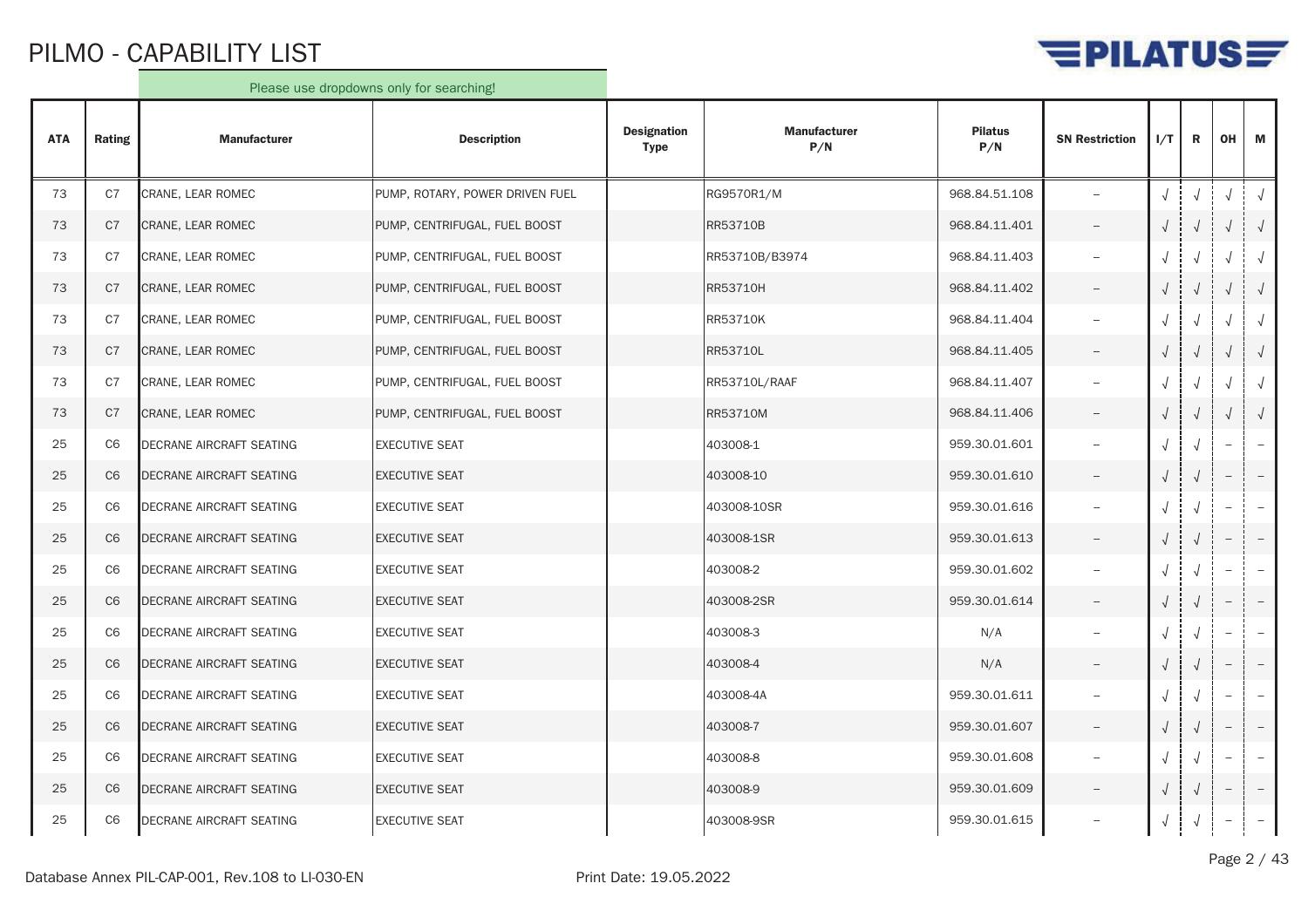

| <b>ATA</b> | Rating         | <b>Manufacturer</b>             | <b>Description</b>    | <b>Designation</b><br><b>Type</b> | <b>Manufacturer</b><br>P/N | <b>Pilatus</b><br>P/N | <b>SN Restriction</b>    | I/T        | R | OH | M |
|------------|----------------|---------------------------------|-----------------------|-----------------------------------|----------------------------|-----------------------|--------------------------|------------|---|----|---|
| 25         | C6             | DECRANE AIRCRAFT SEATING        | <b>EXECUTIVE SEAT</b> |                                   | 403083-1                   | 959.30.01.801         | $\overline{\phantom{a}}$ | $\sqrt{ }$ |   |    |   |
| 25         | C6             | DECRANE AIRCRAFT SEATING        | <b>EXECUTIVE SEAT</b> |                                   | 403150-1                   | 959.30.01.617         | $\overline{\phantom{0}}$ | $\sqrt{2}$ |   |    |   |
| 25         | C <sub>6</sub> | DECRANE AIRCRAFT SEATING        | <b>EXECUTIVE SEAT</b> |                                   | 403150-10                  | 959.30.01.824         |                          | $\sqrt{}$  |   |    |   |
| 25         | C <sub>6</sub> | DECRANE AIRCRAFT SEATING        | <b>EXECUTIVE SEAT</b> |                                   | 403150-10-B                | 959.30.01.826         |                          | $\sqrt{2}$ |   |    |   |
| 25         | C6             | DECRANE AIRCRAFT SEATING        | <b>EXECUTIVE SEAT</b> |                                   | 403150-10-BC               | 959.30.01.832         | $\qquad \qquad -$        | $\sqrt{2}$ |   |    |   |
| 25         | C <sub>6</sub> | DECRANE AIRCRAFT SEATING        | <b>EXECUTIVE SEAT</b> |                                   | 403150-10-BCF              | 959.30.01.838         | $\overline{\phantom{m}}$ | $\sqrt{ }$ |   |    |   |
| 25         | C6             | DECRANE AIRCRAFT SEATING        | <b>EXECUTIVE SEAT</b> |                                   | 403150-10-BF               | 959.30.01.834         |                          | √          |   |    |   |
| 25         | C <sub>6</sub> | DECRANE AIRCRAFT SEATING        | <b>EXECUTIVE SEAT</b> |                                   | 403150-10-C                | 959.30.01.828         | $\overline{\phantom{m}}$ | $\sqrt{ }$ |   |    |   |
| 25         | C <sub>6</sub> | DECRANE AIRCRAFT SEATING        | <b>EXECUTIVE SEAT</b> |                                   | 403150-10-CF               | 959.30.01.836         |                          | √          |   |    |   |
| 25         | C <sub>6</sub> | DECRANE AIRCRAFT SEATING        | <b>EXECUTIVE SEAT</b> |                                   | 403150-10-F                | 959.30.01.830         |                          | $\sqrt{ }$ |   |    |   |
| 25         | C6             | DECRANE AIRCRAFT SEATING        | <b>EXECUTIVE SEAT</b> |                                   | 403150-1-A                 | 959.30.01.619         | $\overline{\phantom{m}}$ | √          |   |    |   |
| 25         | C6             | DECRANE AIRCRAFT SEATING        | <b>EXECUTIVE SEAT</b> |                                   | 403150-1-AC                | 959.30.01.621         | $\overline{\phantom{m}}$ | V          |   |    |   |
| 25         | C6             | <b>DECRANE AIRCRAFT SEATING</b> | <b>EXECUTIVE SEAT</b> |                                   | 403150-1-ACD               | 959.30.01.629         |                          | $\sqrt{ }$ |   |    |   |
| 25         | C <sub>6</sub> | DECRANE AIRCRAFT SEATING        | <b>EXECUTIVE SEAT</b> |                                   | 403150-1-AD                | 959.30.01.627         |                          | $\sqrt{2}$ |   |    |   |
| 25         | C <sub>6</sub> | DECRANE AIRCRAFT SEATING        | <b>EXECUTIVE SEAT</b> |                                   | 403150-1-C                 | 959.30.01.623         | $\overline{\phantom{0}}$ | √          |   |    |   |
| 25         | C <sub>6</sub> | DECRANE AIRCRAFT SEATING        | <b>EXECUTIVE SEAT</b> |                                   | 403150-1-CD                | 959.30.01.631         | $\overline{\phantom{a}}$ | $\sqrt{2}$ |   |    |   |
| 25         | C6             | DECRANE AIRCRAFT SEATING        | <b>EXECUTIVE SEAT</b> |                                   | 403150-1-D                 | 959.30.01.625         |                          | √          |   |    |   |
| 25         | C6             | DECRANE AIRCRAFT SEATING        | <b>EXECUTIVE SEAT</b> |                                   | 403150-2                   | 959.30.01.618         | $\overline{\phantom{0}}$ | $\sqrt{ }$ |   |    |   |
| 25         | C6             | <b>DECRANE AIRCRAFT SEATING</b> | <b>EXECUTIVE SEAT</b> |                                   | 403150-2-A                 | 959.30.01.620         | $\qquad \qquad -$        | √          |   |    |   |
| 25         | C <sub>6</sub> | DECRANE AIRCRAFT SEATING        | <b>EXECUTIVE SEAT</b> |                                   | 403150-2-AC                | 959.30.01.622         |                          | $\sqrt{2}$ |   |    |   |
| 25         | C6             | DECRANE AIRCRAFT SEATING        | <b>EXECUTIVE SEAT</b> |                                   | 403150-2-ACD               | 959.30.01.630         |                          |            |   |    |   |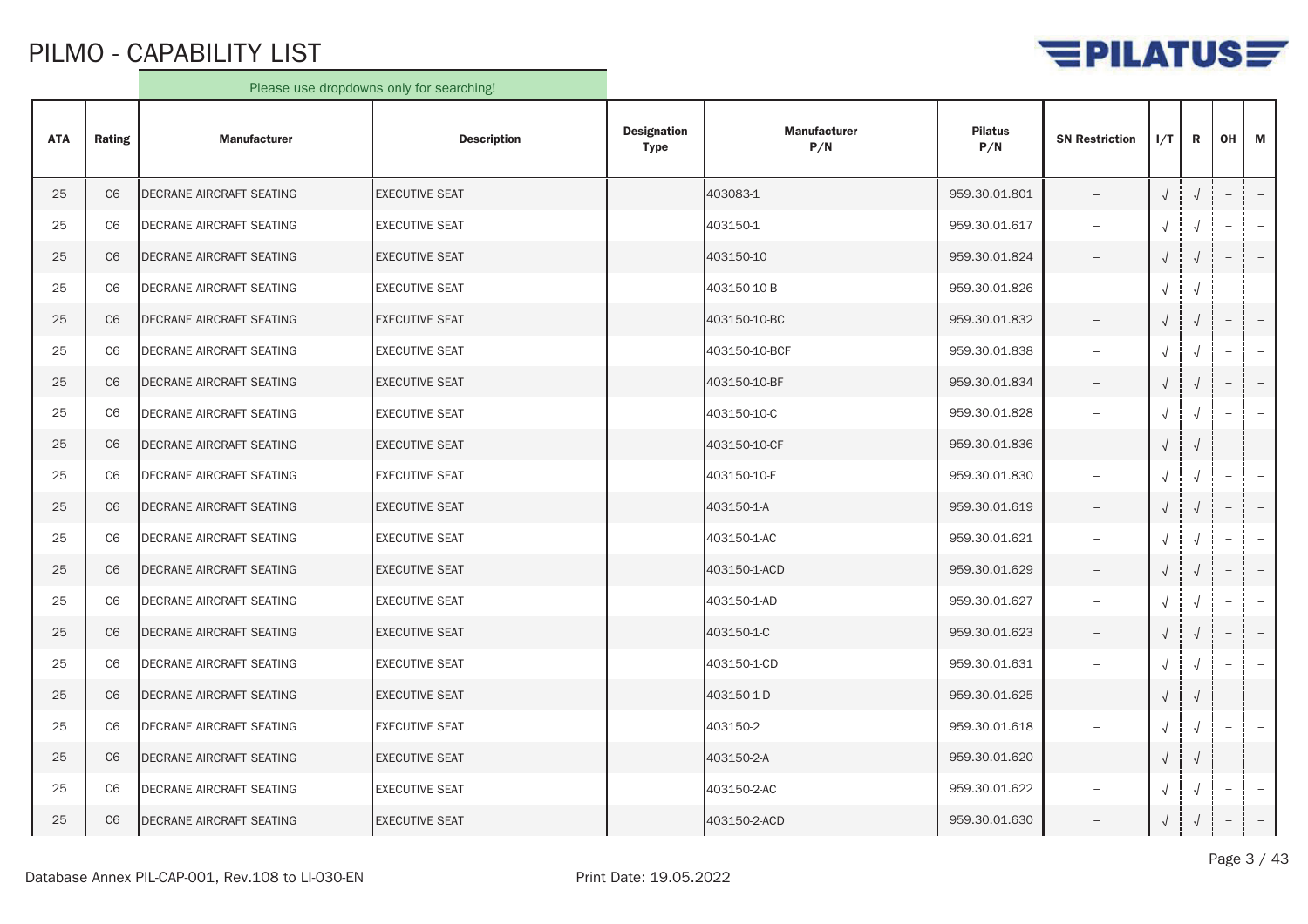

| <b>ATA</b> | Rating         | <b>Manufacturer</b>             | <b>Description</b>    | <b>Designation</b><br>Type | <b>Manufacturer</b><br>P/N | <b>Pilatus</b><br>P/N | <b>SN Restriction</b>    | I/T        | R | OH | M |
|------------|----------------|---------------------------------|-----------------------|----------------------------|----------------------------|-----------------------|--------------------------|------------|---|----|---|
| 25         | C6             | DECRANE AIRCRAFT SEATING        | <b>EXECUTIVE SEAT</b> |                            | 403150-2-AD                | 959.30.01.628         | $\equiv$                 | $\sqrt{ }$ |   |    |   |
| 25         | C6             | DECRANE AIRCRAFT SEATING        | <b>EXECUTIVE SEAT</b> |                            | 403150-2-C                 | 959.30.01.624         |                          |            |   |    |   |
| 25         | C <sub>6</sub> | DECRANE AIRCRAFT SEATING        | <b>EXECUTIVE SEAT</b> |                            | 403150-2-CD                | 959.30.01.632         |                          | $\sqrt{ }$ |   |    |   |
| 25         | C <sub>6</sub> | DECRANE AIRCRAFT SEATING        | <b>EXECUTIVE SEAT</b> |                            | 403150-2-D                 | 959.30.01.626         |                          | $\sqrt{}$  |   |    |   |
| 25         | C6             | DECRANE AIRCRAFT SEATING        | <b>EXECUTIVE SEAT</b> |                            | 403150-3                   | 959.30.01.633         |                          | $\sqrt{ }$ |   |    |   |
| 25         | C6             | DECRANE AIRCRAFT SEATING        | <b>EXECUTIVE SEAT</b> |                            | 403150-3-A                 | 959.30.01.635         |                          | $\sqrt{ }$ |   |    |   |
| 25         | C6             | DECRANE AIRCRAFT SEATING        | <b>EXECUTIVE SEAT</b> |                            | 403150-3-AB                | 959.30.01.637         |                          | $\sqrt{2}$ |   |    |   |
| 25         | C <sub>6</sub> | <b>DECRANE AIRCRAFT SEATING</b> | <b>EXECUTIVE SEAT</b> |                            | 403150-3-ABC               | 959.30.01.647         |                          | $\sqrt{}$  |   |    |   |
| 25         | C6             | DECRANE AIRCRAFT SEATING        | <b>EXECUTIVE SEAT</b> |                            | 403150-3-ABCD              | 959.30.01.663         |                          | $\sqrt{2}$ |   |    |   |
| 25         | C6             | DECRANE AIRCRAFT SEATING        | <b>EXECUTIVE SEAT</b> |                            | 403150-3-ABD               | 959.30.01.653         |                          | $\sqrt{2}$ |   |    |   |
| 25         | C6             | DECRANE AIRCRAFT SEATING        | <b>EXECUTIVE SEAT</b> |                            | 403150-3-AC                | 959.30.01.639         | $\overline{\phantom{0}}$ | $\sqrt{2}$ |   |    |   |
| 25         | C6             | DECRANE AIRCRAFT SEATING        | <b>EXECUTIVE SEAT</b> |                            | 403150-3-ACD               | 959.30.01.655         |                          | $\sqrt{ }$ |   |    |   |
| 25         | C <sub>6</sub> | DECRANE AIRCRAFT SEATING        | <b>EXECUTIVE SEAT</b> |                            | 403150-3-AD                | 959.30.01.651         |                          | $\sqrt{ }$ |   |    |   |
| 25         | C <sub>6</sub> | DECRANE AIRCRAFT SEATING        | <b>EXECUTIVE SEAT</b> |                            | 403150-3-B                 | 959.30.01.641         |                          | $\sqrt{}$  |   |    |   |
| 25         | C6             | DECRANE AIRCRAFT SEATING        | <b>EXECUTIVE SEAT</b> |                            | 403150-3-BC                | 959.30.01.643         |                          | $\sqrt{ }$ |   |    |   |
| 25         | C6             | DECRANE AIRCRAFT SEATING        | <b>EXECUTIVE SEAT</b> |                            | 403150-3-BCD               | 959.30.01.659         | $\overline{\phantom{m}}$ | $\sqrt{}$  |   |    |   |
| 25         | C6             | DECRANE AIRCRAFT SEATING        | <b>EXECUTIVE SEAT</b> |                            | 403150-3-BD                | 959.30.01.657         |                          | $\sqrt{2}$ |   |    |   |
| 25         | C6             | DECRANE AIRCRAFT SEATING        | <b>EXECUTIVE SEAT</b> |                            | 403150-3-C                 | 959.30.01.645         |                          | √          |   |    |   |
| 25         | C6             | DECRANE AIRCRAFT SEATING        | <b>EXECUTIVE SEAT</b> |                            | 403150-3-CD                | 959.30.01.661         |                          | $\sqrt{2}$ |   |    |   |
| 25         | C6             | DECRANE AIRCRAFT SEATING        | <b>EXECUTIVE SEAT</b> |                            | 403150-3-D                 | 959.30.01.649         |                          | $\sqrt{2}$ |   |    |   |
| 25         | C <sub>6</sub> | DECRANE AIRCRAFT SEATING        | <b>EXECUTIVE SEAT</b> |                            | 403150-4                   | 959.30.01.634         |                          | $\sqrt{2}$ |   |    |   |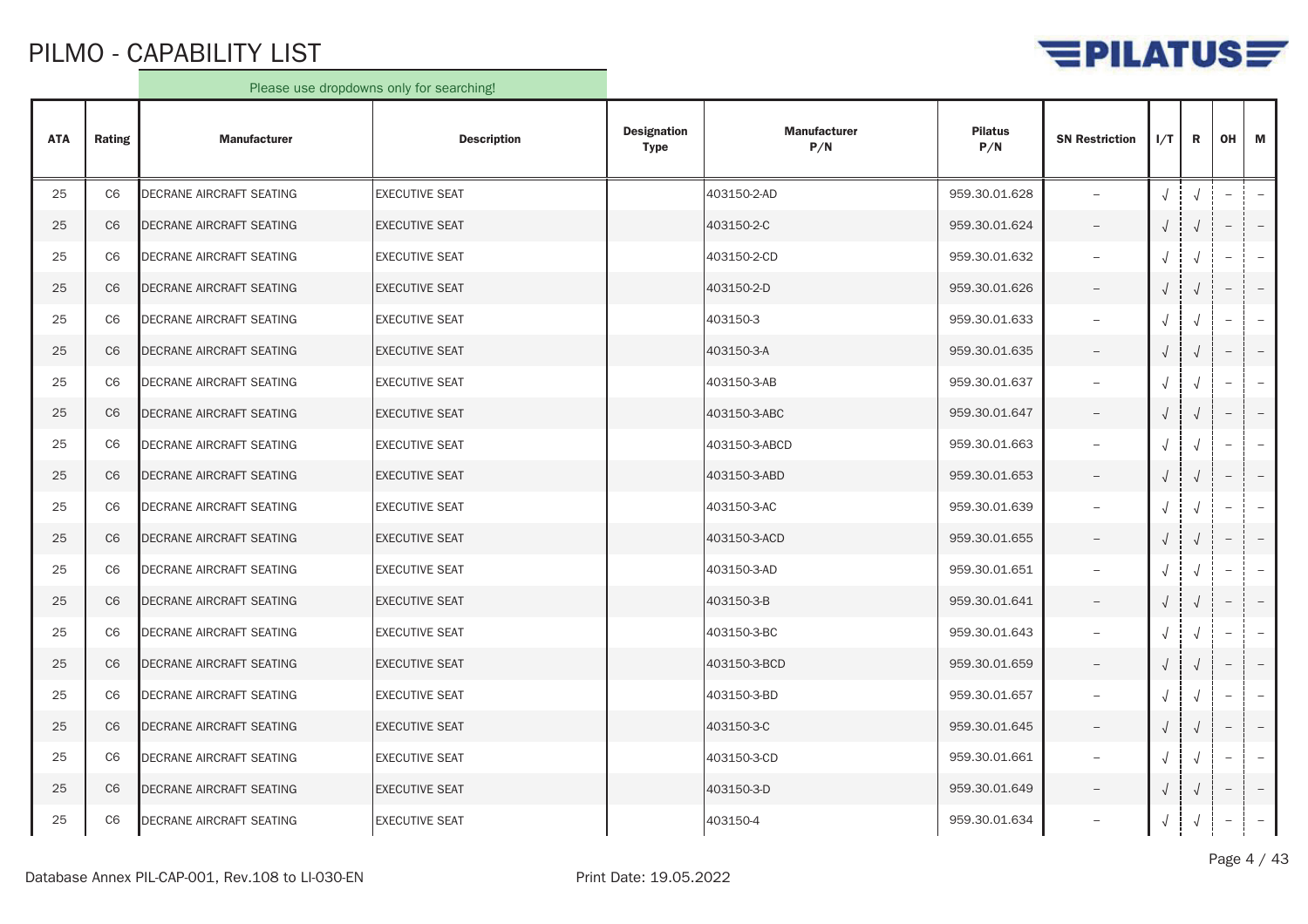

| <b>ATA</b> | Rating         | <b>Manufacturer</b>             | <b>Description</b>    | <b>Designation</b><br><b>Type</b> | <b>Manufacturer</b><br>P/N | <b>Pilatus</b><br>P/N | <b>SN Restriction</b>    | I/T        | R | OH | M |
|------------|----------------|---------------------------------|-----------------------|-----------------------------------|----------------------------|-----------------------|--------------------------|------------|---|----|---|
| 25         | C6             | DECRANE AIRCRAFT SEATING        | <b>EXECUTIVE SEAT</b> |                                   | 403150-4-A                 | 959.30.01.636         | $\overline{\phantom{m}}$ | $\sqrt{2}$ |   |    |   |
| 25         | C6             | DECRANE AIRCRAFT SEATING        | <b>EXECUTIVE SEAT</b> |                                   | 403150-4-AB                | 959.30.01.638         | $\overline{\phantom{0}}$ | $\sqrt{2}$ |   |    |   |
| 25         | C6             | DECRANE AIRCRAFT SEATING        | <b>EXECUTIVE SEAT</b> |                                   | 403150-4-ABC               | 959.30.01.648         |                          | $\sqrt{ }$ |   |    |   |
| 25         | C <sub>6</sub> | DECRANE AIRCRAFT SEATING        | <b>EXECUTIVE SEAT</b> |                                   | 403150-4-ABCD              | 959.30.01.664         |                          | $\sqrt{ }$ |   |    |   |
| 25         | C6             | DECRANE AIRCRAFT SEATING        | <b>EXECUTIVE SEAT</b> |                                   | 403150-4-ABD               | 959.30.01.654         | $\qquad \qquad -$        | $\sqrt{2}$ |   |    |   |
| 25         | C <sub>6</sub> | DECRANE AIRCRAFT SEATING        | <b>EXECUTIVE SEAT</b> |                                   | 403150-4-AC                | 959.30.01.640         | $\overline{\phantom{m}}$ | $\sqrt{ }$ |   |    |   |
| 25         | C6             | DECRANE AIRCRAFT SEATING        | <b>EXECUTIVE SEAT</b> |                                   | 403150-4-ACD               | 959.30.01.656         |                          | $\sqrt{}$  |   |    |   |
| 25         | C <sub>6</sub> | <b>DECRANE AIRCRAFT SEATING</b> | <b>EXECUTIVE SEAT</b> |                                   | 403150-4-AD                | 959.30.01.652         | $\overline{\phantom{m}}$ | $\sqrt{2}$ |   |    |   |
| 25         | C <sub>6</sub> | DECRANE AIRCRAFT SEATING        | <b>EXECUTIVE SEAT</b> |                                   | 403150-4-B                 | 959.30.01.642         |                          | √          |   |    |   |
| 25         | C <sub>6</sub> | DECRANE AIRCRAFT SEATING        | <b>EXECUTIVE SEAT</b> |                                   | 403150-4-BC                | 959.30.01.644         |                          | $\sqrt{2}$ |   |    |   |
| 25         | C6             | DECRANE AIRCRAFT SEATING        | <b>EXECUTIVE SEAT</b> |                                   | 403150-4-BCD               | 959.30.01.660         | $\overline{\phantom{m}}$ | √          |   |    |   |
| 25         | C <sub>6</sub> | DECRANE AIRCRAFT SEATING        | <b>EXECUTIVE SEAT</b> |                                   | 403150-4-BD                | 959.30.01.658         | $\overline{\phantom{m}}$ | $\sqrt{2}$ |   |    |   |
| 25         | C6             | <b>DECRANE AIRCRAFT SEATING</b> | <b>EXECUTIVE SEAT</b> |                                   | 403150-4-C                 | 959.30.01.646         |                          | $\sqrt{2}$ |   |    |   |
| 25         | C <sub>6</sub> | DECRANE AIRCRAFT SEATING        | <b>EXECUTIVE SEAT</b> |                                   | 403150-4-CD                | 959.30.01.662         |                          | $\sqrt{ }$ |   |    |   |
| 25         | C <sub>6</sub> | DECRANE AIRCRAFT SEATING        | <b>EXECUTIVE SEAT</b> |                                   | 403150-4-D                 | 959.30.01.650         | $\qquad \qquad -$        | √          |   |    |   |
| 25         | C6             | DECRANE AIRCRAFT SEATING        | <b>EXECUTIVE SEAT</b> |                                   | 403150-5                   | 959.30.01.802         | $\overline{\phantom{m}}$ | J          |   |    |   |
| 25         | C6             | DECRANE AIRCRAFT SEATING        | <b>EXECUTIVE SEAT</b> |                                   | 403150-5-A                 | 959.30.01.803         | $\overline{\phantom{0}}$ | √          |   |    |   |
| 25         | C <sub>6</sub> | DECRANE AIRCRAFT SEATING        | <b>EXECUTIVE SEAT</b> |                                   | 403150-5-AD                | 959.30.01.805         | $\overline{\phantom{0}}$ | $\sqrt{ }$ |   |    |   |
| 25         | C6             | DECRANE AIRCRAFT SEATING        | <b>EXECUTIVE SEAT</b> |                                   | 403150-5-D                 | 959.30.01.804         | $\overline{\phantom{0}}$ | √          |   |    |   |
| 25         | C <sub>6</sub> | DECRANE AIRCRAFT SEATING        | <b>EXECUTIVE SEAT</b> |                                   | 403150-7                   | 959.30.01.815         |                          | $\sqrt{2}$ |   |    |   |
| 25         | C6             | DECRANE AIRCRAFT SEATING        | <b>EXECUTIVE SEAT</b> |                                   | 403150-7-C                 | 959.30.01.817         |                          |            |   |    |   |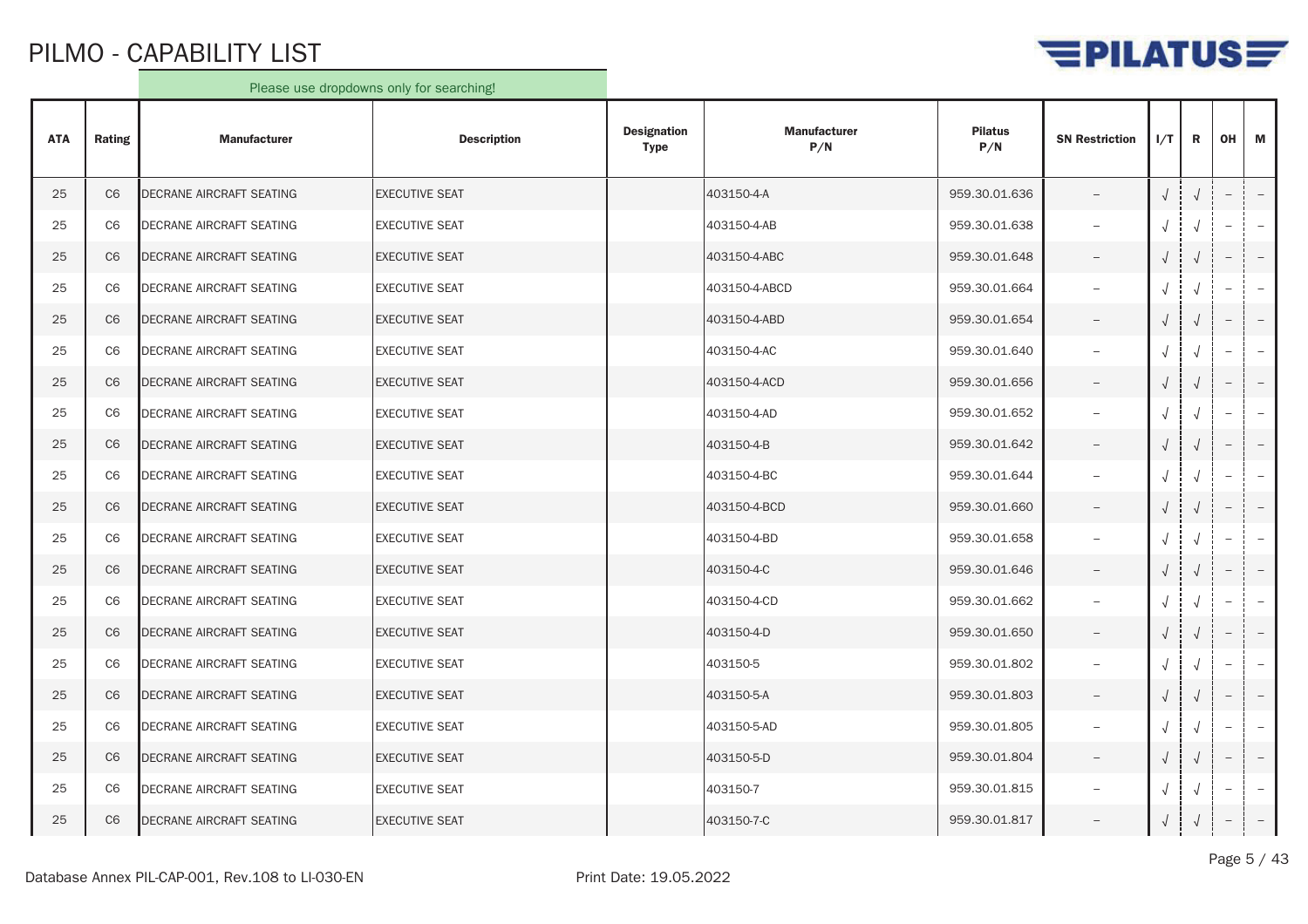

| <b>ATA</b> | Rating          | <b>Manufacturer</b>                          | <b>Description</b>                   | <b>Designation</b><br><b>Type</b> | <b>Manufacturer</b><br>P/N | <b>Pilatus</b><br>P/N | <b>SN Restriction</b>    | I/T        | R | OH | M |
|------------|-----------------|----------------------------------------------|--------------------------------------|-----------------------------------|----------------------------|-----------------------|--------------------------|------------|---|----|---|
| 25         | C6              | DECRANE AIRCRAFT SEATING                     | <b>EXECUTIVE SEAT</b>                |                                   | 403150-7-CF                | 959.30.01.821         | $\equiv$                 | $\sqrt{ }$ |   |    |   |
| 25         | C6              | DECRANE AIRCRAFT SEATING                     | <b>EXECUTIVE SEAT</b>                |                                   | 403150-7-F                 | 959.30.01.819         |                          | √          |   |    |   |
| 25         | C <sub>6</sub>  | DECRANE AIRCRAFT SEATING                     | <b>EXECUTIVE SEAT</b>                |                                   | 403150-8                   | 959.30.01.816         |                          | $\sqrt{ }$ |   |    |   |
| 25         | C <sub>6</sub>  | DECRANE AIRCRAFT SEATING                     | <b>EXECUTIVE SEAT</b>                |                                   | 403150-8-C                 | 959.30.01.818         |                          | $\sqrt{}$  |   |    |   |
| 25         | C <sub>6</sub>  | DECRANE AIRCRAFT SEATING                     | <b>EXECUTIVE SEAT</b>                |                                   | 403150-8-CF                | 959.30.01.822         |                          | $\sqrt{ }$ |   |    |   |
| 25         | C6              | DECRANE AIRCRAFT SEATING                     | <b>EXECUTIVE SEAT</b>                |                                   | 403150-8-F                 | 959.30.01.820         | $\overline{\phantom{m}}$ | $\sqrt{}$  |   |    |   |
| 25         | C6              | DECRANE AIRCRAFT SEATING                     | <b>EXECUTIVE SEAT</b>                |                                   | 403150-9                   | 959.30.01.823         | $\overline{\phantom{m}}$ | $\sqrt{ }$ |   |    |   |
| 25         | C6              | DECRANE AIRCRAFT SEATING                     | <b>EXECUTIVE SEAT</b>                |                                   | 403150-9-B                 | 959.30.01.825         |                          | $\sqrt{2}$ |   |    |   |
| 25         | C <sub>6</sub>  | DECRANE AIRCRAFT SEATING                     | <b>EXECUTIVE SEAT</b>                |                                   | 403150-9-BC                | 959.30.01.831         |                          | $\sqrt{ }$ |   |    |   |
| 25         | C6              | DECRANE AIRCRAFT SEATING                     | <b>EXECUTIVE SEAT</b>                |                                   | 403150-9-BCF               | 959.30.01.837         | $\overline{\phantom{m}}$ | $\sqrt{2}$ |   |    |   |
| 25         | C <sub>6</sub>  | DECRANE AIRCRAFT SEATING                     | <b>EXECUTIVE SEAT</b>                |                                   | 403150-9-BF                | 959.30.01.833         | $\overline{\phantom{0}}$ | $\sqrt{ }$ |   |    |   |
| 25         | C6              | DECRANE AIRCRAFT SEATING                     | <b>EXECUTIVE SEAT</b>                |                                   | 403150-9-C                 | 959.30.01.827         |                          | $\sqrt{}$  |   |    |   |
| 25         | C6              | DECRANE AIRCRAFT SEATING                     | <b>EXECUTIVE SEAT</b>                |                                   | 403150-9-CF                | 959.30.01.835         | $\overline{\phantom{0}}$ | $\sqrt{ }$ |   |    |   |
| 25         | C <sub>6</sub>  | DECRANE AIRCRAFT SEATING                     | <b>EXECUTIVE SEAT</b>                |                                   | 403150-9-F                 | 959.30.01.829         |                          | $\sqrt{}$  |   |    |   |
| 37         | C <sub>17</sub> | DE-ICING AND SPECIALTY SYSTEMS<br>(GOODRICH) | <b>REGULATING &amp; RELIEF VALVE</b> |                                   | 38E59-6D                   | 963.77.22.102         |                          | $\sqrt{2}$ |   |    |   |
| 31         | C13             | <b>EDISON</b>                                | <b>ENGINE GAGE UNIT MODEL</b>        | 195 & 273                         | 273-01313                  | 119.32.06.196         | $\overline{\phantom{m}}$ | $\sqrt{}$  |   |    |   |
| 27         | C8              | ELECTROMECH TECHNOLOGIES                     | LINEAR ACTUATOR                      |                                   | EM4069-1                   | N/A                   | $\overline{\phantom{0}}$ | $\sqrt{ }$ |   |    |   |
| 27         | C8              | <b>ELECTROMECH TECHNOLOGIES</b>              | <b>LINEAR ACTUATOR</b>               |                                   | EM4069-2                   | N/A                   | $\qquad \qquad -$        | $\sqrt{2}$ |   |    |   |
| 27         | C8              | ELECTROMECH TECHNOLOGIES                     | LINEAR ACTUATOR                      |                                   | EM4069-3                   | 978.73.18.132         |                          | $\sqrt{ }$ |   |    |   |
| 76         | C <sub>7</sub>  | ELECTROMECH TECHNOLOGIES                     | <b>LINEAR ACTUATOR</b>               |                                   | EM4071-1                   | N/A                   | $\overline{\phantom{m}}$ |            |   |    |   |
| 76         | C <sub>7</sub>  | ELECTROMECH TECHNOLOGIES                     | <b>LINEAR ACTUATOR</b>               |                                   | EM4071-2                   | N/A                   |                          |            |   |    |   |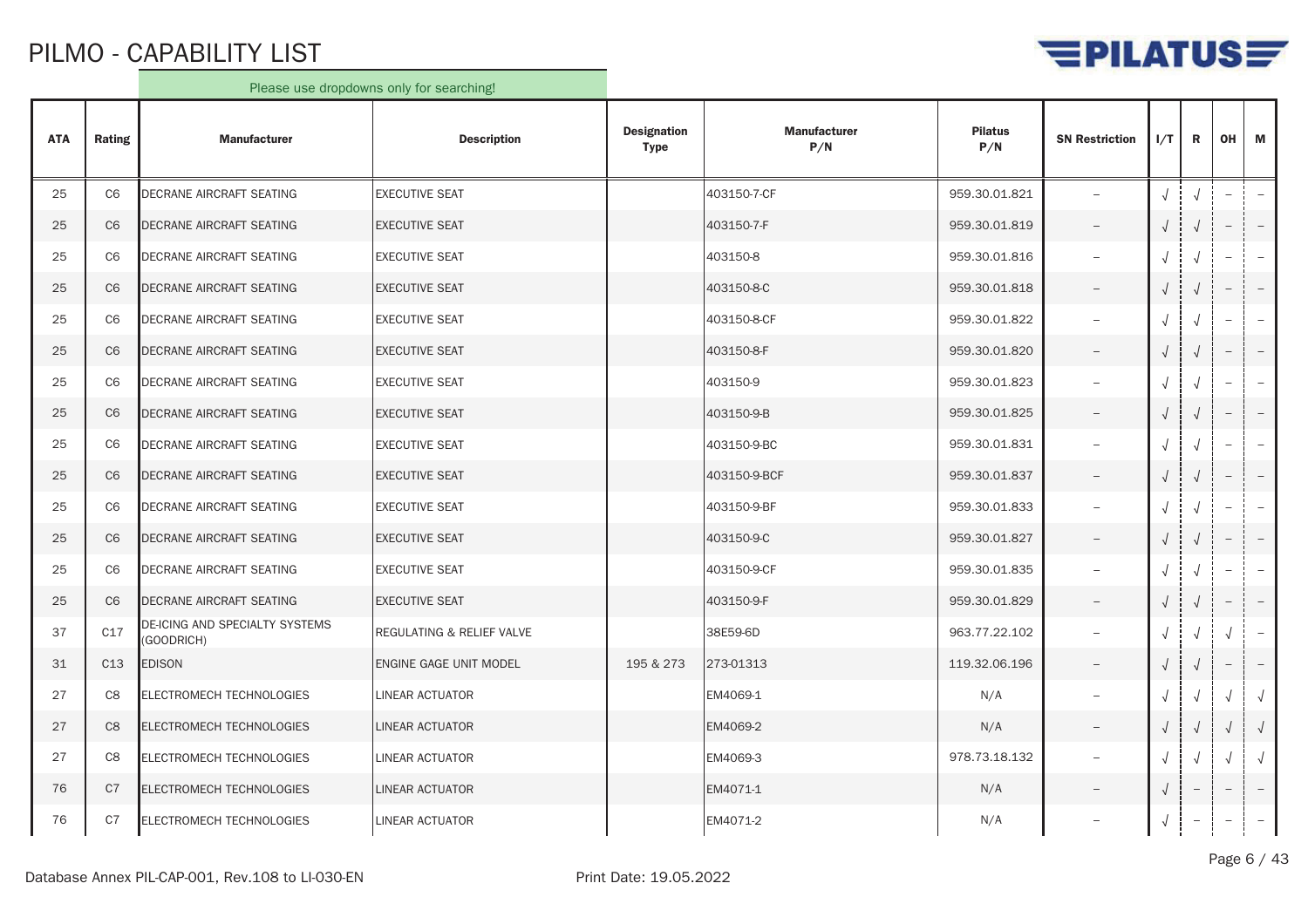

| <b>ATA</b> | Rating          | <b>Manufacturer</b>             | <b>Description</b>                                           | <b>Designation</b><br><b>Type</b> | <b>Manufacturer</b><br>P/N | <b>Pilatus</b><br>P/N | <b>SN Restriction</b>    | 1/T        | R | OH | M          |
|------------|-----------------|---------------------------------|--------------------------------------------------------------|-----------------------------------|----------------------------|-----------------------|--------------------------|------------|---|----|------------|
| 76         | C <sub>7</sub>  | ELECTROMECH TECHNOLOGIES        | <b>LINEAR ACTUATOR</b>                                       |                                   | EM4071-3                   | N/A                   | $\equiv$                 | $\sqrt{ }$ |   |    |            |
| 76         | C <sub>7</sub>  | ELECTROMECH TECHNOLOGIES        | LINEAR ACTUATOR                                              |                                   | EM4071-4                   | N/A                   |                          | $\sqrt{2}$ |   |    |            |
| 77         | C <sub>7</sub>  | <b>ELECTROMECH TECHNOLOGIES</b> | <b>TACHOMETER GENERATORS</b>                                 |                                   | EM8001-4                   | 975.26.10.201         |                          | √          |   |    |            |
| 31         | C <sub>13</sub> | <b>EMCA ELECTRONICS LTD.</b>    | <b>PC-6 ANNUNCIATOR PANEL</b>                                | <b>ALS583B</b>                    | 20270                      | 972.81.31.412         |                          | $\sqrt{ }$ |   |    |            |
| 24         | C <sub>5</sub>  | <b>EMCA ELECTRONICS LTD.</b>    | OVERVOLTAGE PROTECTION DEVICE                                | OVPD93                            | 20326                      | 988.21.16.101         | $\overline{\phantom{m}}$ | $\sqrt{ }$ |   |    |            |
| 33         | C <sub>5</sub>  | EMCA ELECTRONICS LTD.           | INSTURMENT LIGHTNING SYSTEM                                  | <b>IL484</b>                      | 20263                      | 000.00.03.337         | $\equiv$                 |            |   |    |            |
| 24         | C <sub>5</sub>  | <b>EMCA ELECTRONICS LTD.</b>    | AOA ELECTRONIC UNIT                                          | <b>AWS784C</b>                    | 20264                      | 000.00.07.016         |                          | $\sqrt{ }$ |   |    |            |
| 33         | C <sub>5</sub>  | <b>EMCA ELECTRONICS LTD.</b>    | COCKPIT LIGHTNING DIM UNIT                                   | <b>CLDU92-2</b>                   | 20304-2                    | 975.02.15.201         |                          | $\sqrt{ }$ |   |    |            |
| 33         | C <sub>5</sub>  | <b>EMCA ELECTRONICS LTD.</b>    | COCKPIT LIGHTNING DIM UNIT                                   | <b>CLDU92-3</b>                   | 20304-3                    | 975.02.15.205         |                          | $\sqrt{}$  |   |    |            |
| 24         | C <sub>5</sub>  | <b>EMCA ELECTRONICS LTD.</b>    | ELECTRICAL POWER INDICATION                                  | PANEL EPIP92                      | 20307                      | N/A                   |                          | $\sqrt{2}$ |   |    |            |
| 31         | C <sub>13</sub> | <b>EMCA ELECTRONICS LTD.</b>    | <b>ANNUNCIATOR PANEL</b>                                     | <b>ALS583C</b>                    | 20314                      | N/A                   | $\overline{\phantom{m}}$ | $\sqrt{2}$ |   |    |            |
| 24         | C <sub>5</sub>  | EMCA ELECTRONICS LTD.           | OVERVOLTAGE PROTECTION DEVICE                                | <b>OVPD93-2</b>                   | 20326-2                    | 988.21.16.102         | $\overline{\phantom{0}}$ |            |   |    |            |
| 27         | C8              | <b>EMCA ELECTRONICS LTD.</b>    | FLAP CONTROL AND WARNING UNIT                                | <b>FCWU99-3</b>                   | 20344-6                    | 978.73.20.015         |                          | √          |   |    | $\sqrt{ }$ |
| 27         | C8              | <b>EMCA ELECTRONICS LTD.</b>    | FLAP CONTROL AND WARNING UNIT                                | <b>FCWU99-3</b>                   | 20344-7                    | 978.73.20.016         |                          | $\sqrt{ }$ |   |    |            |
| 27         | C8              | <b>EMCA ELECTRONICS LTD.</b>    | FLAP CONTROL AND WARNING UNIT                                | <b>FCWU99-3</b>                   | 20344-8                    | 978.73.20.017         | $\overline{\phantom{m}}$ | $\sqrt{ }$ |   |    |            |
| 22         | C <sub>2</sub>  | EMCA ELECTRONICS LTD.           | STICK PUSHER COMPUTERS AND<br><b>WARNTONE GENERATOR</b>      | SPWG92-3                          | 20346-3                    | 975.44.23.104         | $\overline{\phantom{m}}$ |            |   |    |            |
| 34         | C <sub>3</sub>  | <b>EMCA ELECTRONICS LTD.</b>    | ANNUNCIATOR LIGHT SYSTEM                                     |                                   | <b>ALS583B</b>             | 972.81.31.412         | $\overline{\phantom{m}}$ | √          |   |    |            |
| 34         | C <sub>3</sub>  | <b>EMCA ELECTRONICS LTD.</b>    | ANNUNCIATOR LIGHT SYSTEM                                     |                                   | <b>ALS583C</b>             | 972.81.31.413         |                          | $\sqrt{ }$ |   |    |            |
| 34         | C <sub>3</sub>  | <b>EMCA ELECTRONICS LTD.</b>    | ANGLE OF ATTACK SYSTEM WITH<br><b>WARNING TONE GENERATOR</b> |                                   | <b>AWS784B</b>             | 975.44.21.311         |                          | $\sqrt{}$  |   |    |            |
| 28         | C <sub>9</sub>  | <b>FAURE HERMAN</b>             | <b>FLOW METER</b>                                            | 909-3-4-12                        | 909-3-4-12                 | N/A                   |                          | $\sqrt{ }$ |   |    |            |
| 34         | C <sub>3</sub>  | <b>GARMIN</b>                   | <b>GPS RECEIVER</b>                                          | GPS500                            | 011-00562-00               | 985.09.01.106         |                          | -          |   |    |            |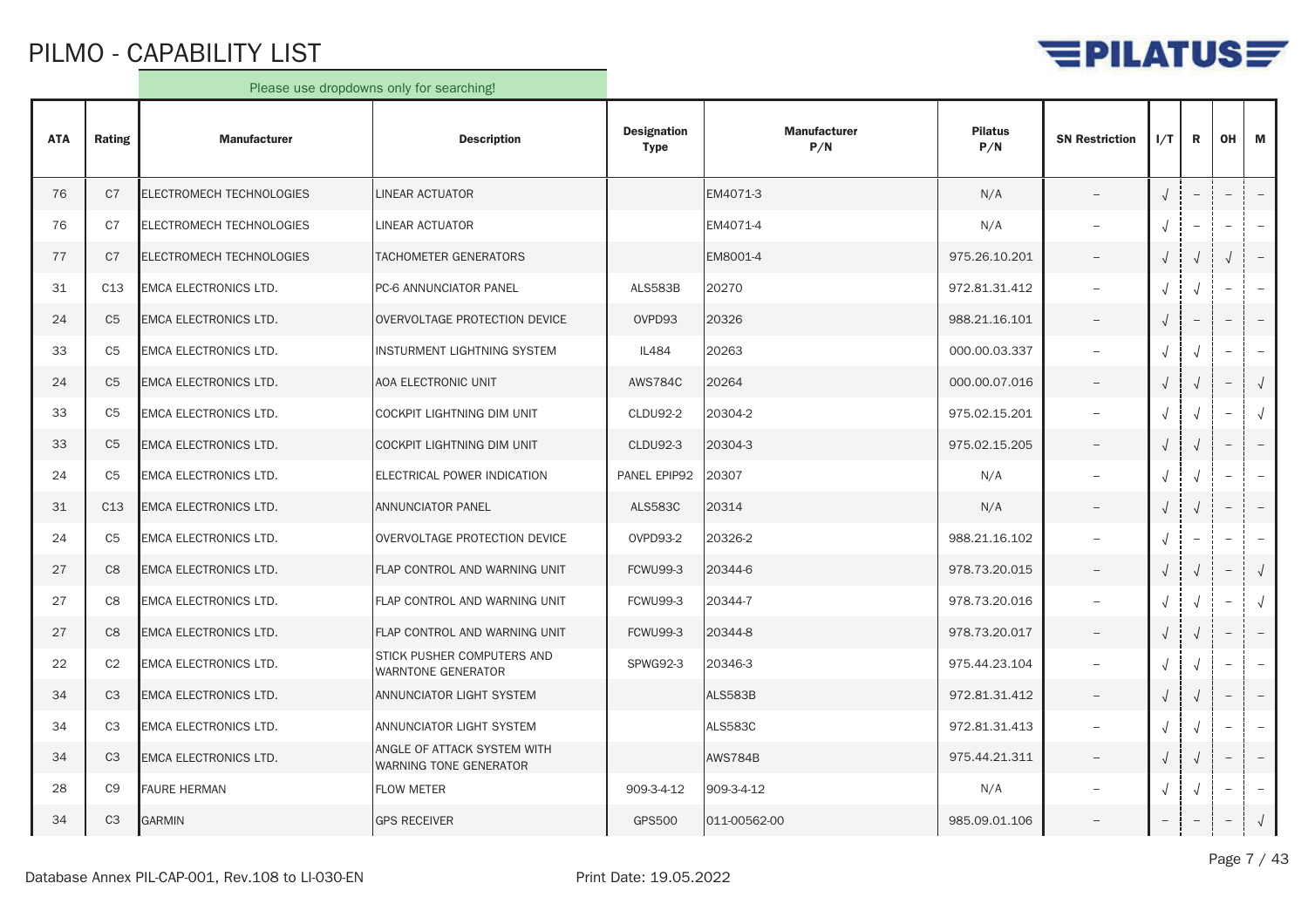

| <b>ATA</b> | <b>Rating</b>   | <b>Manufacturer</b>         | <b>Description</b>                | <b>Designation</b><br><b>Type</b> | <b>Manufacturer</b><br>P/N | <b>Pilatus</b><br>P/N | <b>SN Restriction</b>    | I/T                      | R | OH | M          |
|------------|-----------------|-----------------------------|-----------------------------------|-----------------------------------|----------------------------|-----------------------|--------------------------|--------------------------|---|----|------------|
| 34         | C3              | <b>GARMIN</b>               | <b>GPS RECEIVER</b>               | GPS500W                           | 011-01062-00               | N/A                   | $\equiv$                 | $\overline{\phantom{a}}$ |   |    | $\sqrt{ }$ |
| 34         | C <sub>3</sub>  | <b>GOODRICH</b>             | AOA WING TRANSMITTER              |                                   | 0012AJ                     | N/A                   |                          | $\sqrt{2}$               |   |    |            |
| 34         | C <sub>3</sub>  | <b>GOODRICH</b>             | AOA WING TRANSMITTER              |                                   | 0012AJ1                    | 975.44.21.407         |                          | $\sqrt{ }$               |   |    |            |
| 24         | C <sub>5</sub>  | <b>GOODRICH</b>             | DC GENERATOR CONTROL UNIT         |                                   | 51538-002A                 | 988.21.14.111         | $\overline{\phantom{a}}$ | $\sqrt{ }$               |   |    |            |
| 24         | C <sub>5</sub>  | <b>GOODRICH</b>             | DC GENERATOR CONTROL UNIT         |                                   | 51538-002B                 | 988.21.14.109         | $\overline{\phantom{a}}$ | $\sqrt{ }$               |   |    |            |
| 33         | C <sub>5</sub>  | <b>GOODRICH</b>             | POWER SUPPLY                      |                                   | 8ES456038-02               | 972.87.87.169         |                          | $\sqrt{2}$               |   |    |            |
| 32         | C14             | <b>GOODRICH CORPORATION</b> | MAIN LANDING GEAR BRAKE ASSEMBLY  |                                   | 2-1571                     | 959.56.01.511         | $\overline{\phantom{a}}$ | $\sqrt{2}$               |   |    |            |
| 32         | C14             | <b>GOODRICH CORPORATION</b> | MAIN LANDING GEAR BRAKE ASSEMBLY  |                                   | 2-1674-1                   | 959.56.01.512         | $\overline{\phantom{m}}$ | $\sqrt{}$                |   |    |            |
| 32         | C14             | <b>GOODRICH CORPORATION</b> | NOSE LANDING GEAR WHEEL ASSEMBLY  |                                   | 3-1501                     | 959.56.02.301         | $\overline{\phantom{a}}$ | $\sqrt{2}$               |   |    |            |
| 32         | C14             | <b>GOODRICH CORPORATION</b> | MLG WHEEL ASSEMBLY / CARBON BRAKE |                                   | 3-1543                     | 959.56.01.501         |                          | $\sqrt{ }$               |   |    |            |
| 32         | C14             | <b>GOODRICH CORPORATION</b> | MLG WHEEL ASSEMBLY / STEEL BRAKE  |                                   | 3-1543-1                   | 959.56.01.502         |                          | $\sqrt{2}$               |   |    |            |
| 27         | C8              | <b>GUARDIAN</b>             | <b>CONTROL STICK</b>              |                                   | A218-938517-00             | 944.30.18.721         |                          | $\sqrt{2}$               |   |    |            |
| 27         | C8              | <b>GUARDIAN</b>             | CONTROL COLUMN ASSY CO PILOT      |                                   | A218-956679-00             | 000.77.01.108         | $\overline{\phantom{m}}$ | $\sqrt{}$                |   |    |            |
| 24         | C <sub>5</sub>  | HARTMAN (TYCO)              | <b>CONTATCTOR</b>                 |                                   | A-703FA                    | N/A                   | $\overline{\phantom{m}}$ | $\sqrt{2}$               |   |    |            |
| 24         | C <sub>5</sub>  | HARTMAN (TYCO)              | CONTATCTOR                        |                                   | A-770RN                    | N/A                   |                          | $\sqrt{}$                |   |    |            |
| 61         | C <sub>16</sub> | HARTZELL PROPELLER INC.     | PROPELLER STEEL HUB TURBINE       |                                   | HC-B3TN-3D/T10173CN        | 968.29.11.101         | $\overline{\phantom{m}}$ | $\sqrt{2}$               |   |    |            |
| 61         | C <sub>16</sub> | HARTZELL PROPELLER INC.     | PROPELLER STEEL HUB TURBINE       |                                   | HC-B3TN-3D/T10178CN        | 968.29.11.111         | $\overline{\phantom{m}}$ | $\sqrt{}$                |   |    |            |
| 61         | C <sub>16</sub> | HARTZELL PROPELLER INC.     | PROPELLER STEEL HUB TURBINE       |                                   | HC-B3TN-3D/T10178CNR       | 968.29.11.121         | $\overline{\phantom{m}}$ | $\sqrt{2}$               |   |    |            |
| 61         | C <sub>16</sub> | HARTZELL PROPELLER INC.     | PROPELLER STEEL HUB TURBINE       |                                   | HC-B3TN-3D/T10178CNRK      | 968.29.11.126         |                          | $\sqrt{ }$               |   |    |            |
| 61         | C <sub>16</sub> | HARTZELL PROPELLER INC.     | PROPELLER STEEL HUB TURBINE       |                                   | HC-B3TN-3D/T10178CR        | 968.29.11.264         |                          | $\sqrt{2}$               |   |    |            |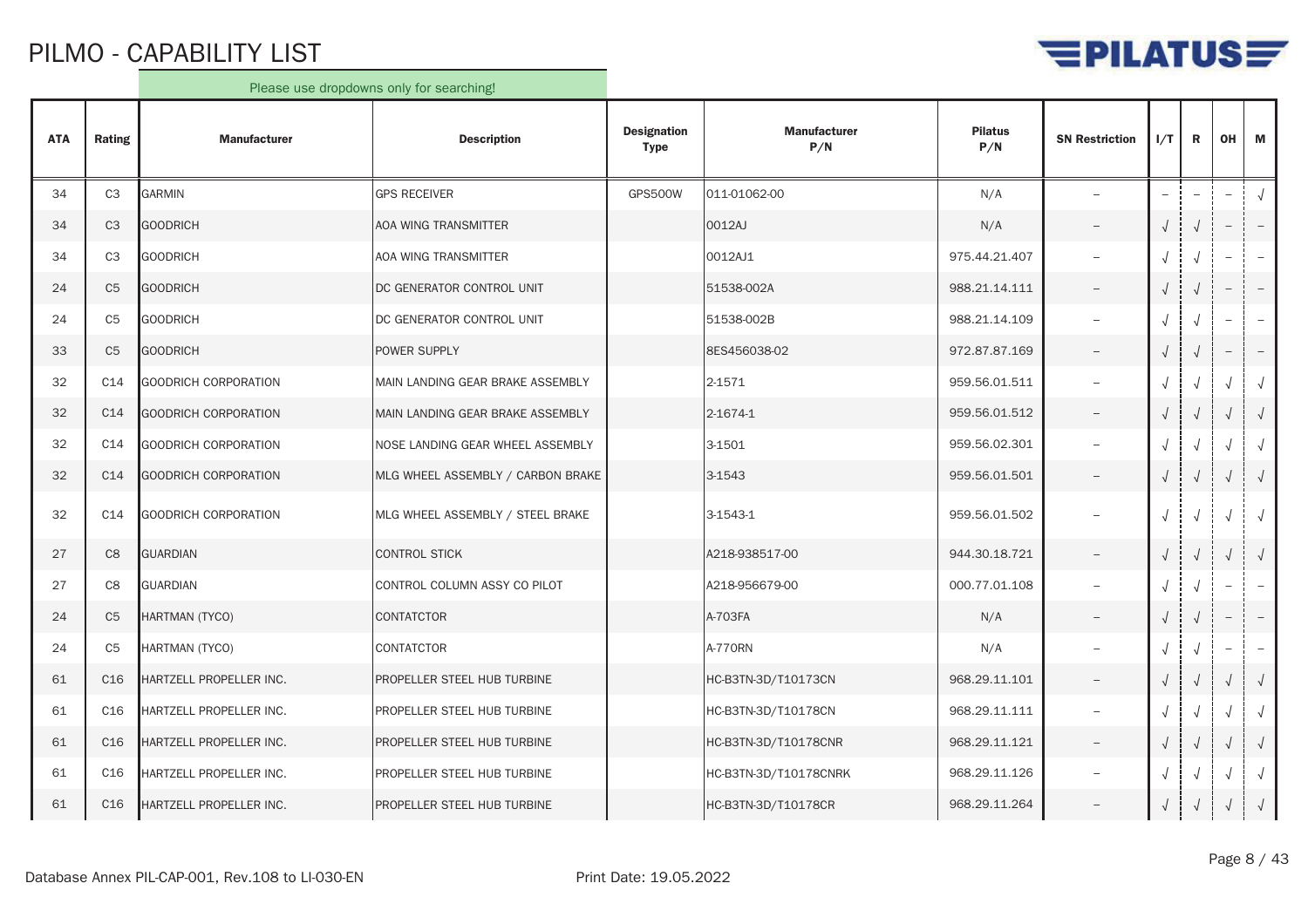

| <b>ATA</b> | Rating          | <b>Manufacturer</b>     | <b>Description</b>                                 | <b>Designation</b><br><b>Type</b> | <b>Manufacturer</b><br>P/N | <b>Pilatus</b><br>P/N | <b>SN Restriction</b>    | I/T        | R | OH | M          |
|------------|-----------------|-------------------------|----------------------------------------------------|-----------------------------------|----------------------------|-----------------------|--------------------------|------------|---|----|------------|
| 61         | C16             | HARTZELL PROPELLER INC. | PROPELLER FOUR BLADE LIGHTWEIGHT<br><b>TURBINE</b> |                                   | HC-D4N-3P/D9511F           | 968.29.11.151         | $\overline{\phantom{0}}$ | $\sqrt{ }$ |   |    |            |
| 61         | C <sub>16</sub> | HARTZELL PROPELLER INC. | PROPELLER FOUR BLADE LIGHTWEIGHT<br><b>TURBINE</b> |                                   | HC-D4N-3P/D9511FK          | 968.29.11.152         |                          | $\sqrt{2}$ |   |    |            |
| 61         | C <sub>16</sub> | HARTZELL PROPELLER INC. | PROPELLER FOUR BLADE LIGHTWEIGHT<br><b>TURBINE</b> |                                   | HC-E4A-3D/E10477K          | 968.29.13.002         |                          | $\sqrt{2}$ |   |    |            |
| 61         | C <sub>16</sub> | HARTZELL PROPELLER INC. | PROPELLER FOUR BLADE LIGHTWEIGHT<br><b>TURBINE</b> | HC-E4A-<br>3D/E10477SK            | E4A00112S                  | 968.29.13.003         | $\overline{\phantom{m}}$ | $\sqrt{ }$ |   |    |            |
| 61         | C <sub>16</sub> | HARTZELL PROPELLER INC. | PROPELLER FOUR BLADE LIGHTWEIGHT<br><b>TURBINE</b> | HC-E4A-<br>3D/E10477SK            | E4A00116S                  | 968.29.13.004         | $\overline{\phantom{a}}$ | $\sqrt{ }$ |   |    | $\sqrt{ }$ |
| 61         | C <sub>16</sub> | HARTZELL PROPELLER INC. | PROPELLER FIVE BLADE LIGHTWEIGHT<br><b>TURBINE</b> |                                   | HC-E5A-3A/NC10245B         | 968.29.13.008         |                          | $\sqrt{2}$ |   |    |            |
| 22         | C <sub>2</sub>  | <b>HONEYWELL</b>        | SERVO MOUNT                                        | <b>KSM 375</b>                    | 0665-00015- SERIES         | N/A                   |                          | $\sqrt{2}$ |   |    |            |
| 22         | C <sub>2</sub>  | <b>HONEYWELL</b>        | <b>SERVO MOUNT</b>                                 | <b>KSM 375</b>                    | 065-00015-0000             | 985.92.03.173         | $\overline{\phantom{m}}$ | $\sqrt{ }$ |   |    |            |
| 22         | C <sub>2</sub>  | <b>HONEYWELL</b>        | SERVO MOUNT                                        | <b>KSM 375</b>                    | 065-00015-0001             | 985.92.03.171         | $\overline{\phantom{0}}$ | $\sqrt{ }$ |   |    | $\sqrt{ }$ |
| 22         | C <sub>2</sub>  | <b>HONEYWELL</b>        | <b>SERVO MOUNT</b>                                 | <b>KSM 375</b>                    | 065-00015-0100             | 985.99.12.133         |                          | $\sqrt{}$  |   |    |            |
| 34         | C <sub>3</sub>  | HONEYWELL               | <b>TRANSPONDER</b>                                 | <b>KT 73, ATC</b><br>MODE S       | 066-01164-0101             | 985.99.11.368         |                          | $\sqrt{2}$ |   |    |            |
| 31         | C13             | HÖSLI                   | <b>FLIGHT TIME COUNTER</b>                         |                                   | FTC 273-4                  | N/A                   |                          | $\sqrt{ }$ |   |    |            |
| 28         | C <sub>9</sub>  | <b>HYDRA ELECTRIC</b>   | FUEL LOW PRESSURE SWITCH                           |                                   | 98505-6062                 | 973.81.14.103         | $\overline{\phantom{0}}$ | $\sqrt{2}$ |   |    |            |
| 25         | C6              | <b>IPECO</b>            | <b>CREW SEAT</b>                                   | L/H, GREY                         | 3A318-0007-01-3            | 959.30.01.147         | $\qquad \qquad -$        | √          |   |    |            |
| 25         | C <sub>6</sub>  | <b>IPECO</b>            | <b>CREW SEAT</b>                                   | L/H, GREY                         | 3A318-0007-01-3            | 959.30.01.163         | $\overline{\phantom{0}}$ | $\sqrt{ }$ |   |    |            |
| 25         | C6              | <b>IPECO</b>            | <b>CREW SEAT</b>                                   | L/H, BLACK                        | 3A318-0007-03-2            | 959.30.01.145         | $\overline{\phantom{m}}$ | $\sqrt{ }$ |   |    |            |
| 25         | C6              | <b>IPECO</b>            | <b>CREW SEAT</b>                                   | L/H, BLACK                        | 3A318-0007-03-3            | 959.30.01.154         | $\overline{\phantom{0}}$ | $\sqrt{2}$ |   |    |            |
| 25         | C6              | <b>IPECO</b>            | <b>CREW SEAT</b>                                   | L/H, BLACK                        | 3A318-0007-03-3            | 959.30.01.165         | $\qquad \qquad -$        | $\sqrt{ }$ |   |    | $\sqrt{ }$ |
| 25         | C <sub>6</sub>  | <b>IPECO</b>            | <b>CREW SEAT</b>                                   | L/H                               | 3A318-0007-XX-2            | 959.30.01.143         |                          | $\sqrt{ }$ |   |    | $\sqrt{ }$ |
| 25         | C6              | <b>IPECO</b>            | <b>CREW SEAT</b>                                   | L/H                               | 3A318-0007-XX-2            | 959.30.01.135         |                          |            |   |    |            |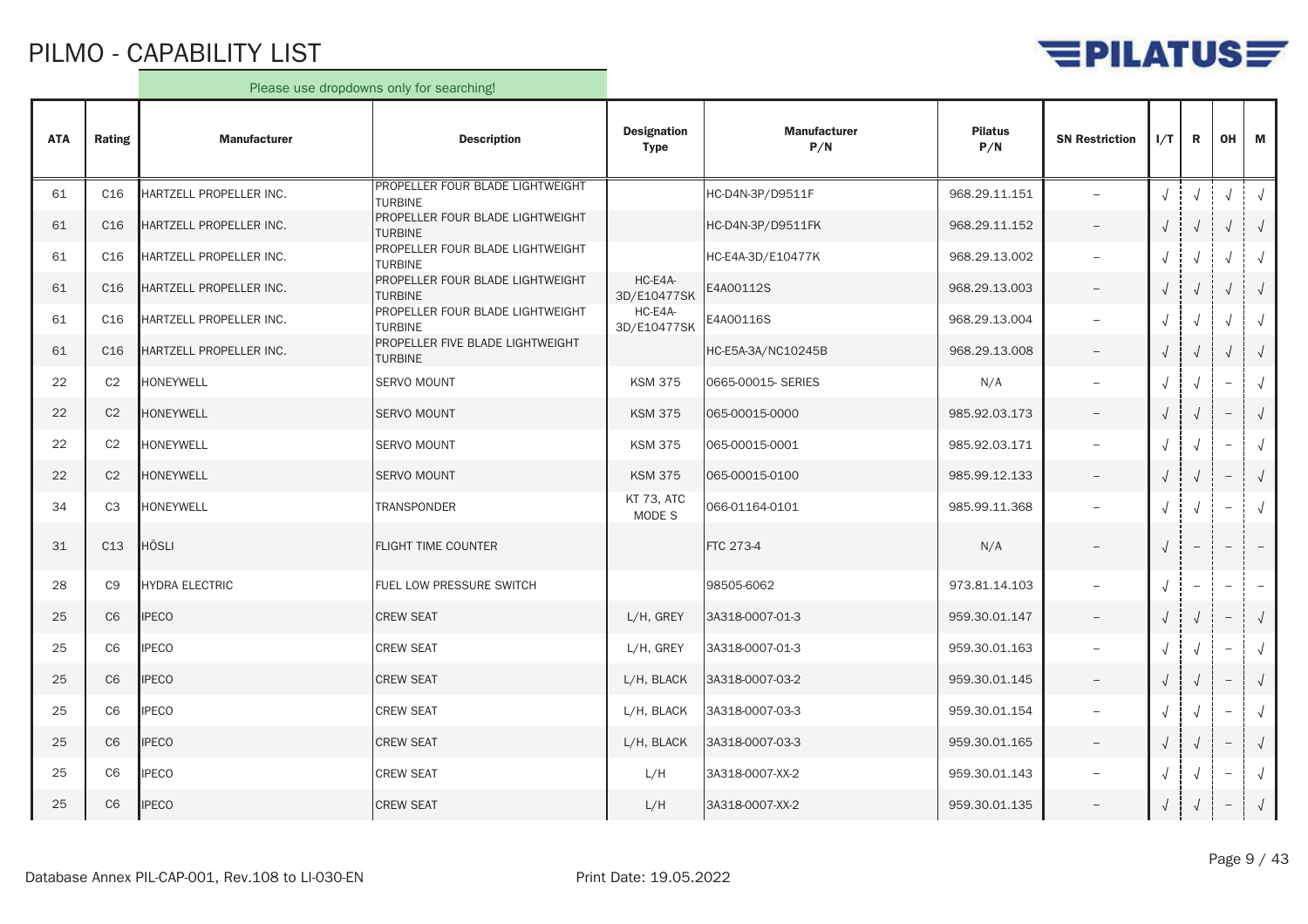

| <b>ATA</b> | Rating         | <b>Manufacturer</b>              | <b>Description</b>        | <b>Designation</b><br>Type | <b>Manufacturer</b><br>P/N | <b>Pilatus</b><br>P/N | <b>SN Restriction</b>    | I/T                              | R | OH   M     |
|------------|----------------|----------------------------------|---------------------------|----------------------------|----------------------------|-----------------------|--------------------------|----------------------------------|---|------------|
| 25         | C6             | <b>IPECO</b>                     | <b>CREW SEAT</b>          | R/H, GREY                  | 3A318-0008-01-3            | 959.30.01.148         |                          | $\sqrt{ }$                       |   | $\sqrt{ }$ |
| 25         | C <sub>6</sub> | <b>IPECO</b>                     | <b>CREW SEAT</b>          | R/H, GREY                  | 3A318-0008-01-3            | 959.30.01.164         |                          | $\sqrt{}$                        |   | $\sqrt{ }$ |
| 25         | C <sub>6</sub> | <b>IPECO</b>                     | CREW SEAT                 | R/H, BLACK                 | 3A318-0008-03-2            | 959.30.01.146         |                          | $\sqrt{2}$                       |   |            |
| 25         | C <sub>6</sub> | <b>IPECO</b>                     | <b>CREW SEAT</b>          | R/H, BLACK                 | 3A318-0008-03-3            | 959.30.01.155         |                          | $\sqrt{2}$                       |   |            |
| 25         | C <sub>6</sub> | <b>IPECO</b>                     | <b>CREW SEAT</b>          | R/H, BLACK                 | 3A318-0008-03-3            | 959.30.01.166         |                          | $\sqrt{2}$                       |   |            |
| 25         | C <sub>6</sub> | <b>IPECO</b>                     | <b>CREW SEAT</b>          | R/H                        | 3A318-0008-XX-2            | 959.30.01.144         |                          | $\sqrt{}$                        |   | $\sqrt{ }$ |
| 25         | C6             | <b>IPECO</b>                     | CREW SEAT                 | R/H                        | 3A318-0008-XX-R            | 959.30.01.136         |                          | $\sqrt{2}$                       |   |            |
| 25         | C <sub>6</sub> | IAI / ISRAEL AIRCRAFT INDUSTRIES | STANDARD CREW SEAT        |                            | 5PC41000-501               | N/A                   |                          |                                  |   |            |
| 25         | C <sub>6</sub> | IAI / ISRAEL AIRCRAFT INDUSTRIES | STANDARD CREW SEAT        |                            | 5PC41000-502               | N/A                   |                          | $\overline{\phantom{m}}$         |   |            |
| 25         | C <sub>6</sub> | IAI / ISRAEL AIRCRAFT INDUSTRIES | <b>STANDARD CREW SEAT</b> |                            | 5PC41000-503               | N/A                   | $\overline{\phantom{m}}$ | $\overline{\phantom{a}}$         |   |            |
| 25         | C6             | IAI / ISRAEL AIRCRAFT INDUSTRIES | STANDARD CREW SEAT        |                            | 5PC41000-504               | N/A                   |                          |                                  |   |            |
| 25         | C6             | IAI / ISRAEL AIRCRAFT INDUSTRIES | <b>STANDARD CREW SEAT</b> |                            | 5PC41000-505               | N/A                   |                          |                                  |   |            |
| 25         | C <sub>6</sub> | IAI / ISRAEL AIRCRAFT INDUSTRIES | STANDARD CREW SEAT        |                            | 5PC41000-506               | N/A                   |                          |                                  |   |            |
| 25         | C6             | IAI / ISRAEL AIRCRAFT INDUSTRIES | <b>STANDARD CREW SEAT</b> |                            | 5PC41000-507               | N/A                   |                          |                                  |   |            |
| 25         | C <sub>6</sub> | IAI / ISRAEL AIRCRAFT INDUSTRIES | STANDARD CREW SEAT        |                            | 5PC41000-508               | N/A                   |                          | $\overbrace{\phantom{12322111}}$ |   |            |
| 25         | C6             | IAI / ISRAEL AIRCRAFT INDUSTRIES | STANDARD PASSENGER SEAT   |                            | 5PC22000-505               | 959.30.01.511         | $\overline{\phantom{0}}$ | $\sqrt{2}$                       |   | $\sqrt{ }$ |
| 25         | C6             | IAI / ISRAEL AIRCRAFT INDUSTRIES | STANDARD PASSENGER SEAT   |                            | 5PC22000-506               | 959.30.01.511         |                          | $\sqrt{2}$                       |   | $\sqrt{ }$ |
| 25         | C6             | IAI / ISRAEL AIRCRAFT INDUSTRIES | STANDARD PASSENGER SEAT   |                            | 5PC22000-507               | 959.30.01.511         |                          | $\sqrt{2}$                       |   | $\sqrt{ }$ |
| 25         | C6             | IAI / ISRAEL AIRCRAFT INDUSTRIES | STANDARD PASSENGER SEAT   |                            | 5PC22000-508               | 959.30.01.511         |                          | $\sqrt{2}$                       |   | $\sqrt{ }$ |
| 25         | C6             | IAI / ISRAEL AIRCRAFT INDUSTRIES | STANDARD PASSENGER SEAT   | CHARCOAL#12                | 5PC22000-505/CHARCAOL#12   | 959.30.01.519         |                          | $\sqrt{2}$                       |   | $\sqrt{ }$ |
| 25         | C6             | IAI / ISRAEL AIRCRAFT INDUSTRIES | STANDARD PASSENGER SEAT   | CORAL#1                    | 5PC22000-505/CORAL#1       | 959.30.01.513         |                          | $\sqrt{ }$                       |   |            |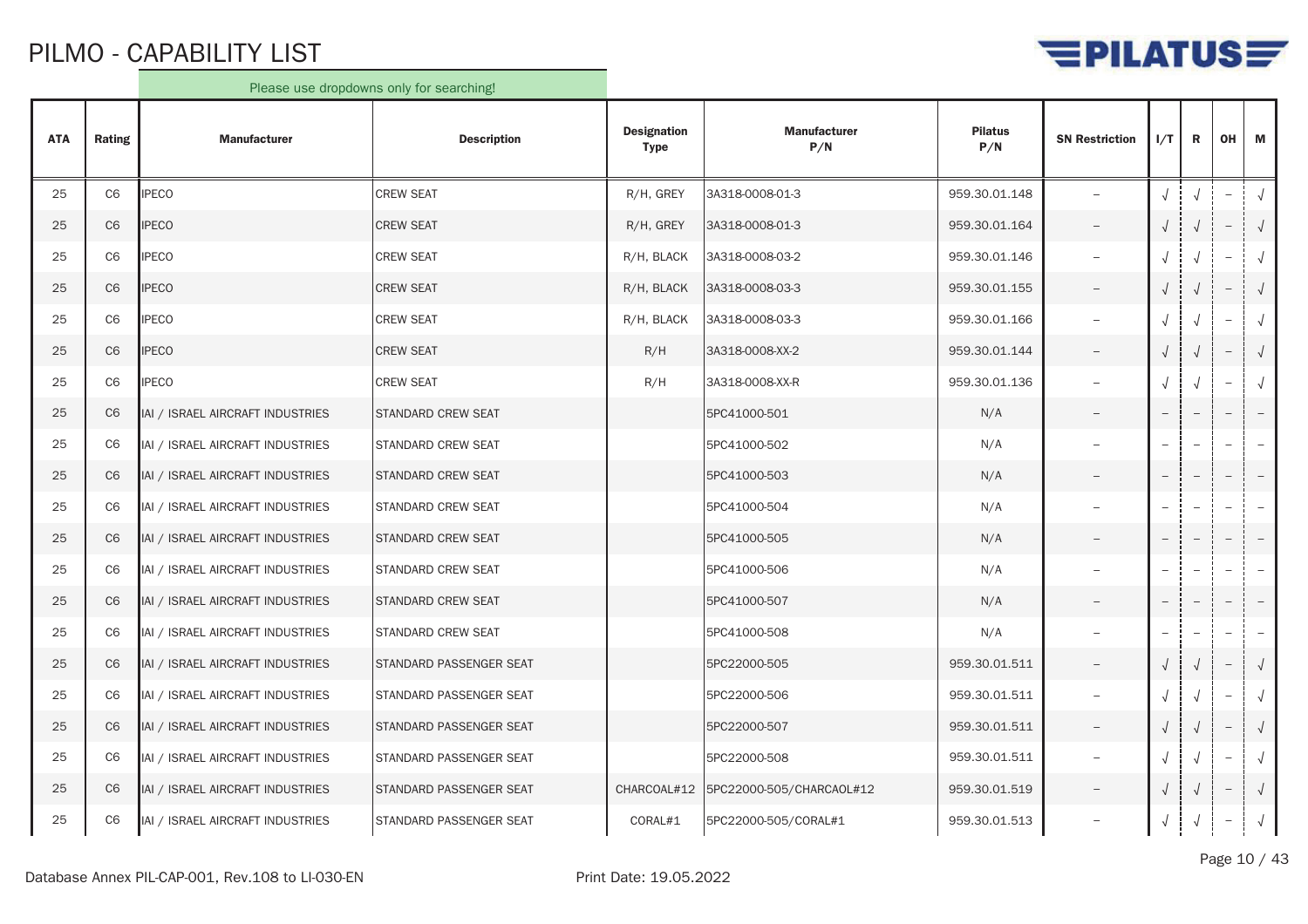

| <b>ATA</b> | Rating          | <b>Manufacturer</b>                                         | <b>Description</b>                   | <b>Designation</b><br>Type | <b>Manufacturer</b><br>P/N | <b>Pilatus</b><br>P/N | <b>SN Restriction</b>    | I/T        | R | OH | M |
|------------|-----------------|-------------------------------------------------------------|--------------------------------------|----------------------------|----------------------------|-----------------------|--------------------------|------------|---|----|---|
| 25         | C <sub>6</sub>  | IAI / ISRAEL AIRCRAFT INDUSTRIES                            | STANDARD PASSENGER SEAT              | <b>GREEN PEACH#</b>        | 5PC22000-505/GREEN PEACH#  | 959.30.01.515         |                          | $\sqrt{ }$ |   |    |   |
| 25         | C <sub>6</sub>  | IAI / ISRAEL AIRCRAFT INDUSTRIES                            | STANDARD PASSENGER SEAT              | <b>RED#11</b>              | 5PC22000-505/RED#11        | 959.30.01.517         |                          | $\sqrt{ }$ |   |    |   |
| 25         | C <sub>6</sub>  | IAI / ISRAEL AIRCRAFT INDUSTRIES                            | ISTANDARD PASSENGER SEAT             |                            | 5PC22000-506               | 959.30.01.512         |                          | $\sqrt{}$  |   |    |   |
| 25         | C <sub>6</sub>  | IAI / ISRAEL AIRCRAFT INDUSTRIES                            | STANDARD PASSENGER SEAT              | CHARCAOL#12                | 5PC22000-506/CHARCAOL#12   | 959.30.01.520         |                          | $\sqrt{ }$ |   |    |   |
| 25         | C <sub>6</sub>  | IAI / ISRAEL AIRCRAFT INDUSTRIES                            | STANDARD PASSENGER SEAT              | CORAL#1                    | 5PC22000-506/CORAL#1       | 959.30.01.514         |                          | √          |   |    |   |
| 25         | C <sub>6</sub>  | IAI / ISRAEL AIRCRAFT INDUSTRIES                            | STANDARD PASSENGER SEAT              | <b>GREEN PEACH#</b>        | 5PC22000-506/GREEN PEACH#  | 959.30.01.516         |                          |            |   |    |   |
| 25         | C <sub>6</sub>  | IAI / ISRAEL AIRCRAFT INDUSTRIES                            | STANDARD PASSENGER SEAT              | <b>RED#11</b>              | 5PC22000-506/RED#11        | 959.30.01.518         |                          | $\sqrt{ }$ |   |    |   |
| 25         | C6              | IAI / ISRAEL AIRCRAFT INDUSTRIES<br><b>GOLAN INDUSTRIES</b> | CRASHWORTHY CREW SEAT                |                            | 5PC41000-505               | 959.30.01.131         |                          | $\sqrt{2}$ |   |    |   |
| 25         | C6              | IAI / ISRAEL AIRCRAFT INDUSTRIES<br><b>GOLAN INDUSTRIES</b> | CRASHWORTHY CREW SEAT                |                            | 5PC41000-506               | 959.30.01.132         |                          | $\sqrt{}$  |   |    |   |
| 25         | C6              | IAI / ISRAEL AIRCRAFT INDUSTRIES<br><b>GOLAN INDUSTRIES</b> | CRASHWORTHY CREW SEAT                |                            | 5PC41000-507               | 959.30.01.133         |                          | $\sqrt{ }$ |   |    |   |
| 25         | C6              | IAI / ISRAEL AIRCRAFT INDUSTRIES<br><b>GOLAN INDUSTRIES</b> | CRASHWORTHY CREW SEAT                |                            | 5PC41000-508               | 959.30.01.134         | $\overline{\phantom{m}}$ | $\sqrt{ }$ |   |    |   |
| 31         | C <sub>13</sub> | <b>JAMES WILSON</b>                                         | OVERHEAD PANEL ASSEMBLY              |                            | JWPIL PC12 OH01 JW01       | 972.81.32.102         |                          | $\sqrt{2}$ |   |    |   |
| 31         | C13             | <b>JAMES WILSON</b>                                         | OVERHEAD PANEL ASSEMBLY              |                            | JWPIL PC12 OH02 JW01       | 972.81.32.109         |                          | $\sqrt{}$  |   |    |   |
| 31         | C <sub>13</sub> | <b>OROLIA SAS</b>                                           | <b>EMERGENCY LOCATOR TRANSMITTER</b> | KANNAD 121 &<br>406        | S1820502- SERIES           | N/A                   |                          |            |   |    |   |
| 31         | C13             | OROLIA SAS                                                  | PROGRAMMING DONGLE                   |                            | S1820514-01                | 971.75.00.404         | $\overline{\phantom{m}}$ | √          |   |    |   |
| 25         | C <sub>6</sub>  | <b>OROLIA SAS</b>                                           | PROGRAMMING DONGLE                   |                            | S1820514-02                | 971.75.00.403         |                          |            |   |    |   |
| 25         | C6              | <b>OROLIA SAS</b>                                           | PROGRAMMING DONGLE                   |                            | S1820514-03                | 971.75.00.409         |                          |            |   |    |   |
| 25         | C6              | <b>OROLIA SAS</b>                                           | PROGRAMMING DONGLE                   |                            | S1820514-03(DIN12)         | 971.75.00.402         |                          | $\sqrt{ }$ |   |    |   |
| 31         | C13             | OROLIA SAS                                                  | EMERGENCY LOCATOR TRANSMITTER        | KANNAD 406                 | S1822502-01                | N/A                   |                          | $\sqrt{ }$ |   |    |   |
| 31         | C <sub>13</sub> | OROLIA SAS                                                  | <b>EMERGENCY LOCATOR TRANSMITTER</b> | KANNAD 406                 | S1822502-02                | N/A                   |                          | $\sqrt{2}$ |   |    |   |
| 31         | C <sub>13</sub> | OROLIA SAS                                                  | EMERGENCY LOCATOR TRANSMITTER        | KANNAD 406                 | S1822502-06                | N/A                   |                          |            |   |    |   |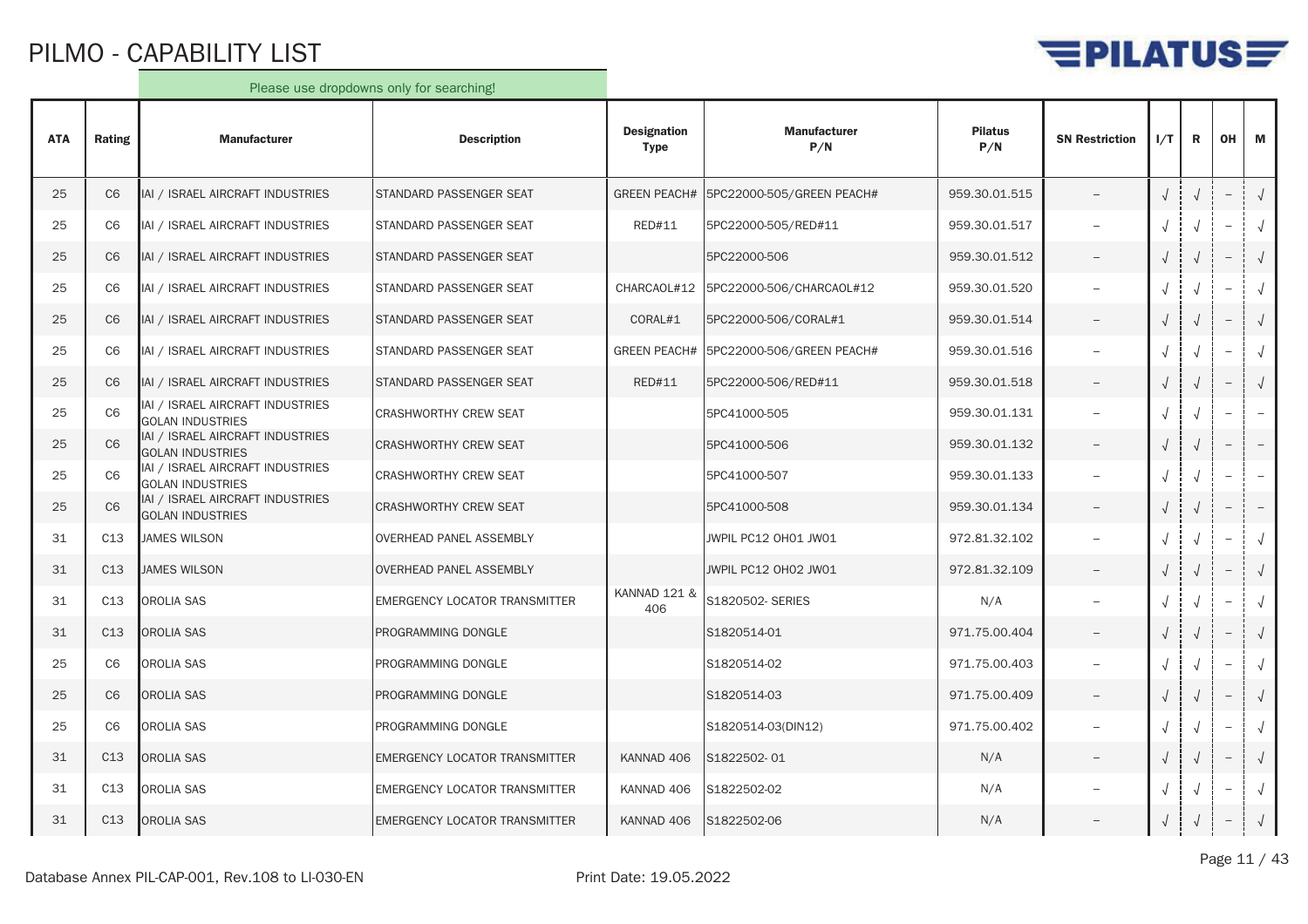

| <b>ATA</b> | Rating          | <b>Manufacturer</b>             | <b>Description</b>                   | <b>Designation</b><br><b>Type</b> | <b>Manufacturer</b><br>P/N | <b>Pilatus</b><br>P/N | <b>SN Restriction</b>    | I/T        | R | OH         | M          |
|------------|-----------------|---------------------------------|--------------------------------------|-----------------------------------|----------------------------|-----------------------|--------------------------|------------|---|------------|------------|
| 31         | C13             | OROLIA SAS                      | EMERGENCY LOCATOR TRANSMITTER        | KANNAD 121                        | S1823502- SERIES           | N/A                   | $\overline{\phantom{0}}$ | $\sqrt{2}$ |   |            |            |
| 31         | C13             | OROLIA SAS                      | <b>EMERGENCY LOCATOR TRANSMITTER</b> | KANNAD 121 &<br>406               | S1824502-XX                | N/A                   |                          | $\sqrt{ }$ |   |            |            |
| 31         | C13             | OROLIA SAS                      | EMERGENCY LOCATOR TRANSMITTER        | INTEGRE FAMILY S1851501-03        |                            | 985.13.80.882         | $\overline{\phantom{a}}$ | $\sqrt{2}$ |   |            |            |
| 31         | C13             | <b>OROLIA SAS</b>               | NAV TO ELT INTERFACE                 | CS144-A                           | S1825501-02                | 985.13.80.858         |                          | $\sqrt{2}$ |   |            | $\sqrt{ }$ |
| 31         | C13             | <b>OROLIA SAS</b>               | NAV TO ELT INTERFACE                 | <b>CS144-RS</b>                   | S1825501-01                | N/A                   |                          | $\sqrt{ }$ |   |            |            |
| 31         | C13             | LEWIS (GOODRICH)                | INDICATOR, ITT                       | $MJ-4$                            | 172B3                      | N/A                   | $\overline{\phantom{0}}$ | $\sqrt{2}$ |   | $\sqrt{ }$ |            |
| 24         | C <sub>5</sub>  | MARATHON NORCO AEROSPACE        | NI-CD AIRCRAFT BATTERY               | SP400                             | 30441-001                  | N/A                   | $\overline{\phantom{0}}$ | $\sqrt{ }$ |   |            |            |
| 24         | C <sub>5</sub>  | MARATHON NORCO AEROSPACE        | NI-CD AIRCRAFT BATTERY               | <b>PTSP-400</b>                   | 31406-001                  | 976.17.31.301         |                          | $\sqrt{}$  |   |            |            |
| 24         | C <sub>5</sub>  | MARATHON NORCO AEROSPACE        | NI-CD AIRCRAFT BATTERY               | PTSP-400-1                        | 31406-002                  | 976.17.31.302         |                          | $\sqrt{2}$ |   |            | $\sqrt{ }$ |
| 24         | C <sub>5</sub>  | MARATHON NORCO AEROSPACE        | NI-CD AIRCRAFT BATTERY               | PTSP-440 (44AH)<br><b>GEHEIZT</b> | 31406-003                  | 976.17.31.304         |                          | $\sqrt{2}$ |   |            |            |
| 24         | C <sub>5</sub>  | MARATHON NORCO AEROSPACE        | NI-CD AIRCRAFT BATTERY               | <b>PTMA-5-20</b>                  | 31521-001                  | N/A                   |                          | $\sqrt{ }$ |   |            |            |
| 61         | C <sub>16</sub> | <b>MT PROPELLER</b>             | PROPELLER HYD. CONTR. VARIABEL PITCH | FOR PT6A-67<br><b>SERIES</b>      | $MTV-16-1-() - R(P)$       | N/A                   | $\overline{\phantom{0}}$ | $\sqrt{}$  |   |            |            |
| 61         | C16             | <b>MT PROPELLER</b>             | PROPELLER HYD. CONTR. VARIABEL PITCH | FOR PT6A-67<br><b>SERIES</b>      | MTV-27-1-()-R(P)           | N/A                   |                          | $\sqrt{2}$ |   |            |            |
| 61         | C16             | <b>MT PROPELLER</b>             | PROPELLER HYD. CONTR. VARIABEL PITCH | FOR PT6A-67<br><b>SERIES</b>      | MTV-27-2-()-R(P)           | N/A                   |                          | $\sqrt{ }$ |   |            |            |
| 32         | C14             | MEGGITT AIRCRAFT BRAKING SYSTEM | MAIN WHEEL ASSEMBLY                  |                                   | 9542988                    | 959.51.81.142         | $\overline{\phantom{0}}$ | $\sqrt{ }$ |   |            |            |
| 32         | C14             | MEGGITT AIRCRAFT BRAKING SYSTEM | <b>BRAKE ASSEMBLY</b>                |                                   | 9542989                    | N/A                   | $\overline{\phantom{0}}$ | $\sqrt{ }$ |   |            |            |
| 32         | C14             | MEGGITT AIRCRAFT BRAKING SYSTEM | TAIL WHEEL ASSEMBLY                  |                                   | 512129M                    | 959.51.81.121         |                          | $\sqrt{ }$ |   |            |            |
| 32         | C14             | MEGGITT AIRCRAFT BRAKING SYSTEM | <b>MASTER CYLINDER</b>               |                                   | 9520766PD4                 | 967.81.11.101         |                          | $\sqrt{ }$ |   |            |            |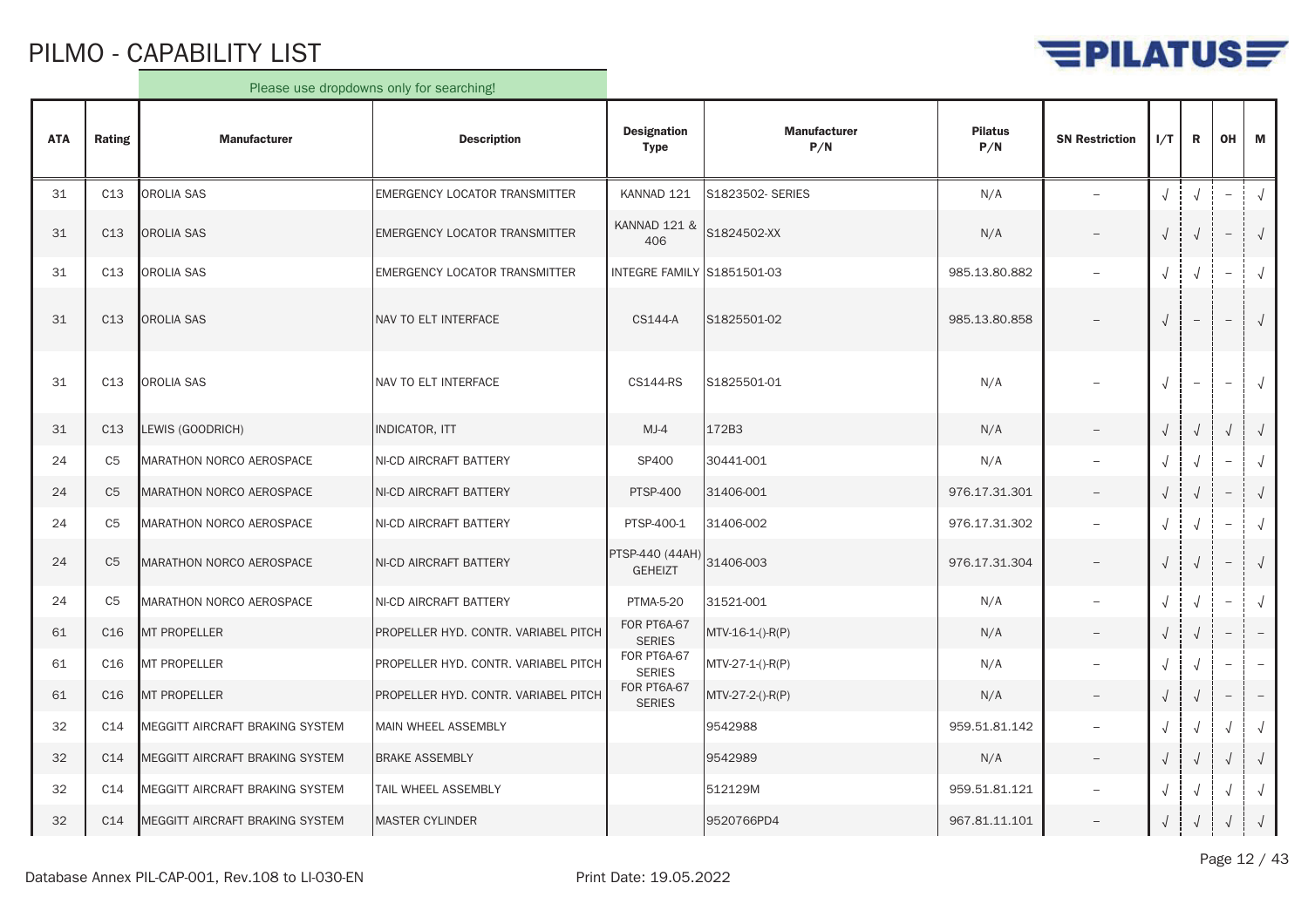

| <b>ATA</b> | Rating          | <b>Manufacturer</b>             | <b>Description</b>         | <b>Designation</b><br><b>Type</b> | <b>Manufacturer</b><br>P/N | <b>Pilatus</b><br>P/N | <b>SN Restriction</b>    | I/T               | R | OH         | M |
|------------|-----------------|---------------------------------|----------------------------|-----------------------------------|----------------------------|-----------------------|--------------------------|-------------------|---|------------|---|
| 32         | C <sub>14</sub> | MEGGITT AIRCRAFT BRAKING SYSTEM | MAIN WHEEL ASSEMBLY        |                                   | 9541498-1                  | 989.51.81.161         | $\overline{\phantom{m}}$ | $\sqrt{ }$        |   |            |   |
| 32         | C <sub>14</sub> | MEGGITT AIRCRAFT BRAKING SYSTEM | MAIN WHEEL ASSEMBLY        |                                   | 9542988-1                  | N/A                   |                          | $\sqrt{}$         |   |            |   |
| 32         | C <sub>14</sub> | MEGGITT AIRCRAFT BRAKING SYSTEM | <b>BRAKE ASSEMBLY</b>      |                                   | 9543946-1                  | N/A                   |                          | $\sqrt{ }$        |   |            |   |
| 32         | C14             | MEGGITT AIRCRAFT BRAKING SYSTEM | <b>BRAKE ASSEMBLY</b>      |                                   | 9543946-4                  | N/A                   | $\overline{\phantom{m}}$ | $\sqrt{ }$        |   |            |   |
| 32         | C14             | PARKER HANNIFIN CORPORATION     | MAIN BRAKE ASSEMBLY        |                                   | 30-244                     | 959.56.01.517         | $\overline{\phantom{0}}$ | $\sqrt{}$         |   |            |   |
| 32         | C <sub>14</sub> | PARKER HANNIFIN CORPORATION     | MAIN WHEEL ASSEMBLY        |                                   | CM40-424                   | 959.56.01.503         |                          | $\sqrt{}$         |   |            |   |
| 32         | C <sub>14</sub> | PARKER HANNIFIN CORPORATION     | <b>NOSE WHEEL ASSEMBLY</b> |                                   | 40-479                     | 959.56.01.112         |                          | $\sqrt{2}$        |   |            |   |
| 32         | C <sub>14</sub> | PARKER HANNIFIN CORPORATION     | MAIN WHEEL ASSEMBLY        |                                   | 40-478                     | 959.56.01.111         | $\overline{\phantom{m}}$ | $\sqrt{}$         |   |            |   |
| 32         | C <sub>14</sub> | PARKER HANNIFIN CORPORATION     | <b>MAIN BRAKE ASSEMBLY</b> |                                   | 30-288                     | 959.56.01.110         | $\overline{\phantom{0}}$ | $\sqrt{ }$        |   |            |   |
| 53         | C <sub>20</sub> | PILATUS AIRCRAFT LTD.           | <b>LEVER</b>               | L/H                               | 110.60.06.001              | 110.60.06.001         |                          | $\sqrt{}$         |   |            |   |
| 53         | C <sub>20</sub> | PILATUS AIRCRAFT LTD.           | <b>LEVER</b>               | R/H                               | 110.60.06.002              | 110.60.06.002         |                          | $\sqrt{ }$        |   |            |   |
| 53         | C <sub>20</sub> | PILATUS AIRCRAFT LTD.           | <b>BALANCE TAB ASSY</b>    | L/H                               | 110.60.06.007              | 110.60.06.007         |                          | $\sqrt{ }$        |   |            |   |
| 53         | C <sub>20</sub> | PILATUS AIRCRAFT LTD.           | <b>BALANCE TAB ASSY</b>    | R/H                               | 110.60.06.008              | 110.60.06.008         |                          | $\sqrt{ }$        |   |            |   |
| 53         | C <sub>20</sub> | PILATUS AIRCRAFT LTD.           | <b>HINGE HALF</b>          |                                   | 110.60.06.009              | 110.60.06.009         |                          | $\sqrt{}$         |   |            |   |
| 53         | C <sub>20</sub> | PILATUS AIRCRAFT LTD.           | <b>HINGE HALF</b>          | L/H                               | 110.60.06.011              | 110.60.06.011         | $\overline{\phantom{m}}$ | $\sqrt{2}$        |   |            |   |
| 53         | C <sub>20</sub> | PILATUS AIRCRAFT LTD.           | <b>HINGE HALF</b>          | R/H                               | 110.60.06.012              | 110.60.06.012         |                          | $\sqrt{ }$        |   |            |   |
| 57-10      | C <sub>20</sub> | PILATUS AIRCRAFT LTD.           | <b>WING STRUT ASSY</b>     |                                   | 111.50.08.007              | 111.50.08.007         |                          | $\sqrt{2}$        |   | $\sqrt{ }$ |   |
| 57-10      | C <sub>20</sub> | PILATUS AIRCRAFT LTD.           | <b>FRAMEWORK SEAT</b>      | L/H                               | 112.50.06.337              | 112.50.06.337         | $\overline{\phantom{m}}$ | $\qquad \qquad -$ |   |            |   |
| 57-10      | C20             | PILATUS AIRCRAFT LTD.           | <b>FRAMEWORK SEAT</b>      | R/H                               | 112.50.06.338              | 112.50.06.338         |                          | $\qquad \qquad -$ |   |            |   |
| 57-10      | C <sub>20</sub> | PILATUS AIRCRAFT LTD.           | <b>V-STRUT ASSEMBLY</b>    |                                   | 114.35.06.051              | 114.35.06.051         |                          | $\sqrt{ }$        |   |            |   |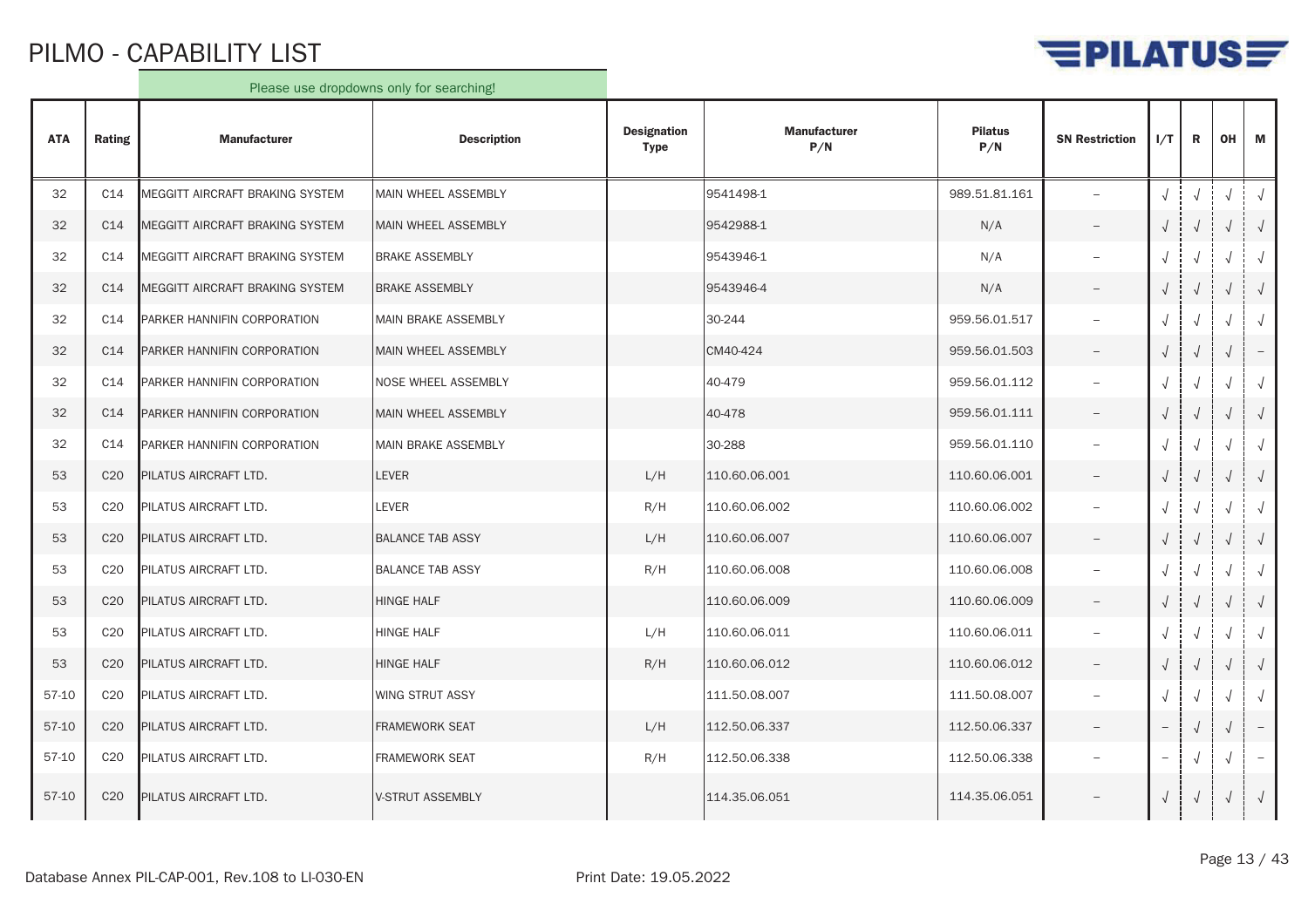

| <b>ATA</b> | Rating          | <b>Manufacturer</b>   | <b>Description</b>                               | <b>Designation</b><br><b>Type</b> | <b>Manufacturer</b><br>P/N | <b>Pilatus</b><br>P/N | <b>SN Restriction</b>    | I/T | $\mathbf R$ | OH | M          |
|------------|-----------------|-----------------------|--------------------------------------------------|-----------------------------------|----------------------------|-----------------------|--------------------------|-----|-------------|----|------------|
| 57-10      | C <sub>20</sub> | PILATUS AIRCRAFT LTD. | V-STRUT ASSEMBLY                                 |                                   | 114.35.06.052              | 114.35.06.052         |                          |     |             |    | $\sqrt{ }$ |
| 57-10      | C <sub>20</sub> | PILATUS AIRCRAFT LTD. | <b>SHOCK STRUT ASSEMBLY</b>                      |                                   | 114.35.06.090              | 114.35.06.090         |                          |     |             |    |            |
| 57-10      | C20             | PILATUS AIRCRAFT LTD. | <b>V-STRUT ASSEMBLY</b>                          |                                   | 114.35.06.111              | 114.35.06.111         |                          |     |             |    |            |
| 57-10      | C <sub>20</sub> | PILATUS AIRCRAFT LTD. | <b>V-STRUT ASSEMBLY</b>                          |                                   | 114.35.06.112              | 114.35.06.112         |                          |     |             |    | $\sqrt{ }$ |
| 57-10      | C <sub>20</sub> | PILATUS AIRCRAFT LTD. | MAIN LANDING GEAR SHOCK STRUT<br><b>ASSEMBLY</b> |                                   | 114.35.07.021              | 114.35.07.021         |                          |     |             |    |            |
| 57-10      | C <sub>20</sub> | PILATUS AIRCRAFT LTD. | MAIN LANDING GEAR SHOCK STRUT<br><b>ASSEMBLY</b> |                                   | 114.35.07.022              | 114.35.07.022         |                          |     |             |    | $\sqrt{ }$ |
| 57-10      | C <sub>20</sub> | PILATUS AIRCRAFT LTD. | MAIN LANDING GEAR SHOCK STRUT<br><b>ASSEMBLY</b> |                                   | 114.35.07.103              | 114.35.07.103         |                          |     |             |    |            |
| 57-10      | C <sub>20</sub> | PILATUS AIRCRAFT LTD. | MAIN LANDING GEAR SHOCK STRUT<br><b>ASSEMBLY</b> |                                   | 114.35.07.104              | 114.35.07.104         |                          |     |             |    |            |
| 57-10      | C <sub>20</sub> | PILATUS AIRCRAFT LTD. | MAIN LANDING GEAR SHOCK STRUT<br><b>ASSEMBLY</b> |                                   | 114.35.07.143              | 114.35.07.143         |                          |     |             |    |            |
| 57-10      | C <sub>20</sub> | PILATUS AIRCRAFT LTD. | MAIN LANDING GEAR SHOCK STRUT<br><b>ASSEMBLY</b> |                                   | 114.35.07.144              | 114.35.07.144         |                          |     |             |    |            |
| 57-10      | C20             | PILATUS AIRCRAFT LTD. | MLG SHOCK STRUT ASSEMBLY                         |                                   | 114.35.07.165              | 114.35.07.165         | $\overline{\phantom{0}}$ |     |             |    | $\sqrt{ }$ |
| 57-10      | C <sub>20</sub> | PILATUS AIRCRAFT LTD. | MAIN LANDING GEAR SHOCK STRUT<br><b>ASSEMBLY</b> |                                   | 114.35.07.166              | 114.35.07.166         |                          |     |             |    |            |
| 57-10      | C <sub>20</sub> | PILATUS AIRCRAFT LTD. | NOSE LANDING GEAR SHOCK STRUT                    |                                   | 114.40.07.040              | 114.40.07.040         |                          |     |             |    |            |
| 57-10      | C <sub>20</sub> | PILATUS AIRCRAFT LTD. | NOSE LANDING GEAR SHOCK STRUT                    |                                   | 114.40.07.125              | 114.40.07.125         | $\qquad \qquad -$        |     |             |    | $\sqrt{ }$ |
| 57-10      | C <sub>20</sub> | PILATUS AIRCRAFT LTD. | NOSE LANDING GEAR SHOCK STRUT                    |                                   | 114.40.07.140              | 114.40.07.140         |                          |     |             |    |            |
| 57-10      | C <sub>20</sub> | PILATUS AIRCRAFT LTD. | NOSE LANDING GEAR SHOCK STRUT                    |                                   | 114.40.07.152              | 114.40.07.152         |                          |     |             |    | $\sqrt{ }$ |
| 57-10      | C <sub>20</sub> | PILATUS AIRCRAFT LTD. | <b>DAMPER STRUT ASSEMBLY</b>                     |                                   | 114.45.06.044              | 114.45.06.044         |                          |     |             |    | $\sqrt{ }$ |
| 57-10      | C <sub>20</sub> | PILATUS AIRCRAFT LTD. | TAIL LANDING GEAR                                |                                   | 114.45.06.050              | 114.45.06.050         |                          |     |             |    |            |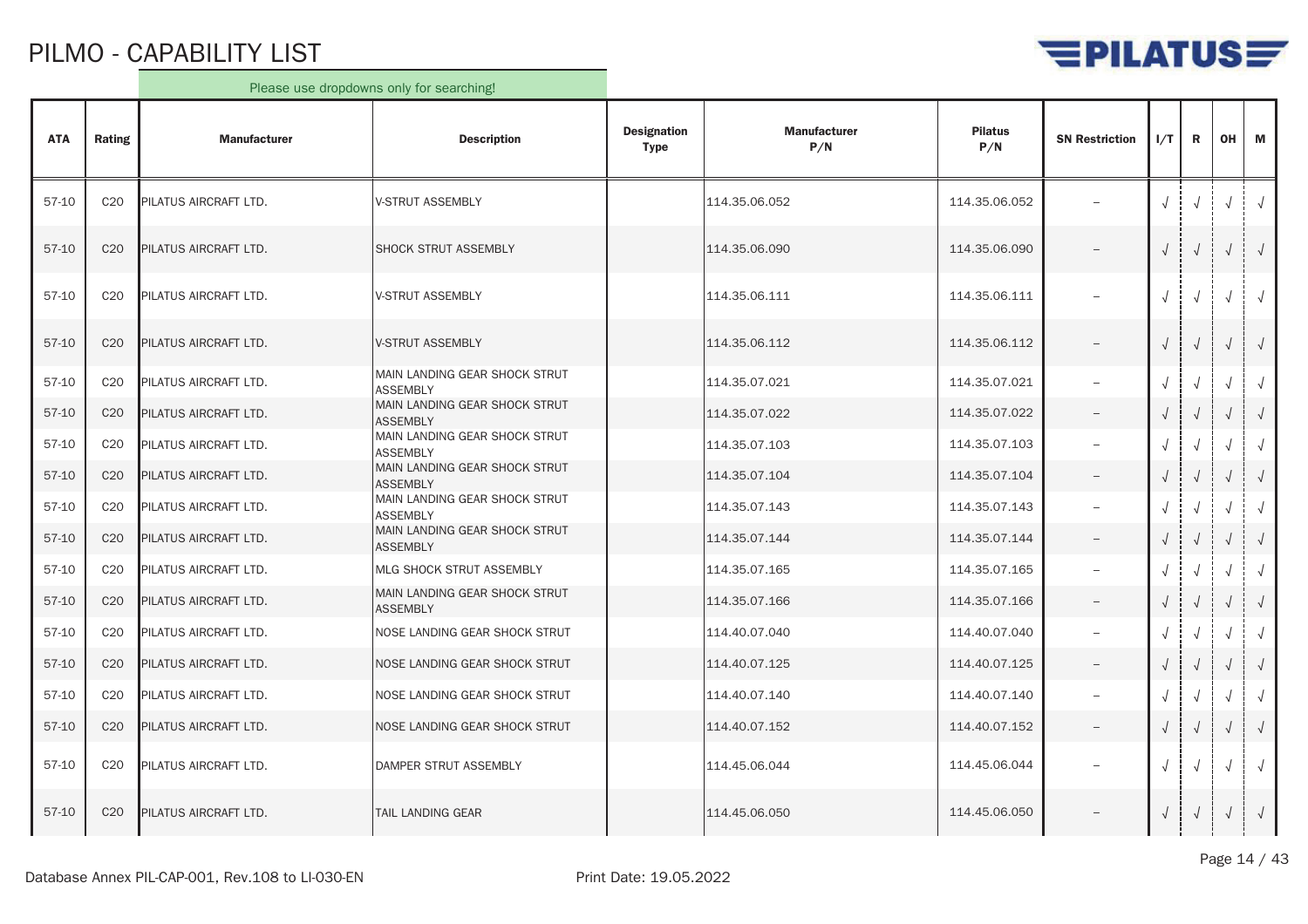

| <b>ATA</b> | Rating          | <b>Manufacturer</b>          | <b>Description</b>                             | <b>Designation</b><br><b>Type</b> | <b>Manufacturer</b><br>P/N | <b>Pilatus</b><br>P/N | <b>SN Restriction</b>    | 1/T        | $\mathbf R$ | OH                       | M                        |
|------------|-----------------|------------------------------|------------------------------------------------|-----------------------------------|----------------------------|-----------------------|--------------------------|------------|-------------|--------------------------|--------------------------|
| 57-10      | C20             | PILATUS AIRCRAFT LTD.        | <b>DAMPER STRUT ASSEMBLY</b>                   |                                   | 114.45.06.060              | 114.45.06.060         |                          |            |             |                          | $\sqrt{ }$               |
| 57-10      | C <sub>20</sub> | PILATUS AIRCRAFT LTD.        | TAIL LANDING GEAR                              | WITHOUT WHEEL 114.45.06.083       |                            | 114.45.06.083         |                          | $\sqrt{ }$ | $\sqrt{ }$  |                          | $\sqrt{ }$               |
| $57-10$    | C20             | PILATUS AIRCRAFT LTD.        | V-STRUT ENGINE MOUNT                           |                                   | 114.45.07.601              | 114.45.07.601         |                          | $\sqrt{2}$ | $\sqrt{ }$  | $\overline{\phantom{0}}$ | $\sqrt{ }$               |
| 57-10      | C20             | PILATUS AIRCRAFT LTD.        | FRAME ENGINE MOUNT ASSEMBLY                    |                                   | 114.45.07.602              | 114.45.07.602         |                          |            |             |                          |                          |
| 57-10      | C20             | PILATUS AIRCRAFT LTD.        | MAIN LANDING GEAR SCREW ACTUATOR               |                                   | 114.48.07.087              | 114.48.07.087         |                          |            |             |                          |                          |
| 57-10      | C20             | PILATUS AIRCRAFT LTD.        | MAIN LANDING GEAR SCREW ACTUATOR               |                                   | 114.48.07.088              | 114.48.07.088         |                          |            |             |                          |                          |
| $57-10$    | C20             | PILATUS AIRCRAFT LTD.        | NOSE LANDING GEAR JACKSCREW<br><b>ACTUATOR</b> |                                   | 114.48.07.188              | 114.48.07.188         | $\overline{\phantom{0}}$ |            |             |                          | $\sqrt{ }$               |
| $57-10$    | C20             | PILATUS AIRCRAFT LTD.        | NOSE LANDING GEAR SCREW ACTUATOR               |                                   | 114.48.07.231              | 114.48.07.231         |                          | $\sqrt{2}$ |             |                          | $\sqrt{2}$               |
| 57-10      | C <sub>20</sub> | <b>PILATUS AIRCRAFT LTD.</b> | <b>MAIN SKI ASSY</b>                           | L/H                               | 114.50.06.157              | 114.50.06.157         |                          |            |             |                          | $\overline{\phantom{a}}$ |
| 57-10      | C <sub>20</sub> | PILATUS AIRCRAFT LTD.        | <b>MAIN SKI ASSY</b>                           | R/H                               | 114.50.06.158              | 114.50.06.158         |                          |            |             |                          |                          |
| 57-10      | C20             | PILATUS AIRCRAFT LTD.        | <b>ENGINE MOUNT</b>                            |                                   | 115.45.07. SERIES          | N/A                   |                          |            |             |                          | $\sqrt{ }$               |
| 57-10      | C <sub>20</sub> | <b>PILATUS AIRCRAFT LTD.</b> | <b>ENGINE COMPARTMENT</b>                      |                                   | 115.50.07. SERIES          | N/A                   |                          | $\sqrt{ }$ | $\sqrt{ }$  |                          | $\sqrt{ }$               |
| 57-10      | C <sub>20</sub> | PILATUS AIRCRAFT LTD.        | <b>EXHAUST STUB</b>                            |                                   | 115.70.06.091              | 115.70.06.091         |                          |            |             |                          |                          |
| 57-10      | C <sub>20</sub> | PILATUS AIRCRAFT LTD.        | <b>RUDDER PEDAL ASSY</b>                       |                                   | 116.35.06.091              | 116.35.06.091         |                          | $\sqrt{ }$ |             |                          | $-$                      |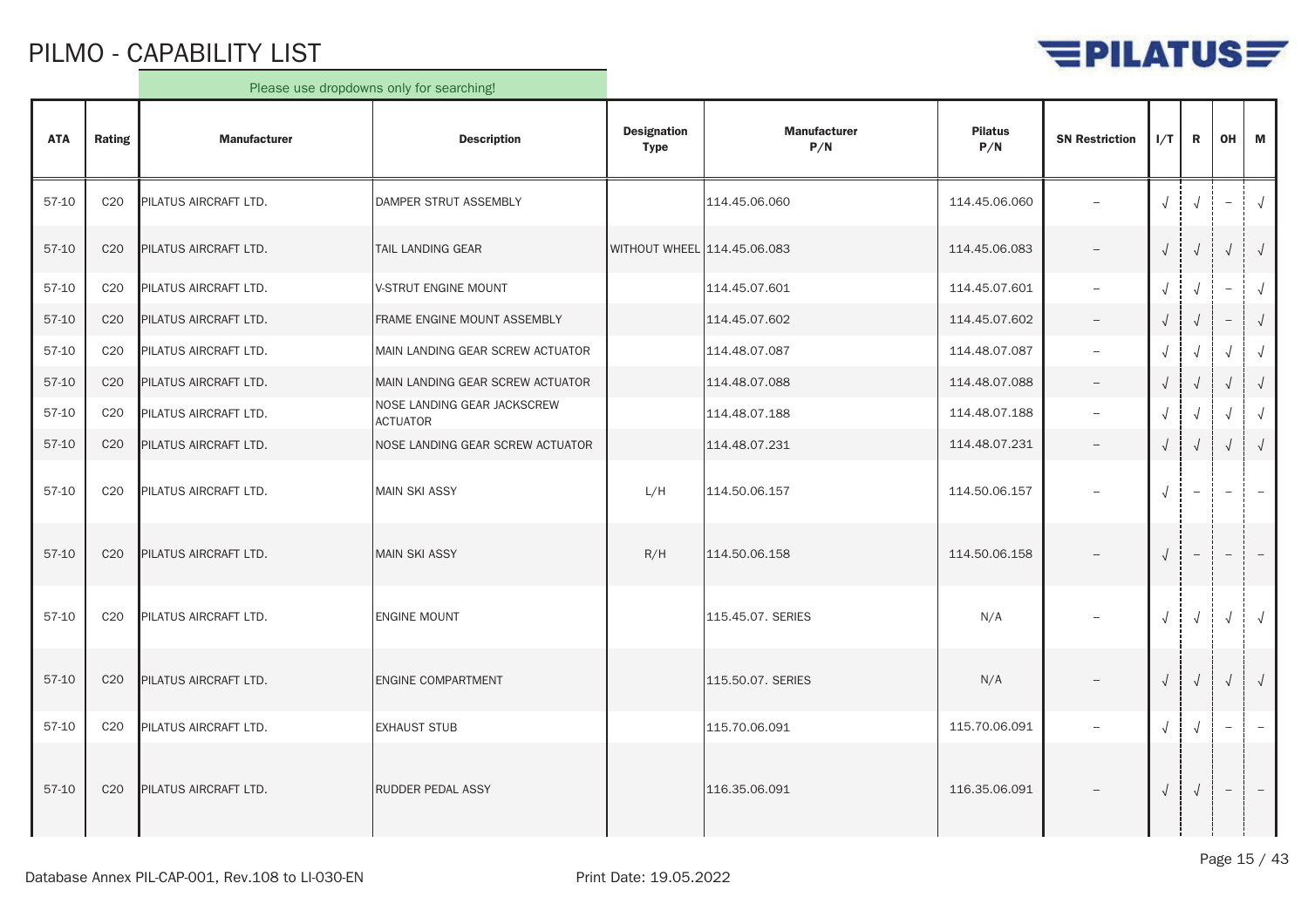

| <b>ATA</b> | <b>Rating</b>   | <b>Manufacturer</b>   | <b>Description</b>             | <b>Designation</b><br><b>Type</b> | <b>Manufacturer</b><br>P/N | <b>Pilatus</b><br>P/N | <b>SN Restriction</b>    | I/T        | R | OH | M |
|------------|-----------------|-----------------------|--------------------------------|-----------------------------------|----------------------------|-----------------------|--------------------------|------------|---|----|---|
| 57-10      | C <sub>20</sub> | PILATUS AIRCRAFT LTD. | <b>CONTROL STICK ASSY</b>      |                                   | 116.35.06.XXX              | N/A                   | $\qquad \qquad -$        | $\sqrt{ }$ |   |    |   |
| 57-10      | C <sub>20</sub> | PILATUS AIRCRAFT LTD. | <b>CONTROL STICK ASSY</b>      |                                   | 116.35.07.22X              | 116350722 X           |                          | √          |   |    |   |
| 57-10      | C <sub>20</sub> | PILATUS AIRCRAFT LTD. | <b>WARNING TONE GENERATOR</b>  |                                   | 119.40.07.105              | 119.40.07.105         |                          | $\sqrt{ }$ |   |    |   |
| 57-10      | C <sub>20</sub> | PILATUS AIRCRAFT LTD. | <b>G-SWITCH</b>                |                                   | 119.41.07.193              | 119.41.07.193         |                          | $\sqrt{}$  |   |    |   |
| 57-10      | C <sub>20</sub> | PILATUS AIRCRAFT LTD. | AUDIO SWITCH PANEL ASSY        | <b>FRONT &amp; REAR</b>           | 119.46.07.22X SERIES       | N/A                   |                          | $\sqrt{2}$ |   |    |   |
| 57-10      | C <sub>20</sub> | PILATUS AIRCRAFT LTD. | TRANSFER SWITCH REAR           |                                   | 119.46.07.924              | 119.46.07.924         | $\overline{\phantom{m}}$ | $\sqrt{}$  |   |    |   |
| 57-10      | C <sub>20</sub> | PILATUS AIRCRAFT LTD. | <b>TRANSFER SWITCH FRONT</b>   |                                   | 119.46.07.925              | 119.46.07.925         | $\overline{\phantom{0}}$ | $\sqrt{2}$ |   |    |   |
| 57-10      | C <sub>20</sub> | PILATUS AIRCRAFT LTD. | <b>FUSELAGE STRUCTURE ASSY</b> |                                   | 119.99.06.461              | 119.99.06.461         |                          | $\sqrt{}$  |   |    |   |
| 57-10      | C <sub>20</sub> | PILATUS AIRCRAFT LTD. | A/C COVER                      |                                   | 521.24.12.057              | 521.24.12.057         |                          | $\sqrt{2}$ |   |    |   |
| 57-10      | C <sub>20</sub> | PILATUS AIRCRAFT LTD. | A/C COVER                      |                                   | 521.24.12.070              | 521.24.12.070         |                          |            |   |    |   |
| 57-10      | C <sub>20</sub> | PILATUS AIRCRAFT LTD. | A/C COVER                      |                                   | 521.24.12.072              | 521.24.12.072         |                          |            |   |    |   |
| 57-10      | C <sub>20</sub> | PILATUS AIRCRAFT LTD. | <b>AUTOPILOT COMPUTER</b>      |                                   | 522.10.12.053              | 522.10.12.053         |                          | √          |   |    |   |
| 57-10      | C20             | PILATUS AIRCRAFT LTD. | AUTOPILOT COMPUTER             |                                   | 522.10.12.055              | 522.10.12.055         | $\overline{\phantom{0}}$ | $\sqrt{2}$ |   |    |   |
| 57-10      | C <sub>20</sub> | PILATUS AIRCRAFT LTD. | <b>AUTOPILOT COMPUTER</b>      |                                   | 522.10.12.057              | 522.10.12.057         |                          | $\sqrt{}$  |   |    |   |
| 57-10      | C <sub>20</sub> | PILATUS AIRCRAFT LTD. | <b>AUTOPILOT COMPUTER</b>      |                                   | 522.10.12.059              | 522.10.12.059         |                          | $\sqrt{2}$ |   |    |   |
| 57-10      | C <sub>20</sub> | PILATUS AIRCRAFT LTD. | <b>AUTOPILOT COMPUTER</b>      |                                   | 522.10.12.061              | 522.10.12.061         | $\overline{\phantom{m}}$ | $\sqrt{ }$ |   |    |   |
| 57-10      | C <sub>20</sub> | PILATUS AIRCRAFT LTD. | <b>AUTOPILOT COMPUTER</b>      |                                   | 522.10.12.063              | 522.10.12.063         |                          |            |   |    |   |
| 57-10      | C20             | PILATUS AIRCRAFT LTD. | <b>CREW SEAT UPGRADE</b>       |                                   | 525.12.12.075              | 525.12.12.075         |                          | $\sqrt{}$  |   |    |   |
| 57-10      | C20             | PILATUS AIRCRAFT LTD. | <b>COCKPIT INTERIOR</b>        |                                   | 525.14.12.002              | 525.14.12.002         |                          | $\sqrt{ }$ |   |    |   |
| 57-10      | C <sub>20</sub> | PILATUS AIRCRAFT LTD. | <b>COCKPIT INTERIOR</b>        |                                   | 525.14.12.015              | 525.14.12.015         | $\overline{\phantom{m}}$ |            |   |    |   |
| 57-10      | C <sub>20</sub> | PILATUS AIRCRAFT LTD. | <b>COCKPIT INTERIOR</b>        |                                   | 525.14.12.016              | 525.14.12.016         |                          |            |   |    |   |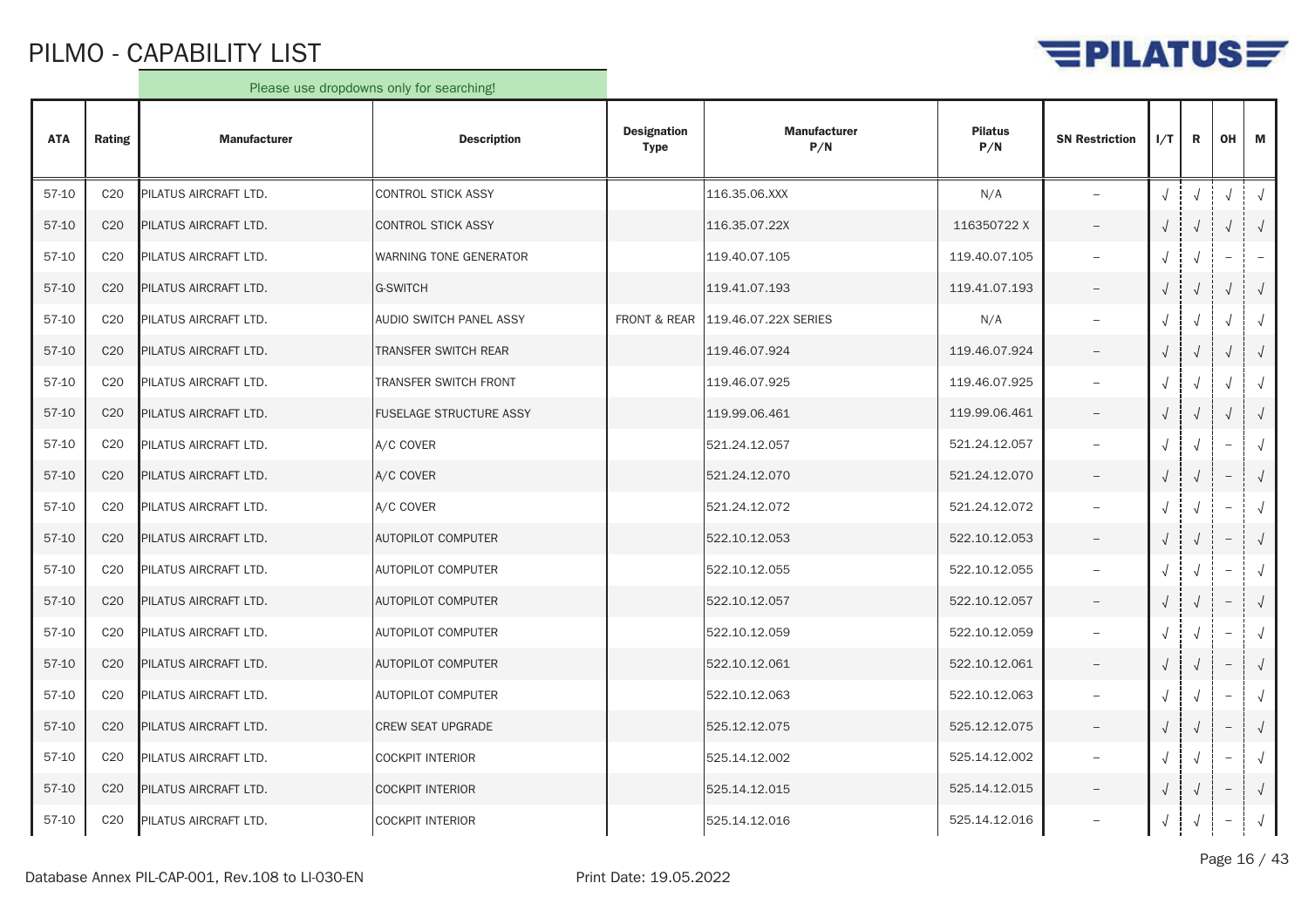

| <b>ATA</b> | Rating          | <b>Manufacturer</b>   | <b>Description</b>                            | <b>Designation</b><br>Type | <b>Manufacturer</b><br>P/N | <b>Pilatus</b><br>P/N | <b>SN Restriction</b>    | 1/T        | R | OH | M |
|------------|-----------------|-----------------------|-----------------------------------------------|----------------------------|----------------------------|-----------------------|--------------------------|------------|---|----|---|
| 57-10      | C <sub>20</sub> | PILATUS AIRCRAFT LTD. | <b>COCKPIT INTERIOR</b>                       |                            | 525.14.12.017              | 525.14.12.017         | $\overline{\phantom{a}}$ | $\sqrt{ }$ |   |    |   |
| 57-10      | C20             | PILATUS AIRCRAFT LTD. | <b>COCKPIT INTERIOR</b>                       |                            | 525.14.12.030              | 525.14.12.030         |                          | $\sqrt{ }$ |   |    |   |
| 57-10      | C <sub>20</sub> | PILATUS AIRCRAFT LTD. | <b>COCKPIT INTERIOR</b>                       |                            | 525.14.12.031              | 525.14.12.031         |                          | $\sqrt{ }$ |   |    |   |
| 57-10      | C <sub>20</sub> | PILATUS AIRCRAFT LTD. | <b>COCKPIT INTERIOR</b>                       |                            | 525.14.12.036              | 525.14.12.036         |                          | $\sqrt{ }$ |   |    |   |
| 57-10      | C <sub>20</sub> | PILATUS AIRCRAFT LTD. | <b>COCKPIT INTERIOR</b>                       |                            | 525.14.12.037              | 525.14.12.037         |                          | $\sqrt{2}$ |   |    |   |
| 57-10      | C <sub>20</sub> | PILATUS AIRCRAFT LTD. | <b>COCKPIT SIDE POUCHES</b>                   |                            | 525.14.12.006              | 525.14.12.006         | $\equiv$                 |            |   |    |   |
| 57-10      | C <sub>20</sub> | PILATUS AIRCRAFT LTD. | <b>COCKPIT SIDE POUCHES</b>                   |                            | 525.14.12.061              | 525.14.12.061         |                          |            |   |    |   |
| 57-10      | C <sub>20</sub> | PILATUS AIRCRAFT LTD. | <b>COCKPIT SIDE POUCHES</b>                   |                            | 525.14.12.032              | 525.14.12.032         |                          | $\sqrt{ }$ |   |    |   |
| 57-10      | C <sub>20</sub> | PILATUS AIRCRAFT LTD. | <b>COCKPIT SIDE POUCHES</b>                   |                            | 525.14.12.033              | 525.14.12.033         |                          | $\sqrt{}$  |   |    |   |
| 57-10      | C <sub>20</sub> | PILATUS AIRCRAFT LTD. | HEADREST COVERS EXEC PASSENGER<br><b>SEAT</b> |                            | 525.22.12.100              | 525.22.12.100         |                          | $\sqrt{ }$ |   |    |   |
| 57-10      | C <sub>20</sub> | PILATUS AIRCRAFT LTD. | HEADREST COVERS EXEC PASSENGER<br><b>SEAT</b> |                            | 525.22.12.101              | 525.22.12.101         | $\overline{\phantom{m}}$ |            |   |    |   |
| 57-10      | C <sub>20</sub> | PILATUS AIRCRAFT LTD. | CABIN HEADLINER UPGRADE                       | 6-SEAT                     | 525.24.12.158              | 525.24.12.158         | $\overline{\phantom{0}}$ |            |   |    |   |
| 57-10      | C <sub>20</sub> | PILATUS AIRCRAFT LTD. | CABIN HEADLINER UPGRADE                       | 6-SEAT                     | 525.24.12.208              | 525.24.12.208         |                          | $\sqrt{2}$ |   |    |   |
| 57-10      | C <sub>20</sub> | PILATUS AIRCRAFT LTD. | CABIN HEADLINER UPGRADE                       | 6-SEAT                     | 525.24.12.211              | 525.24.12.211         |                          | $\sqrt{ }$ |   |    |   |
| 57-10      | C20             | PILATUS AIRCRAFT LTD. | CABIN HEADLINER UPGRADE                       | 7-SEAT                     | 525.24.12.159              | 525.24.12.159         | $\qquad \qquad -$        |            |   |    |   |
| 57-10      | C <sub>20</sub> | PILATUS AIRCRAFT LTD. | CABIN HEADLINER UPGRADE                       | 7-SEAT                     | 525.24.12.209              | 525.24.12.209         |                          |            |   |    |   |
| 57-10      | C <sub>20</sub> | PILATUS AIRCRAFT LTD. | CABIN HEADLINER UPGRADE                       | 7-SEAT                     | 525.24.12.212              | 525.24.12.212         |                          |            |   |    |   |
| 57-10      | C <sub>20</sub> | PILATUS AIRCRAFT LTD. | CABIN HEADLINER UPGRADE                       | 8-SEAT                     | 525.24.12.160              | 525.24.12.160         | $\overline{\phantom{m}}$ | $\sqrt{2}$ |   |    |   |
| 57-10      | C <sub>20</sub> | PILATUS AIRCRAFT LTD. | CABIN HEADLINER UPGRADE                       | 8-SEAT                     | 525.24.12.210              | 525.24.12.210         | $\overline{\phantom{a}}$ | $\sqrt{}$  |   |    |   |
| 57-10      | C <sub>20</sub> | PILATUS AIRCRAFT LTD. | CABIN HEADLINER UPGRADE                       | 8-SEAT                     | 525.24.12.213              | 525.24.12.213         |                          | $\sqrt{ }$ |   |    |   |
| 57-10      | C <sub>20</sub> | PILATUS AIRCRAFT LTD. | CABIN INTERIOR EXECUTIVE                      | 6-SEAT                     | 525.24.12.003              | 525.24.12.003         |                          |            |   |    |   |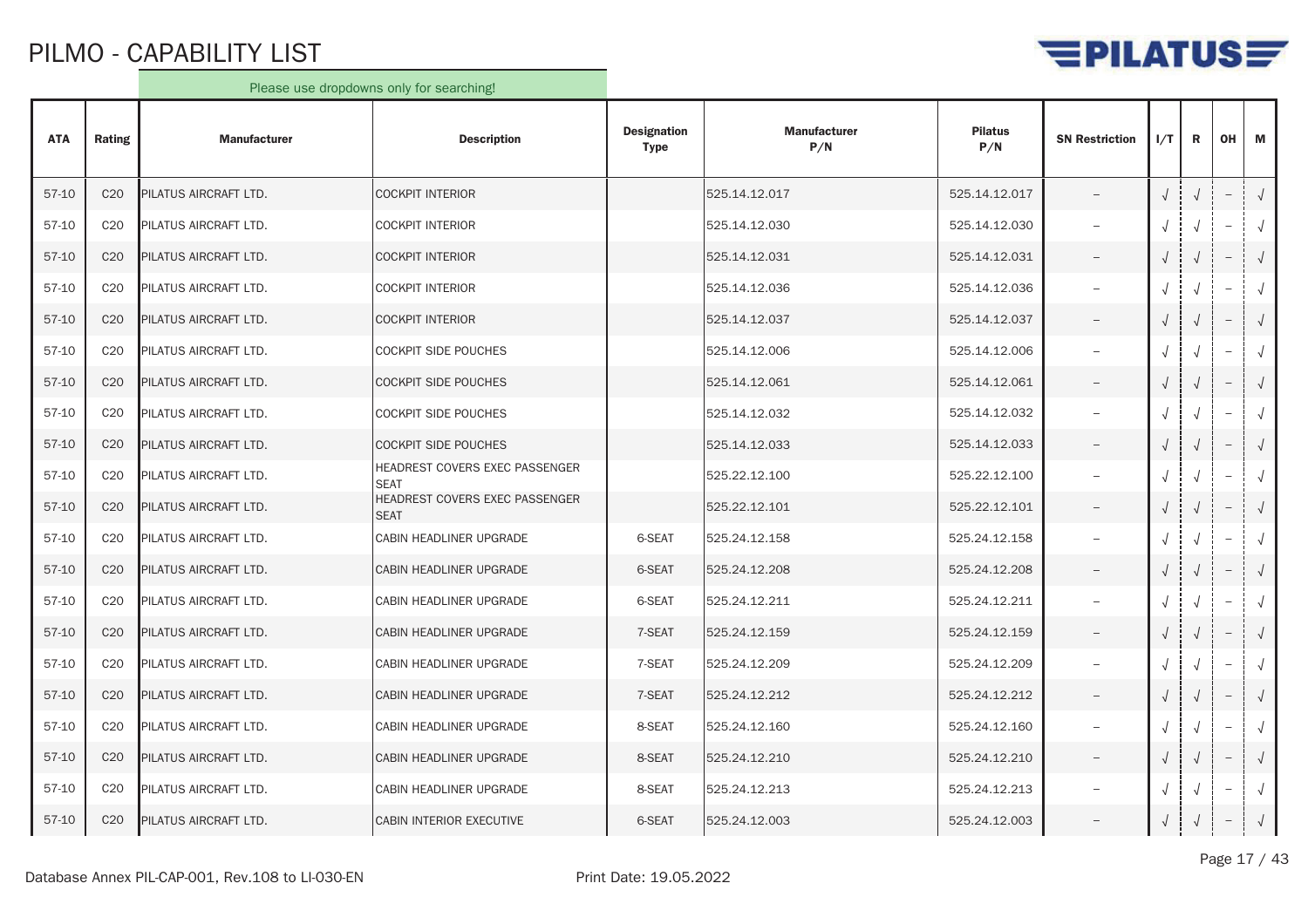

| ATA   | Rating          | <b>Manufacturer</b>   | <b>Description</b>                | Designation<br>Type | <b>Manufacturer</b><br>P/N | <b>Pilatus</b><br>P/N | <b>SN Restriction</b>    | 1/T        | R | OH | M |
|-------|-----------------|-----------------------|-----------------------------------|---------------------|----------------------------|-----------------------|--------------------------|------------|---|----|---|
| 57-10 | C <sub>20</sub> | PILATUS AIRCRAFT LTD. | CABIN INTERIOR EXECUTIVE          | 6-SEAT              | 525.24.12.010              | 525.24.12.010         | $\overline{\phantom{a}}$ | $\sqrt{2}$ |   |    |   |
| 57-10 | C20             | PILATUS AIRCRAFT LTD. | <b>CABIN INTERIOR EXECUTIVE</b>   | 6-SEAT              | 525.24.12.026              | 525.24.12.026         |                          |            |   |    |   |
| 57-10 | C <sub>20</sub> | PILATUS AIRCRAFT LTD. | <b>CABIN INTERIOR EXECUTIVE</b>   | 6-SEAT              | 525.24.12.036              | 525.24.12.036         | $\overline{\phantom{0}}$ |            |   |    |   |
| 57-10 | C <sub>20</sub> | PILATUS AIRCRAFT LTD. | CABIN INTERIOR EXECUTIVE          | 6-SEAT              | 525.24.12.133              | 525.24.12.133         |                          | $\sqrt{}$  |   |    |   |
| 57-10 | C <sub>20</sub> | PILATUS AIRCRAFT LTD. | <b>CABIN INTERIOR EXECUTIVE</b>   | 6-SEAT              | 525.24.12.136              | 525.24.12.136         |                          | $\sqrt{2}$ |   |    |   |
| 57-10 | C <sub>20</sub> | PILATUS AIRCRAFT LTD. | CABIN INTERIOR EXECUTIVE          | 7-SEAT              | 525.24.12.012              | 525.24.12.012         | $\overline{\phantom{m}}$ | $\sqrt{ }$ |   |    |   |
| 57-10 | C <sub>20</sub> | PILATUS AIRCRAFT LTD. | CABIN INTERIOR EXECUTIVE          | 7-SEAT              | 525.24.12.029              | 525.24.12.029         |                          |            |   |    |   |
| 57-10 | C <sub>20</sub> | PILATUS AIRCRAFT LTD. | <b>CABIN INTERIOR EXECUTIVE</b>   | 7-SEAT              | 525.24.12.037              | 525.24.12.037         |                          | $\sqrt{}$  |   |    |   |
| 57-10 | C <sub>20</sub> | PILATUS AIRCRAFT LTD. | <b>CABIN INTERIOR EXECUTIVE</b>   | 7-SEAT              | 525.24.12.134              | 525.24.12.134         |                          | $\sqrt{ }$ |   |    |   |
| 57-10 | C <sub>20</sub> | PILATUS AIRCRAFT LTD. | <b>CABIN INTERIOR EXECUTIVE</b>   | 7-SEAT              | 525.24.12.137              | 525.24.12.137         |                          |            |   |    |   |
| 57-10 | C <sub>20</sub> | PILATUS AIRCRAFT LTD. | CABIN INTERIOR EXECUTIVE          | 8-SEAT              | 525.24.12.011              | 525.24.12.011         | $\overline{\phantom{0}}$ |            |   |    |   |
| 57-10 | C20             | PILATUS AIRCRAFT LTD. | <b>CABIN INTERIOR EXECUTIVE</b>   | 8-SEAT              | 525.24.12.027              | 525.24.12.027         |                          | √          |   |    |   |
| 57-10 | C <sub>20</sub> | PILATUS AIRCRAFT LTD. | <b>CABIN INTERIOR EXECUTIVE</b>   | 8-SEAT              | 525.24.12.038              | 525.24.12.038         |                          |            |   |    |   |
| 57-10 | C <sub>20</sub> | PILATUS AIRCRAFT LTD. | <b>CABIN INTERIOR EXECUTIVE</b>   | 8-SEAT              | 525.24.12.135              | 525.24.12.135         |                          | √          |   |    |   |
| 57-10 | C <sub>20</sub> | PILATUS AIRCRAFT LTD. | CABIN INTERIOR EXECUTIVE          | 8-SEAT              | 525.24.12.138              | 525.24.12.138         |                          | $\sqrt{2}$ |   |    |   |
| 57-10 | C <sub>20</sub> | PILATUS AIRCRAFT LTD. | <b>CABIN INTERIOR STANDARD</b>    |                     | 525.24.12.002              | 525.24.12.002         | $\overline{\phantom{m}}$ |            |   |    |   |
| 57-10 | C <sub>20</sub> | PILATUS AIRCRAFT LTD. | <b>CABIN INTERIOR STANDARD</b>    |                     | 525.24.12.009              | 525.24.12.009         | $\overline{\phantom{m}}$ | $\sqrt{ }$ |   |    |   |
| 57-10 | C20             | PILATUS AIRCRAFT LTD. | <b>CABIN INTERIOR STANDARD</b>    |                     | 525.24.12.025              | 525.24.12.025         |                          | $\sqrt{}$  |   |    |   |
| 57-10 | C <sub>20</sub> | PILATUS AIRCRAFT LTD. | <b>CABIN INTERIOR STANDARD</b>    |                     | 525.24.12.034              | 525.24.12.034         |                          | $\sqrt{ }$ |   |    |   |
| 57-10 | C <sub>20</sub> | PILATUS AIRCRAFT LTD. | <b>CABIN INTERIOR STANDARD</b>    |                     | 525.24.12.050              | 525.24.12.050         | $\overline{\phantom{m}}$ |            |   |    |   |
| 57-10 | C <sub>20</sub> | PILATUS AIRCRAFT LTD. | KICK PLATES INSTALLATION PAX DOOR |                     | 525.24.12.530              | 525.24.12.530         |                          |            |   |    |   |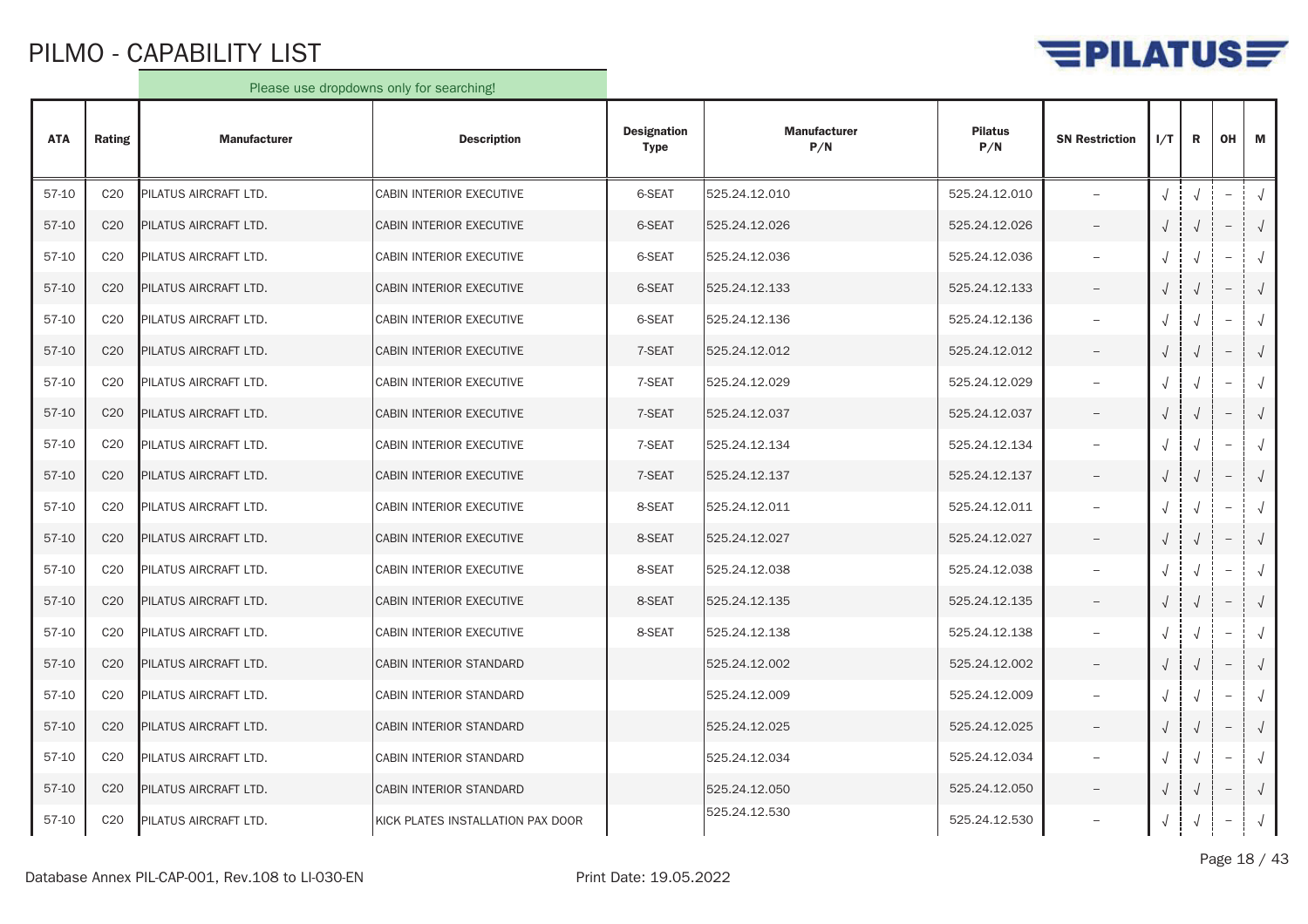

| ATA     | Rating          | <b>Manufacturer</b>   | <b>Description</b>              | <b>Designation</b><br><b>Type</b> | <b>Manufacturer</b><br>P/N | <b>Pilatus</b><br>P/N | <b>SN Restriction</b>    | I/T        | R | OH | M |
|---------|-----------------|-----------------------|---------------------------------|-----------------------------------|----------------------------|-----------------------|--------------------------|------------|---|----|---|
| 57-10   | C20             | PILATUS AIRCRAFT LTD. | PAX/CARGO DOOR LEATHER UPGRADE  |                                   | 525.24.12.182              | 525.24.12.182         | $\overline{\phantom{m}}$ | $\sqrt{2}$ |   |    |   |
| 57-10   | C <sub>20</sub> | PILATUS AIRCRAFT LTD. | PAX/CARGO DOOR LEATHER UPGRADE  |                                   | 525.24.12.199              | 525.24.12.199         |                          | $\sqrt{ }$ |   |    |   |
| $57-10$ | C <sub>20</sub> | PILATUS AIRCRAFT LTD. | SCUFF PLATES INSTALLATION CABIN | 6-SEAT                            | 525.24.12.172              | 525.24.12.172         |                          | $\sqrt{}$  |   |    |   |
| 57-10   | C <sub>20</sub> | PILATUS AIRCRAFT LTD. | SCUFF PLATES INSTALLATION CABIN | 6-SEAT                            | 525.24.12.193              | 525.24.12.193         |                          | $\sqrt{2}$ |   |    |   |
| 57-10   | C <sub>20</sub> | PILATUS AIRCRAFT LTD. | SCUFF PLATES INSTALLATION CABIN | 8-SEAT                            | 525.24.12.174              | 525.24.12.174         |                          |            |   |    |   |
| 57-10   | C <sub>20</sub> | PILATUS AIRCRAFT LTD. | SCUFF PLATES INSTALLATION CABIN | 8-SEAT                            | 525.24.12.195              | 525.24.12.195         | $\overline{\phantom{0}}$ | $\sqrt{2}$ |   |    |   |
| 57-10   | C <sub>20</sub> | PILATUS AIRCRAFT LTD. | <b>BAGGAGE NET COVER</b>        |                                   | 525.25.12.143              | 525.25.12.143         |                          | √          |   |    |   |
| 57-10   | C <sub>20</sub> | PILATUS AIRCRAFT LTD. | <b>BAGGAGE NET</b>              | <b>FR34</b>                       | 525.25.12.002              | 525.25.12.002         |                          | $\sqrt{ }$ |   |    |   |
| 57-10   | C <sub>20</sub> | PILATUS AIRCRAFT LTD. | <b>BAGGAGE NET</b>              | <b>FR34</b>                       | 525.25.12.006              | 525.25.12.006         |                          | $\sqrt{}$  |   |    |   |
| 57-10   | C <sub>20</sub> | PILATUS AIRCRAFT LTD. | <b>BAGGAGE NET</b>              | <b>FR34</b>                       | 525.25.12.022              | 525.25.12.022         |                          | $\sqrt{ }$ |   |    |   |
| 57-10   | C <sub>20</sub> | PILATUS AIRCRAFT LTD. | <b>BAGGAGE NET</b>              | <b>FR34</b>                       | 525.25.12.032              | 525.25.12.032         | $\overline{\phantom{m}}$ |            |   |    |   |
| 57-10   | C <sub>20</sub> | PILATUS AIRCRAFT LTD. | <b>BAGGAGE NET</b>              | <b>FR34</b>                       | 525.25.12.049              | 525.25.12.049         | $\overline{\phantom{0}}$ | $\sqrt{2}$ |   |    |   |
| 57-10   | C <sub>20</sub> | PILATUS AIRCRAFT LTD. | <b>BAGGAGE NET</b>              | <b>FR34</b>                       | 525.25.12.050              | 525.25.12.050         |                          | √          |   |    |   |
| 57-10   | C <sub>20</sub> | PILATUS AIRCRAFT LTD. | <b>CABIN MIRROR</b>             |                                   | 525.25.12.140              | 525.25.12.140         |                          | $\sqrt{ }$ |   |    |   |
| 57-10   | C <sub>20</sub> | PILATUS AIRCRAFT LTD. | <b>INTAKE GRID</b>              | <b>FR34</b>                       | 525.25.12.132              | 525.25.12.132         | $\overline{\phantom{0}}$ |            |   |    |   |
| 57-10   | C <sub>20</sub> | PILATUS AIRCRAFT LTD. | PILLOW                          |                                   | 525.25.12.144              | 525.25.12.144         | $\overline{\phantom{0}}$ |            |   |    |   |
| 57-10   | C <sub>20</sub> | PILATUS AIRCRAFT LTD. | <b>BAGGAGE BAY TRIM</b>         |                                   | 525.31.12.001              | 525.31.12.001         |                          | $\sqrt{}$  |   |    |   |
| 57-10   | C <sub>20</sub> | PILATUS AIRCRAFT LTD. | <b>BAGGAGE BAY TRIM</b>         |                                   | 525.31.12.006              | 525.31.12.006         | $\overline{\phantom{m}}$ | $\sqrt{2}$ |   |    |   |
| 57-10   | C <sub>20</sub> | PILATUS AIRCRAFT LTD. | <b>FREON PLATE ASSY</b>         |                                   | 525.52.12.022              | 525.52.12.022         | $\overline{\phantom{0}}$ | $\sqrt{}$  |   |    |   |
| 57-10   | C <sub>20</sub> | PILATUS AIRCRAFT LTD. | FREON PLATE ASSY                |                                   | 525.52.12.023              | 525.52.12.023         |                          | $\sqrt{2}$ |   |    |   |
| 57-10   | C <sub>20</sub> | PILATUS AIRCRAFT LTD. | <b>FREON PLATE ASSY</b>         |                                   | 525.52.12.025              | 525.52.12.025         |                          | V          |   |    |   |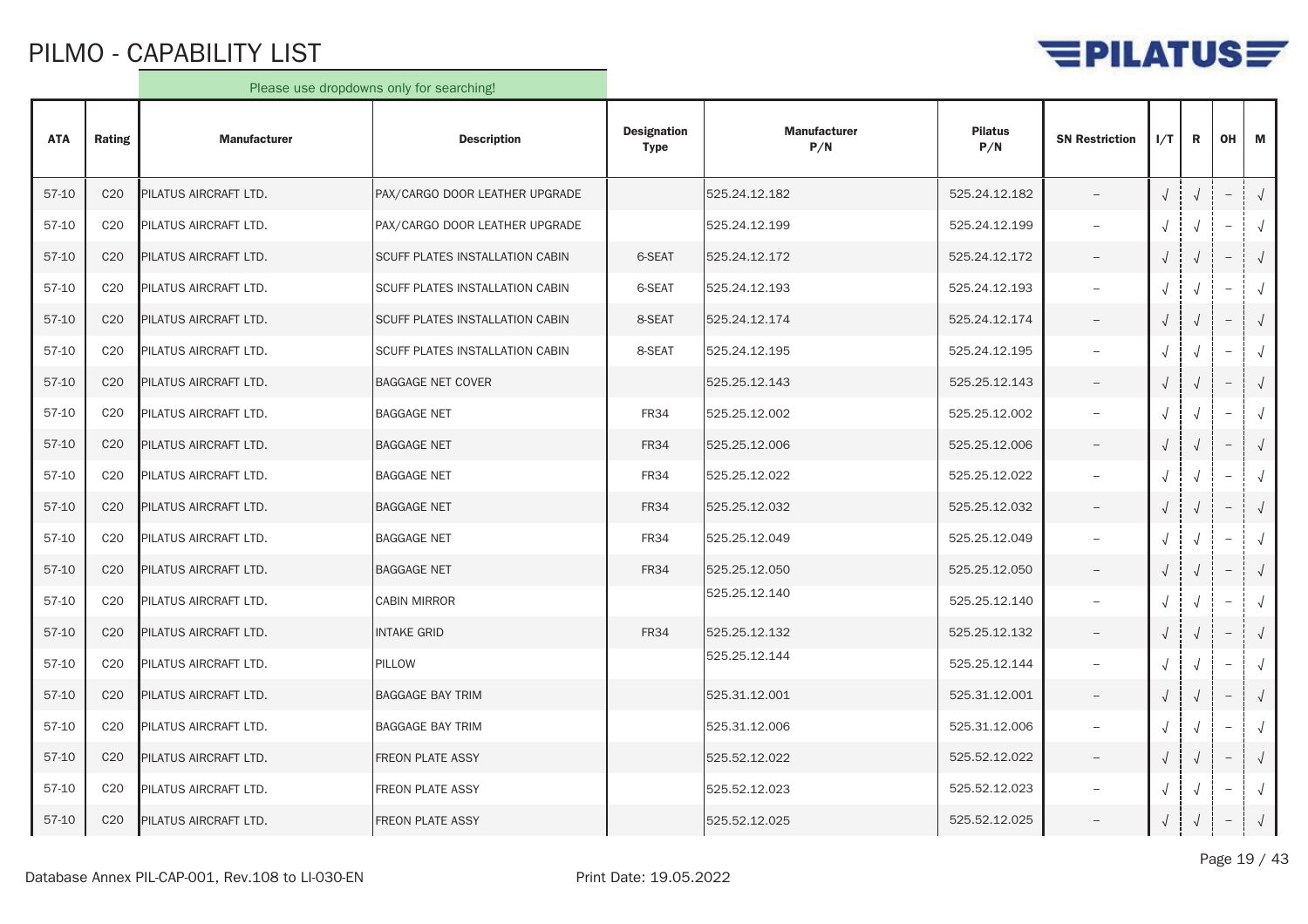

| ATA   | Rating          | <b>Manufacturer</b>   | <b>Description</b>         | <b>Designation</b><br>Type | <b>Manufacturer</b><br>P/N | <b>Pilatus</b><br>P/N | <b>SN Restriction</b>    | I/T        | R | OH | M |
|-------|-----------------|-----------------------|----------------------------|----------------------------|----------------------------|-----------------------|--------------------------|------------|---|----|---|
| 57-10 | C <sub>20</sub> | PILATUS AIRCRAFT LTD. | <b>COCKPIT GLARESHIELD</b> |                            | 531.12.12.035              | 531.12.12.035         | $\overline{\phantom{a}}$ | $\sqrt{ }$ |   |    |   |
| 57-10 | C <sub>20</sub> | PILATUS AIRCRAFT LTD. | <b>COCKPIT GLARESHIELD</b> |                            | 531.12.12.055              | 531.12.12.055         |                          | √          |   |    |   |
| 57-10 | C <sub>20</sub> | PILATUS AIRCRAFT LTD. | <b>COCKPIT GLARESHIELD</b> |                            | 531.12.12.379              | 531.12.12.379         | $\overline{\phantom{m}}$ | J          |   |    |   |
| 57-10 | C <sub>20</sub> | PILATUS AIRCRAFT LTD. | <b>COCKPIT GLARESHIELD</b> |                            | 525.14.12.062              | 525.14.12.062         | $\qquad \qquad -$        | √          |   |    |   |
| 57-10 | C <sub>20</sub> | PILATUS AIRCRAFT LTD. | <b>MAIN LANDING GEAR</b>   |                            | 532.10.09.119              | 532.10.09.119         |                          | $\sqrt{ }$ |   |    |   |
| 57-10 | C <sub>20</sub> | PILATUS AIRCRAFT LTD. | MAIN LANDING GEAR          |                            | 532.10.09.120              | 532.10.09.120         | $\overline{\phantom{m}}$ | $\sqrt{}$  |   |    |   |
| 57-10 | C <sub>20</sub> | PILATUS AIRCRAFT LTD. | <b>MAIN LANDING GEAR</b>   |                            | 532.10.09.125              | 532.10.09.125         | $\qquad \qquad -$        | J          |   |    |   |
| 57-10 | C <sub>20</sub> | PILATUS AIRCRAFT LTD. | <b>MAIN LANDING GEAR</b>   |                            | 532.10.09.126              | 532.10.09.126         |                          | $\sqrt{}$  |   |    |   |
| 57-10 | C <sub>20</sub> | PILATUS AIRCRAFT LTD. | MAIN LANDING GEAR ASSEMBLY |                            | 532.10.12.037              | 532.10.12.037         |                          | J          |   |    |   |
| 57-10 | C <sub>20</sub> | PILATUS AIRCRAFT LTD. | MAIN LANDING GEAR ASSEMBLY |                            | 532.10.12.038              | 532.10.12.038         | $\qquad \qquad -$        |            |   |    |   |
| 57-10 | C <sub>20</sub> | PILATUS AIRCRAFT LTD. | MAIN LANDING GEAR ASSEMBLY |                            | 532.10.12.041              | 532.10.12.041         | $\overline{\phantom{m}}$ | J          |   |    |   |
| 57-10 | C <sub>20</sub> | PILATUS AIRCRAFT LTD. | MAIN LANDING GEAR ASSEMBLY |                            | 532.10.12.042              | 532.10.12.042         |                          | $\sqrt{}$  |   |    |   |
| 57-10 | C <sub>20</sub> | PILATUS AIRCRAFT LTD. | MAIN LANDING GEAR ASSEMBLY |                            | 532.10.12.043              | 532.10.12.043         | $\overline{\phantom{0}}$ | $\sqrt{}$  |   |    |   |
| 57-10 | C <sub>20</sub> | PILATUS AIRCRAFT LTD. | MAIN LANDING GEAR ASSEMBLY |                            | 532.10.12.044              | 532.10.12.044         |                          | √          |   |    |   |
| 57-10 | C <sub>20</sub> | PILATUS AIRCRAFT LTD. | MAIN LANDING GEAR ASSEMBLY |                            | 532.10.12.047              | 532.10.12.047         |                          | $\sqrt{}$  |   |    |   |
| 57-10 | C <sub>20</sub> | PILATUS AIRCRAFT LTD. | MAIN LANDING GEAR ASSEMBLY |                            | 532.10.12.048              | 532.10.12.048         | $\overline{\phantom{m}}$ | $\sqrt{}$  |   |    |   |
| 57-10 | C <sub>20</sub> | PILATUS AIRCRAFT LTD. | MAIN LANDING GEAR ASSEMBLY |                            | 532.10.12.049              | 532.10.12.049         | $\overline{\phantom{0}}$ | $\sqrt{2}$ |   |    |   |
| 57-10 | C <sub>20</sub> | PILATUS AIRCRAFT LTD. | MAIN LANDING GEAR ASSEMBLY |                            | 532.10.12.050              | 532.10.12.050         |                          | $\sqrt{}$  |   |    |   |
| 57-10 | C <sub>20</sub> | PILATUS AIRCRAFT LTD. | MAIN LANDING GEAR ASSEMBLY |                            | 532.10.12.051              | 532.10.12.051         |                          | $\sqrt{ }$ |   |    |   |
| 57-10 | C <sub>20</sub> | PILATUS AIRCRAFT LTD. | MAIN LANDING GEAR ASSEMBLY |                            | 532.10.12.052              | 532.10.12.052         |                          |            |   |    |   |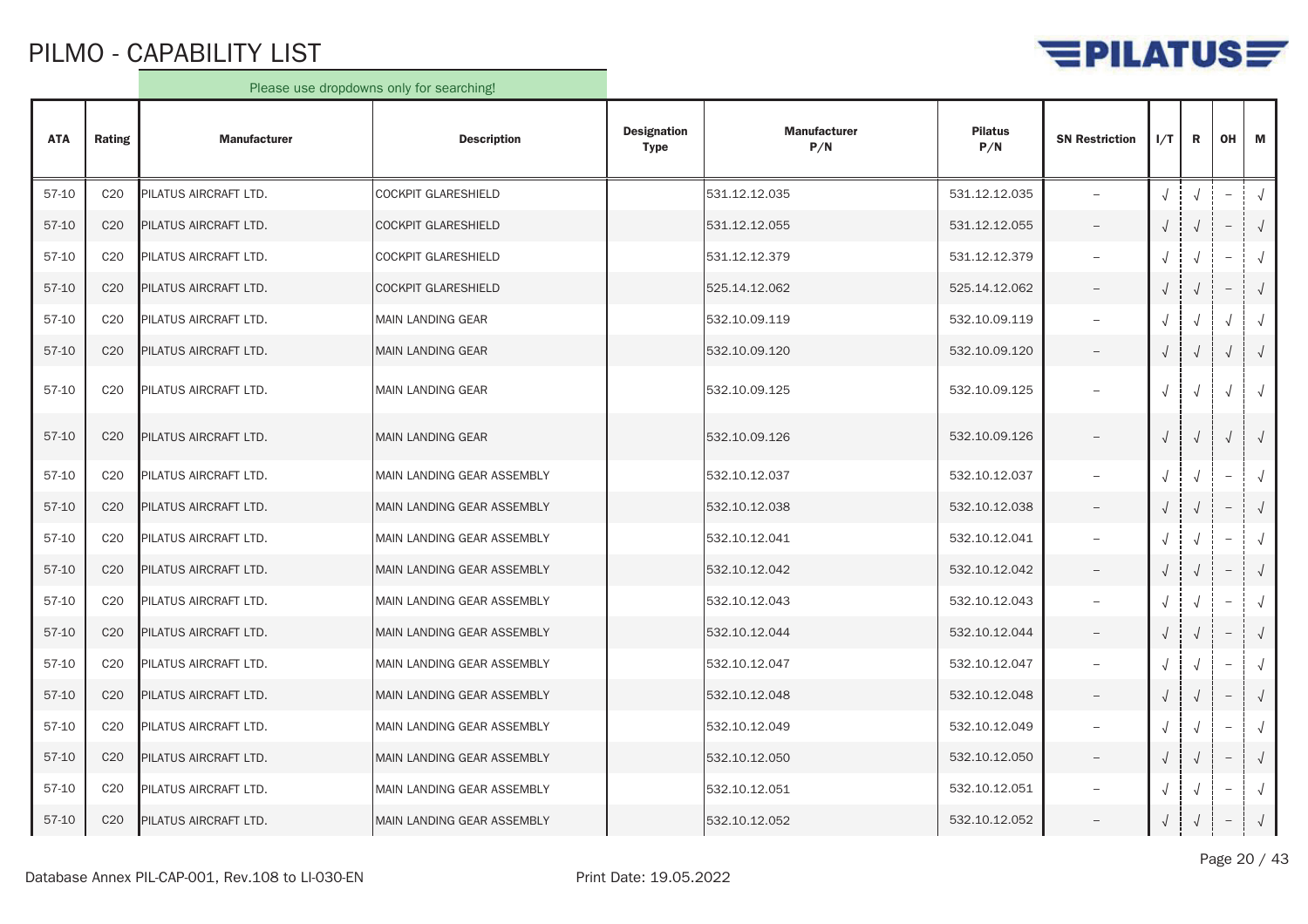

| <b>ATA</b> | Rating          | <b>Manufacturer</b>   | <b>Description</b>               | <b>Designation</b><br><b>Type</b> | <b>Manufacturer</b><br>P/N | <b>Pilatus</b><br>P/N | <b>SN Restriction</b>    | 1/T        | R | OH         | M |
|------------|-----------------|-----------------------|----------------------------------|-----------------------------------|----------------------------|-----------------------|--------------------------|------------|---|------------|---|
| 57-10      | C20             | PILATUS AIRCRAFT LTD. | <b>SHOCK ABSORBER</b>            |                                   | 532.10.12.175              | 532.10.12.175         | $\overline{\phantom{a}}$ | $\sqrt{ }$ |   |            |   |
| 57-10      | C <sub>20</sub> | PILATUS AIRCRAFT LTD. | <b>SHOCK ABSORBER</b>            |                                   | 532.10.12.180              | 532.10.12.180         |                          | $\sqrt{2}$ |   |            |   |
| 57-10      | C <sub>20</sub> | PILATUS AIRCRAFT LTD. | <b>SHOCK ABSORBER</b>            |                                   | 532.10.12.211              | 532.10.12.211         |                          | $\sqrt{2}$ |   |            |   |
| 57-10      | C <sub>20</sub> | PILATUS AIRCRAFT LTD. | NOSE LANDING GEAR STRUT ASSEMBLY |                                   | 532.20.12.038              | 532.20.12.038         |                          | $\sqrt{}$  |   |            |   |
| 57-10      | C20             | PILATUS AIRCRAFT LTD. | NOSE LANDING GEAR ASSEMBLY       |                                   | 532.20.12.039              | 532.20.12.039         |                          | $\sqrt{ }$ |   |            |   |
| 57-10      | C <sub>20</sub> | PILATUS AIRCRAFT LTD. | NOSE LANDING GEAR STRUT ASSEMBLY |                                   | 532.20.12.040              | 532.20.12.040         | $\overline{\phantom{a}}$ | $\sqrt{ }$ |   |            |   |
| 57-10      | C <sub>20</sub> | PILATUS AIRCRAFT LTD. | NOSE LANDING GEAR ASSEMBLY       |                                   | 532.20.12.041              | 532.20.12.041         | $\overline{\phantom{a}}$ | $\sqrt{2}$ |   |            |   |
| 57-10      | C <sub>20</sub> | PILATUS AIRCRAFT LTD. | <b>DRAG LINK ASSEMBLY</b>        |                                   | 532.20.12.072              | 532.20.12.072         |                          | $\sqrt{ }$ |   |            |   |
| 57-10      | C <sub>20</sub> | PILATUS AIRCRAFT LTD. | DRAG LINK ASSEMBLY LOWER PART    |                                   | 532.20.12.135              | 532.20.12.135         |                          | $\sqrt{ }$ |   |            |   |
| 57-10      | C <sub>20</sub> | PILATUS AIRCRAFT LTD. | SHIMMY DAMPER ASSEMBLY           |                                   | 532.20.12.215              | 532.20.12.215         |                          | $\sqrt{ }$ |   |            |   |
| 57-10      | C <sub>20</sub> | PILATUS AIRCRAFT LTD. | SPRING PACK ASSEMBLY             |                                   | 532.20.12.249              | 532.20.12.249         |                          | $\sqrt{2}$ |   |            |   |
| 57-10      | C20             | PILATUS AIRCRAFT LTD. | SPRING PACK ASSEMBLY             |                                   | 532.20.12.250              | 532.20.12.250         | $\overline{\phantom{m}}$ |            |   |            |   |
| 57-10      | C20             | PILATUS AIRCRAFT LTD. | DRAG LINK ASSEMBLY               |                                   | 532.20.12.290              | 532.20.12.290         |                          | $\sqrt{2}$ |   |            |   |
| 57-10      | C <sub>20</sub> | PILATUS AIRCRAFT LTD. | <b>SPRING STRUT ASSEMBLY</b>     |                                   | 532.50.12.036              | 532.50.12.036         |                          | $\sqrt{}$  |   |            |   |
| 57-10      | C <sub>20</sub> | PILATUS AIRCRAFT LTD. | CARGO COMPARTMENT ROOF ASSY      |                                   | 533.22.12. SERIES          | N/A                   |                          | $\sqrt{2}$ |   |            |   |
| 57-10      | C <sub>20</sub> | PILATUS AIRCRAFT LTD. | <b>PASSENGER DOOR</b>            |                                   | 552.10.12. SERIES          | N/A                   |                          | $\sqrt{ }$ |   | $\sqrt{ }$ |   |
| 57-10      | C <sub>20</sub> | PILATUS AIRCRAFT LTD. | <b>EMERGENCY EXIT</b>            |                                   | 552.20.12. SERIES          | N/A                   |                          | $\sqrt{ }$ |   |            |   |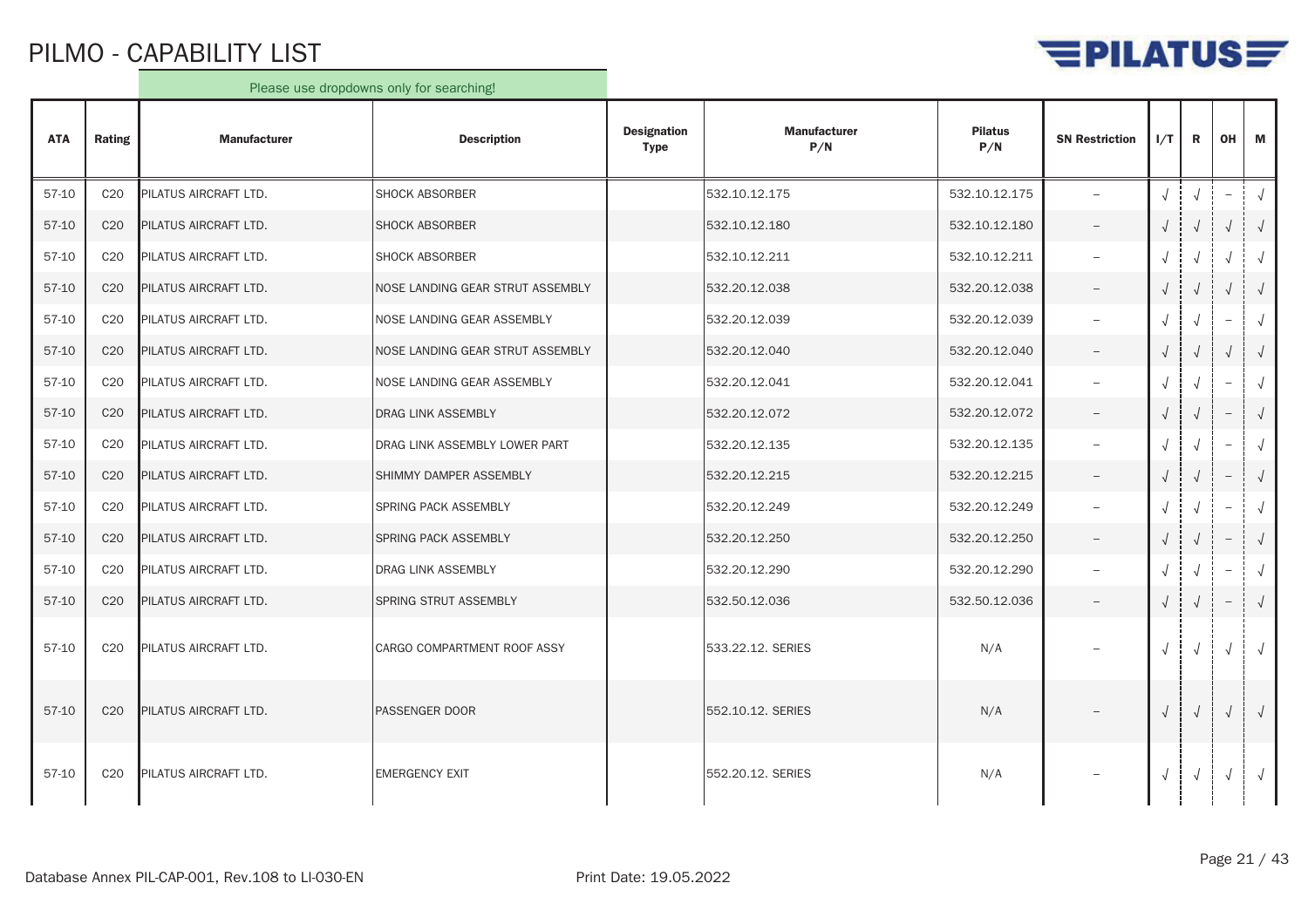

| <b>ATA</b> | <b>Rating</b>   | <b>Manufacturer</b>          | <b>Description</b>              | <b>Designation</b><br><b>Type</b> | <b>Manufacturer</b><br>P/N | <b>Pilatus</b><br>P/N | <b>SN Restriction</b>    | I/T        | $\mathbf R$ |            | OH M                 |
|------------|-----------------|------------------------------|---------------------------------|-----------------------------------|----------------------------|-----------------------|--------------------------|------------|-------------|------------|----------------------|
| 57-10      | C20             | PILATUS AIRCRAFT LTD.        | CARGO DOOR                      |                                   | 552.30.12. SERIES          | N/A                   |                          | $\sqrt{ }$ |             |            | $\sqrt{ }$           |
| 57-10      | C <sub>20</sub> | PILATUS AIRCRAFT LTD.        | CARGO DOOR DRIVE MECHANISM ASSY |                                   | 552.35.12.022              | 552.35.12.022         | $\overline{\phantom{0}}$ | $\sqrt{ }$ |             |            | $\sqrt{2}$           |
| 57-10      | C20             | PILATUS AIRCRAFT LTD.        | CARGO DOOR DRIVE MECHANISM ASSY |                                   | 552.35.12.072              | 552.35.12.072         |                          | $\sqrt{2}$ |             |            | $\sqrt{\phantom{a}}$ |
| 57-10      | C <sub>20</sub> | <b>PILATUS AIRCRAFT LTD.</b> | FLIGHT COMPARTMENT ASSY         |                                   | 553.10.12. SERIES          | N/A                   |                          | $\sqrt{ }$ | $\sqrt{ }$  | $\sqrt{ }$ | $\sqrt{ }$           |
| 57-10      | C20             | PILATUS AIRCRAFT LTD.        | CARGO COMPARTMENT FLOOR ASSY    |                                   | 553.14.12. SERIES          | N/A                   |                          | $\sqrt{2}$ | $\sqrt{ }$  |            | $\sqrt{ }$           |
| 57-10      | C <sub>20</sub> | <b>PILATUS AIRCRAFT LTD.</b> | SIDE WALL ASSY                  | L/H & R/H                         | 553.18.12. SERIES          | N/A                   |                          | $\sqrt{ }$ |             |            | $\sqrt{ }$           |
| $57-10$    | C <sub>20</sub> | PILATUS AIRCRAFT LTD.        | <b>REAR FUSSELAGE ASSY</b>      |                                   | 553.26.12. SERIES          | N/A                   |                          | $\sqrt{ }$ | $\sqrt{ }$  | $\sqrt{2}$ | $\sqrt{ }$           |
| $57-10$    | C20             | PILATUS AIRCRAFT LTD.        | HORIZONTAL STABILIZER ASSY      |                                   | 555.10.12.037              | 555.10.12.037         |                          | $\sqrt{ }$ | $\sqrt{ }$  |            | $\sqrt{ }$           |
| 57-10      | C <sub>20</sub> | PILATUS AIRCRAFT LTD.        | <b>ELEVATOR ASSY</b>            |                                   | 555.20.12.036              | 555.20.12.036         |                          | $\sqrt{ }$ | $\sqrt{ }$  | $\sqrt{ }$ | $\sqrt{ }$           |
| 57-10      | C <sub>20</sub> | PILATUS AIRCRAFT LTD.        | <b>FIN ASSY</b>                 |                                   | 555.30.12.036              | 555.30.12.036         |                          | $\sqrt{ }$ | $\sqrt{ }$  |            | $\sqrt{ }$           |
| 57-10      | C20             | PILATUS AIRCRAFT LTD.        | <b>FIN ASSY</b>                 |                                   | 555.30.12.037              | 555.30.12.037         |                          | $\sqrt{ }$ | $\sqrt{ }$  |            | $\sqrt{ }$           |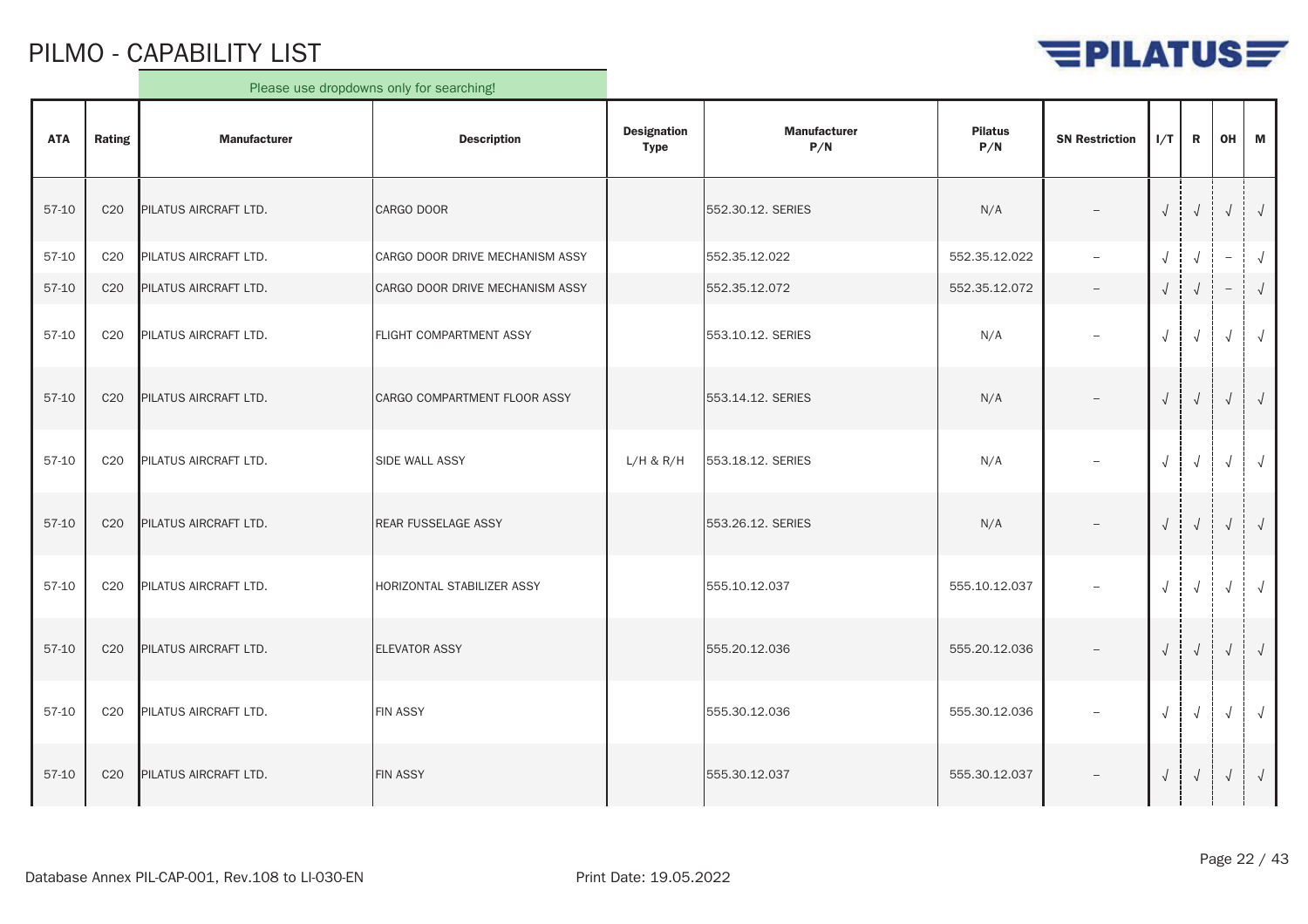

| <b>ATA</b> | Rating          | <b>Manufacturer</b>   | <b>Description</b>            | <b>Designation</b><br><b>Type</b> | <b>Manufacturer</b><br>P/N | <b>Pilatus</b><br>P/N | <b>SN Restriction</b>    | I/T        | R          | OH I       | M                    |
|------------|-----------------|-----------------------|-------------------------------|-----------------------------------|----------------------------|-----------------------|--------------------------|------------|------------|------------|----------------------|
| 57-10      | C <sub>20</sub> | PILATUS AIRCRAFT LTD. | RUDDER ASSY                   |                                   | 555.40.12.036              | 555.40.12.036         |                          | $\sqrt{2}$ | $\sqrt{ }$ | $\sqrt{1}$ | $\sqrt{ }$           |
| 57-10      | C <sub>20</sub> | PILATUS AIRCRAFT LTD. | RUDDER ASSY                   |                                   | 555.40.12.037              | 555.40.12.037         |                          |            |            |            | $\sqrt{ }$           |
| 57-10      | C <sub>20</sub> | PILATUS AIRCRAFT LTD. | <b>RUDDER ASSY</b>            |                                   | 555.40.12.038              | 555.40.12.038         |                          | $\sqrt{ }$ |            |            | $\sqrt{ }$           |
| 57-10      | C20             | PILATUS AIRCRAFT LTD. | WING GENERAL                  | L/H & R/H                         | 557.00.12. SERIES          | N/A                   |                          |            |            |            | $\sqrt{ }$           |
| 57-10      | C <sub>20</sub> | PILATUS AIRCRAFT LTD. | ENGINE MOUNT                  |                                   | 571.10.12.036              | 571.10.12.036         |                          | $\sqrt{ }$ | $\sqrt{ }$ | -1         | $\sqrt{ }$           |
| $57-10$    | C <sub>20</sub> | PILATUS AIRCRAFT LTD. | <b>ENGINE FRAME ASSY</b>      | L/H                               | 571.10.12.111              | 571.10.12.111         |                          | $\sqrt{ }$ |            |            | $\sqrt{ }$           |
| 57-10      | C <sub>20</sub> | PILATUS AIRCRAFT LTD. | ENGINE FRAME ASSY             | R/H                               | 571.10.12.112              | 571.10.12.112         |                          |            |            |            | $\sqrt{ }$           |
| 57-10      | C20             | PILATUS AIRCRAFT LTD. | FRAME ENGINE MOUNT ASSEMBLY   |                                   | 571.20.12.036              | 571.20.12.036         |                          | $\sqrt{ }$ |            |            |                      |
| 57-10      | C <sub>20</sub> | PILATUS AIRCRAFT LTD. | WING ASSEMBLY                 |                                   | 6100.0010 SERIES           | N/A                   | $\overline{\phantom{0}}$ |            |            |            | $\sqrt{ }$           |
| 57-50      | C8              | PILATUS AIRCRAFT LTD. | <b>FLAP ASSEMBLY</b>          |                                   | 6105.0010 SERIES           | N/A                   | $\qquad \qquad -$        | $\sqrt{ }$ |            |            | $\sqrt{ }$           |
| 57-60      | C8              | PILATUS AIRCRAFT LTD. | AILERON ASSEMBLY              |                                   | 6106.0034 SERIES           | N/A                   | $\overline{\phantom{0}}$ | $\sqrt{ }$ |            |            | $\sqrt{2}$           |
| 27         | C8              | PILATUS AIRCRAFT LTD. | <b>ACTUATOR FLAP ASSEMBLY</b> | L/H & R/H                         | 6132.0039.51               | N/A                   | $\qquad \qquad -$        | $\sqrt{ }$ |            |            | $\sqrt{2}$           |
| 27         | C8              | PILATUS AIRCRAFT LTD. | ACTUATOR FLAP ASSEMBLY        | R/H                               | 6132.0039.52               | N/A                   |                          | $\sqrt{2}$ |            |            | $\sqrt{ }$           |
| 52         | C <sub>4</sub>  | PILATUS AIRCRAFT LTD. | SLIDING DOOR ASSY             | L/H & R/H                         | 6202.0184 SERIES           | N/A                   |                          | $\sqrt{ }$ |            |            | $\sqrt{\phantom{a}}$ |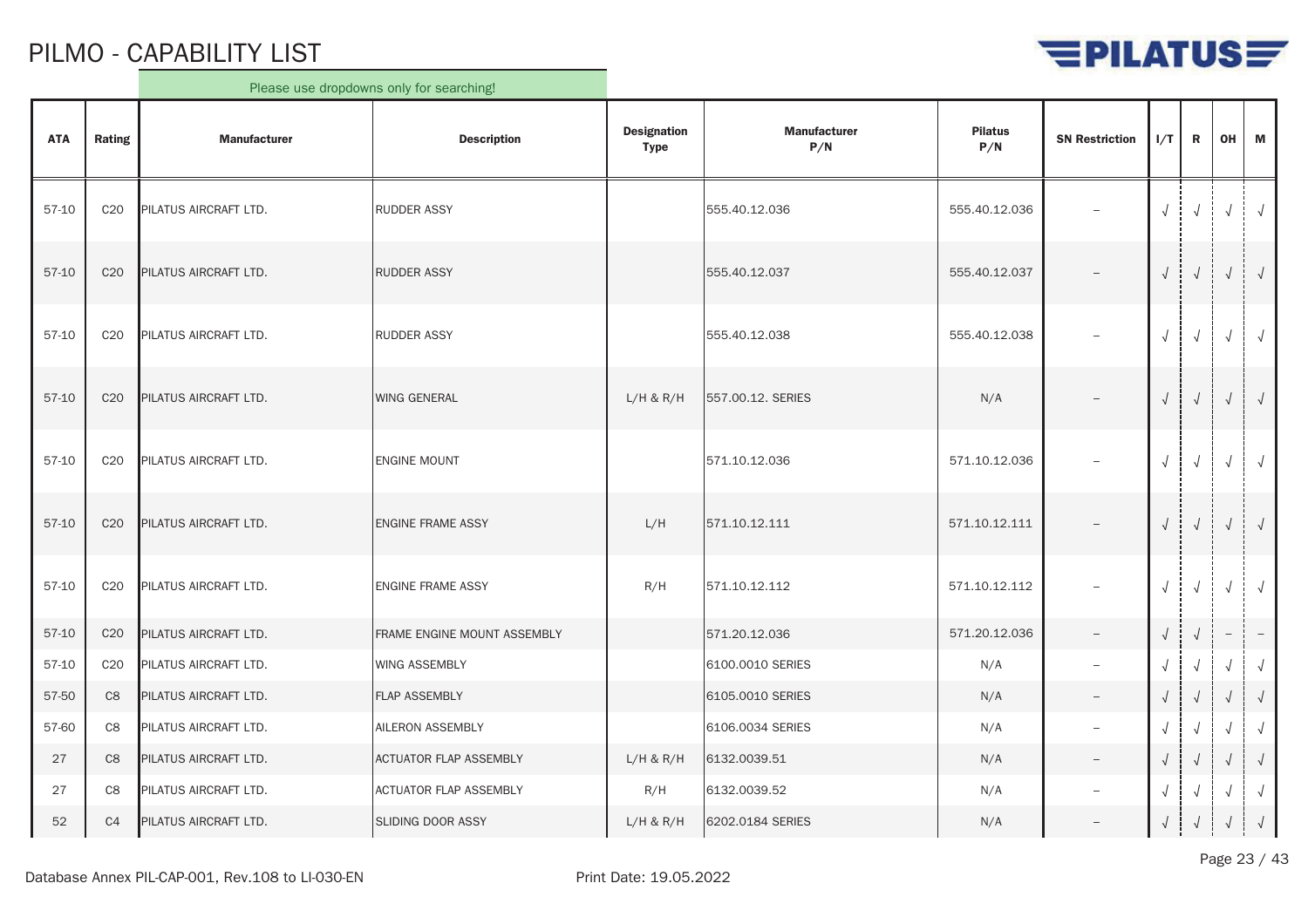

| <b>ATA</b> | Rating          | <b>Manufacturer</b>   | <b>Description</b>                  | <b>Designation</b><br><b>Type</b> | <b>Manufacturer</b><br>P/N | <b>Pilatus</b><br>P/N | <b>SN Restriction</b>    | I/T                  | R | OH         | M          |
|------------|-----------------|-----------------------|-------------------------------------|-----------------------------------|----------------------------|-----------------------|--------------------------|----------------------|---|------------|------------|
| 52         | C4              | PILATUS AIRCRAFT LTD. | CREW DOOR ASSY                      | L/H & R/H                         | 6202.0233 SERIES           | N/A                   | $\overline{\phantom{a}}$ | $\sqrt{\phantom{a}}$ |   |            |            |
| 27         | C8              | PILATUS AIRCRAFT LTD. | ACTUATOR PITCH TRIM ASSEMBLY        |                                   | 6232.0198.53               | N/A                   |                          | $\sqrt{}$            |   |            |            |
| 27         | C8              | PILATUS AIRCRAFT LTD. | <b>ACTUATOR PITCH TRIM ASSEMBLY</b> |                                   | 6232.0198.54               | N/A                   | $\overline{\phantom{0}}$ | $\sqrt{2}$           |   | V          | $\sqrt{ }$ |
| 25         | C <sub>6</sub>  | PILATUS AIRCRAFT LTD. | STRETCHER MOUNTING                  |                                   | 6266.0035.00               | 626.60.03.500         |                          | $\sqrt{2}$           |   |            |            |
| 53         | C <sub>20</sub> | PILATUS AIRCRAFT LTD. | DORSAL ASSEMBLY                     |                                   | 6300.0018 SERIES           | N/A                   |                          | $\sqrt{ }$           |   |            |            |
| 53         | C <sub>20</sub> | PILATUS AIRCRAFT LTD. | <b>FIN ASSEMBLY</b>                 |                                   | 6301.0040 SERIES           | N/A                   |                          | $\sqrt{2}$           |   |            |            |
| 53         | C20             | PILATUS AIRCRAFT LTD. | RUDDER ASSEMBLY                     |                                   | 6302.0010 SERIES           | N/A                   |                          | $\sqrt{ }$           |   | $\sqrt{ }$ |            |
| 53         | C <sub>20</sub> | PILATUS AIRCRAFT LTD. | STABILIZER ASSEMBLY                 |                                   | 6304.0010 SERIES           | N/A                   |                          | √                    |   |            |            |
| 53         | C20             | PILATUS AIRCRAFT LTD. | ELEVATOR ASSEMBLY                   |                                   | 6305.0010 SERIES           | N/A                   | $\overline{\phantom{0}}$ | $\sqrt{ }$           |   |            |            |
| 32         | C14             | PILATUS AIRCRAFT LTD. | V-STRUT ASSEMBLY                    |                                   | 6401.0041.51               | N/A                   |                          | $\sqrt{}$            |   |            |            |
| 32         | C14             | PILATUS AIRCRAFT LTD. | V-STRUT ASSEMBLY                    |                                   | 6401.0041.52               | N/A                   | $\overline{\phantom{m}}$ | $\sqrt{ }$           |   |            |            |
| 32         | C14             | PILATUS AIRCRAFT LTD. | SHOCK ABSORBER ASSEMBLY             |                                   | 6403.0067.02               | N/A                   |                          | $\sqrt{}$            |   |            |            |
| 32         | C14             | PILATUS AIRCRAFT LTD. | TAIL LANDING GEAR                   |                                   | 6403.0067.53               | N/A                   |                          | $\sqrt{}$            |   |            |            |
| 32         | C14             | PILATUS AIRCRAFT LTD. | TAIL LANDING GEAR                   |                                   | 6403.0067.54               | N/A                   | $\overline{\phantom{m}}$ | $\sqrt{}$            |   |            |            |
| 32         | C14             | PILATUS AIRCRAFT LTD. | TAIL LANDING GEAR                   |                                   | 6403.0067.55               | N/A                   | $\overline{\phantom{0}}$ | $\sqrt{ }$           |   |            |            |
| 32         | C14             | PILATUS AIRCRAFT LTD. | TAIL LANDING GEAR                   |                                   | 6403.0067.56               | 640.30.06.756         |                          | $\sqrt{2}$           |   |            |            |
| 53         | C <sub>20</sub> | PILATUS AIRCRAFT LTD. | NOSE STRUCTURE COMPLETE             |                                   | 6504.0155.00               | 650.40.15.500         |                          | $\sqrt{2}$           |   |            |            |
| 53         | C <sub>20</sub> | PILATUS AIRCRAFT LTD. | NOSE STRUCTURE COMPLETE             |                                   | 6504.0155.51               | 650.40.15.551         |                          | $\sqrt{2}$           |   |            |            |
| 53         | C20             | PILATUS AIRCRAFT LTD. | NOSE STRUCTURE COMPLETE             |                                   | 6504.0155.52               | 650.40.15.552         | $\overline{\phantom{0}}$ | $\sqrt{ }$           |   |            |            |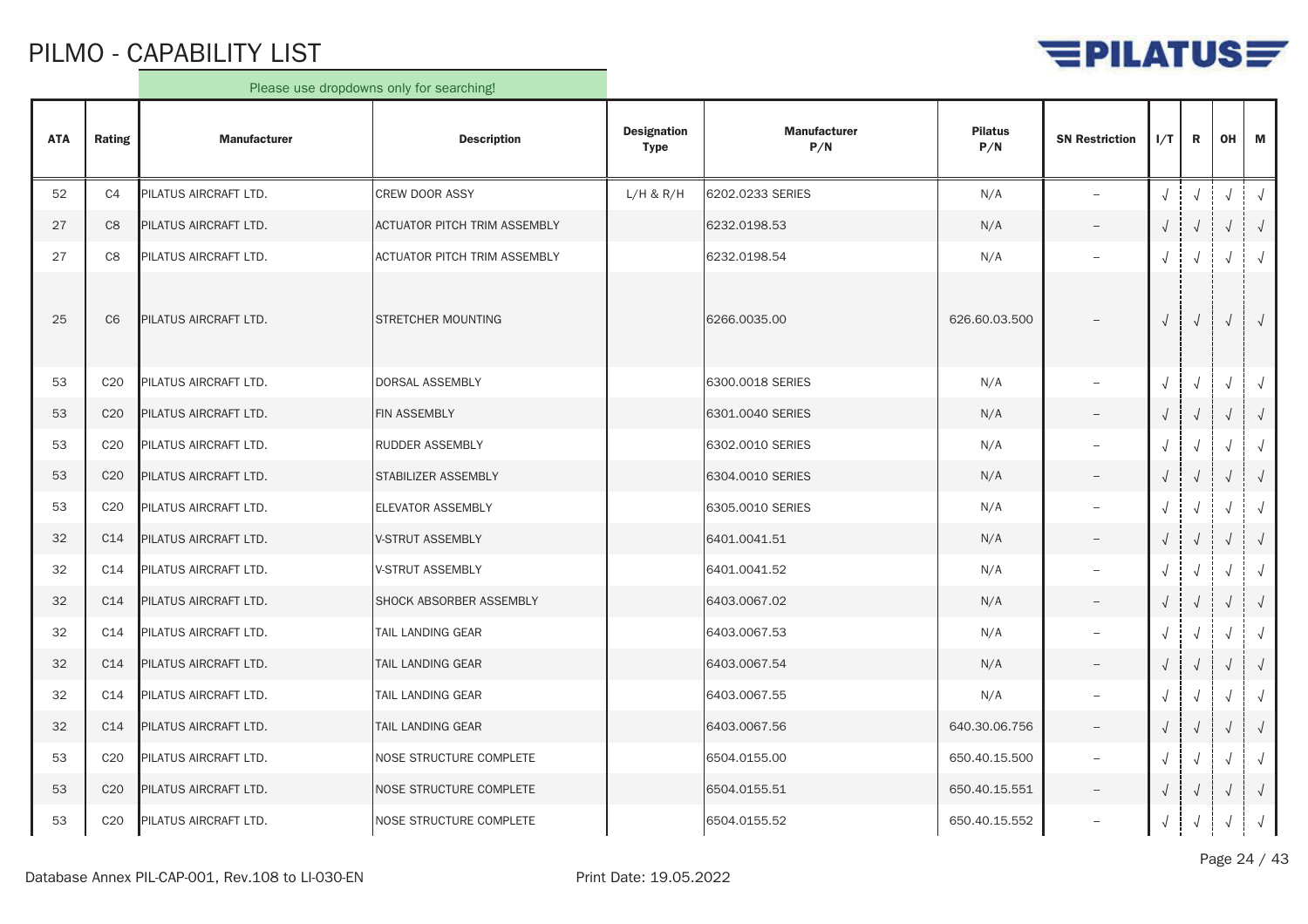

| <b>ATA</b> | Rating         | <b>Manufacturer</b>        | <b>Description</b>                              | <b>Designation</b><br><b>Type</b> | <b>Manufacturer</b><br>P/N | <b>Pilatus</b><br>P/N | <b>SN Restriction</b>    | I/T        | R          |            | OH   M                   |
|------------|----------------|----------------------------|-------------------------------------------------|-----------------------------------|----------------------------|-----------------------|--------------------------|------------|------------|------------|--------------------------|
| 72/B       | B              | <b>PRATT &amp; WHITNEY</b> | ENGINE ASSY, COMPLETE                           | PT6A-27                           | PT6A-27, BS.624            | 968.20.11.202         |                          | $\sqrt{2}$ | $\sqrt{ }$ | $\sqrt{ }$ | $\frac{1}{2}$            |
| 72/B       | B              | <b>PRATT &amp; WHITNEY</b> | ENGINE ASSY, COMPLETE                           | PT6A-27                           | PT6A-27, BS.877            | 968.20.11.203         |                          | $\sqrt{ }$ |            |            | $\sqrt{ }$               |
| 72/B       | B              | <b>PRATT &amp; WHITNEY</b> | ENGINE ASSY PT6A-66D                            | <b>PT6A-66D</b>                   | <b>PT6A-66D</b>            | N/A                   |                          |            |            |            | $\sqrt{ }$               |
| 79         | C7             | PRATT & WHITNEY            | CHIP DETECTOR ASSY                              | FOR PT6A<br><b>SERIES</b>         | 3026609                    | N/A                   | $\qquad \qquad -$        |            |            |            |                          |
| 79         | C7             | <b>PRATT &amp; WHITNEY</b> | CHIP DETECTOR ASSY                              | FOR PT6A<br><b>SERIES</b>         | 3029199                    | N/A                   |                          |            |            |            |                          |
| 79         | C7             | <b>PRATT &amp; WHITNEY</b> | CHIP DETECTOR ASSY                              | FOR PT6A<br><b>SERIES</b>         | 3030359                    | N/A                   |                          |            |            |            |                          |
| 79         | C7             | <b>PRATT &amp; WHITNEY</b> | CHIP DETECTOR ASSY                              | FOR PT6A<br><b>SERIES</b>         | 3034026                    | N/A                   |                          | $\sqrt{2}$ |            |            |                          |
| 79         | C7             | <b>PRATT &amp; WHITNEY</b> | CHIP DETECTOR ASSY                              | FOR PT6A<br><b>SERIES</b>         | 3045441-01                 | N/A                   |                          |            |            |            |                          |
| 79         | C7             | <b>PRATT &amp; WHITNEY</b> | CHIP DETECTOR ASSY                              | FOR PT6A<br><b>SERIES</b>         | 3045441-02                 | N/A                   | $\overline{\phantom{m}}$ |            |            |            |                          |
| 79         | C7             | <b>PRATT &amp; WHITNEY</b> | CHIP DETECTOR ASSY                              | FOR PT6A<br><b>SERIES</b>         | 3045441-03                 | N/A                   | $\overline{\phantom{m}}$ | $\sqrt{ }$ |            |            |                          |
| 79         | C <sub>7</sub> | <b>PRATT &amp; WHITNEY</b> | CHIP DETECTOR ASSY                              | FOR PT6A<br><b>SERIES</b>         | 3045446-01                 | N/A                   |                          |            |            |            |                          |
| 79         | C <sub>7</sub> | <b>PRATT &amp; WHITNEY</b> | CHIP DETECTOR ASSY                              | FOR PT6A<br><b>SERIES</b>         | 3045452-02                 | N/A                   | $\qquad \qquad -$        | $\sqrt{2}$ |            |            |                          |
| 79         | C7             | <b>PRATT &amp; WHITNEY</b> | CHIP DETECTOR ASSY                              | FOR PT6A<br><b>SERIES</b>         | 30454453-01                | N/A                   |                          | $\sqrt{ }$ |            |            |                          |
| 79         | C7             | <b>PRATT &amp; WHITNEY</b> | CHIP DETECTOR ASSY                              | FOR PT6A<br><b>SERIES</b>         | 3045951-01                 | N/A                   |                          |            |            |            |                          |
| 79         | C7             | <b>PRATT &amp; WHITNEY</b> | CHIP DETECTOR ASSY                              | FOR PT6A<br><b>SERIES</b>         | 3045951-02                 | N/A                   | $\overline{\phantom{m}}$ |            |            |            | $-$                      |
| 79         | C7             | <b>PRATT &amp; WHITNEY</b> | CHIP DETECTOR ASSY                              | FOR PT6A<br><b>SERIES</b>         | 3118945-02                 | N/A                   | $\overline{\phantom{0}}$ |            |            |            | $\overline{\phantom{a}}$ |
| 34         | C <sub>3</sub> | REVUE THOMMEN AG           | 2-INCH COUNTER DRUM POINTER<br><b>ALTIMETER</b> |                                   | 3A42-SERIES                | N/A                   |                          |            |            |            |                          |
| 34         | C <sub>3</sub> | <b>REVUE THOMMEN AG</b>    | 2-INCH COUNTER DRUM POINTER<br><b>ALTIMETER</b> |                                   | 3A43-SERIES                | N/A                   |                          |            |            |            |                          |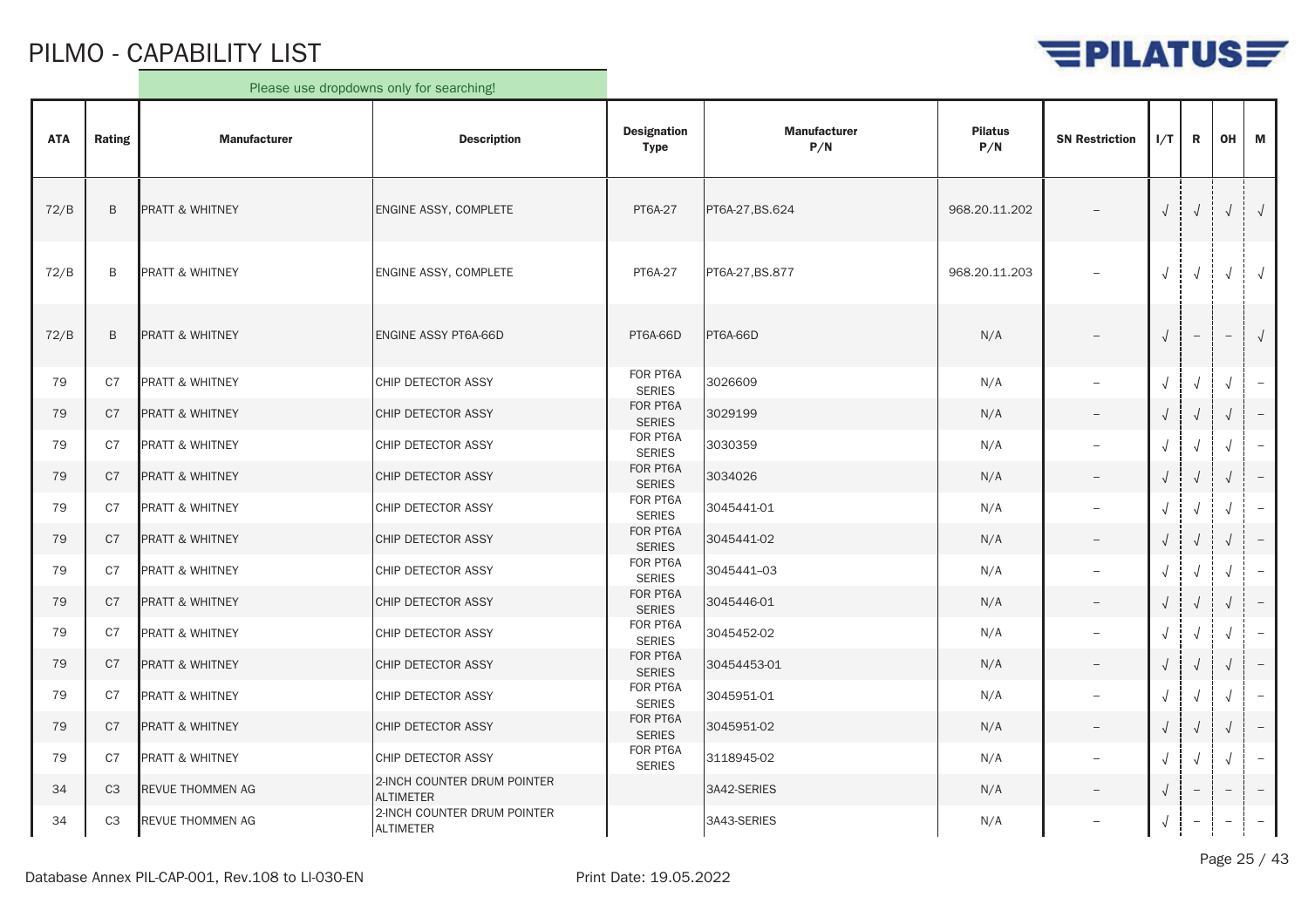

| <b>ATA</b> | Rating         | <b>Manufacturer</b>            | <b>Description</b>                             | <b>Designation</b><br><b>Type</b>       | <b>Manufacturer</b><br>P/N | <b>Pilatus</b><br>P/N | <b>SN Restriction</b>    | I/T                  | R | OH | M          |
|------------|----------------|--------------------------------|------------------------------------------------|-----------------------------------------|----------------------------|-----------------------|--------------------------|----------------------|---|----|------------|
| 34         | C3             | ROSEMOUNT INC.                 | AOA WING TRANSMITTER                           |                                         | 0012AJ                     | 975.44.21.405         | $\overline{\phantom{0}}$ | $\sqrt{ }$           |   |    | $\sqrt{ }$ |
| 34         | C <sub>3</sub> | ROSEMOUNT INC.                 | AOA WING TRANSMITTER                           |                                         | 0012AJ1                    | 975.44.21.407         |                          | $\sqrt{2}$           |   |    | $\sqrt{ }$ |
| 34         | C <sub>3</sub> | ROSEMOUNT INC.                 | AOA WING TRANSMITTER                           |                                         | 12P MOD AB                 | 975.44.21.406         |                          | $\sqrt{ }$           |   |    |            |
| 24         | C <sub>5</sub> | Mid - Continent Instrument Co. | <b>Battery Module</b>                          |                                         | MD421                      | 985.99.11.493         | $\overline{\phantom{0}}$ | $\sqrt{2}$           |   |    |            |
| 24         | C <sub>5</sub> | Mid - Continent Instrument Co. | Sealed Rechargeable Battery                    |                                         | 005.02.80.100              | N/A                   |                          | √                    |   |    |            |
| 24         | C <sub>5</sub> | <b>SAFT</b>                    | <b>BATTERY</b>                                 |                                         | 4000A1                     | N/A                   |                          | $\sqrt{ }$           |   |    | $\sqrt{ }$ |
| 24         | C <sub>5</sub> | <b>SAFT</b>                    | <b>BATTERY</b>                                 | NI-CD                                   | 4071-1                     | 976.17.33.110         |                          | $\sqrt{ }$           |   |    |            |
| 24         | C <sub>5</sub> | <b>SAFT</b>                    | <b>BATTERY</b>                                 | NI-CD                                   | 4071-2                     | N/A                   | $\overline{\phantom{0}}$ | $\sqrt{2}$           |   |    |            |
| 24         | C <sub>5</sub> | <b>SAFT</b>                    | <b>BATTERY</b>                                 | NI-CAD,<br><b>ELECTRICAL</b><br>STORAGE | 4076-1                     | 976.17.33.401         | $\qquad \qquad -$        | √                    |   |    | $\sqrt{ }$ |
| 24         | C <sub>5</sub> | <b>SAFT</b>                    | <b>BATTERY</b>                                 |                                         | A4076-21                   | 976.17.33.402         | $\overline{\phantom{m}}$ | $\sqrt{ }$           |   |    | $\sqrt{ }$ |
| 31         | C13            | SPIRENT / B&D                  | INDICATOR, OIL TEMPERATURE PRESS               |                                         | 0212-010                   | 975.15.22.301         |                          | $\sqrt{}$            |   |    |            |
| 31         | C13            | SPIRENT / B&D                  | INDICATOR, VOLT / AMPERE METER                 |                                         | 11004-003                  | 975.60.00.301         |                          | $\sqrt{2}$           |   |    |            |
| 31         | C13            | SPIRENT / B&D                  | INDICATOR, TORQUE                              |                                         | 51000-003                  | 975.23.17.301         |                          | $\sqrt{}$            |   |    |            |
| 31         | C13            | SPIRENT / B&D                  | INDICATOR, TORQUE                              |                                         | 51000-004                  | 975.23.17.302         | $\overline{\phantom{m}}$ | $\sqrt{}$            |   |    |            |
| 31         | C13            | SPIRENT / B&D                  | INDICATOR, TURBINE RPM                         |                                         | 55020-003                  | 975.28.01.301         |                          | $\sqrt{2}$           |   |    |            |
| 31         | C13            | SPIRENT / B&D                  | INDICATOR, PROPELLER RPM                       |                                         | 55021-003                  | 975.28.01.302         |                          | $\sqrt{2}$           |   |    |            |
| 31         | C13            | SPIRENT / B&D                  | INDICATOR, INTER TURBINE<br><b>TEMPERATURE</b> |                                         | 65008-003                  | 975.15.15.261         | $\qquad \qquad -$        | $\sqrt{2}$           |   |    |            |
| 79         | C7             | STANDARD THOMSON CORP.         | <b>OIL COOLER ASSY</b>                         |                                         | 5E910-000                  | 968.32.11.303         |                          | $\sqrt{ }$           |   |    |            |
| 32         | C14            | <b>TACTAIR</b>                 | <b>MASTER BRAKE CYLINDER</b>                   |                                         | HP1457300-1                | N/A                   | $\overline{\phantom{m}}$ | $\sqrt{ }$           |   |    |            |
| 32         | C14            | <b>TACTAIR</b>                 | MASTER BRAKE CYLINDER                          |                                         | HP1457300-2                | 959.47.51.131         | $\overline{\phantom{0}}$ | $\sqrt{\phantom{a}}$ |   |    |            |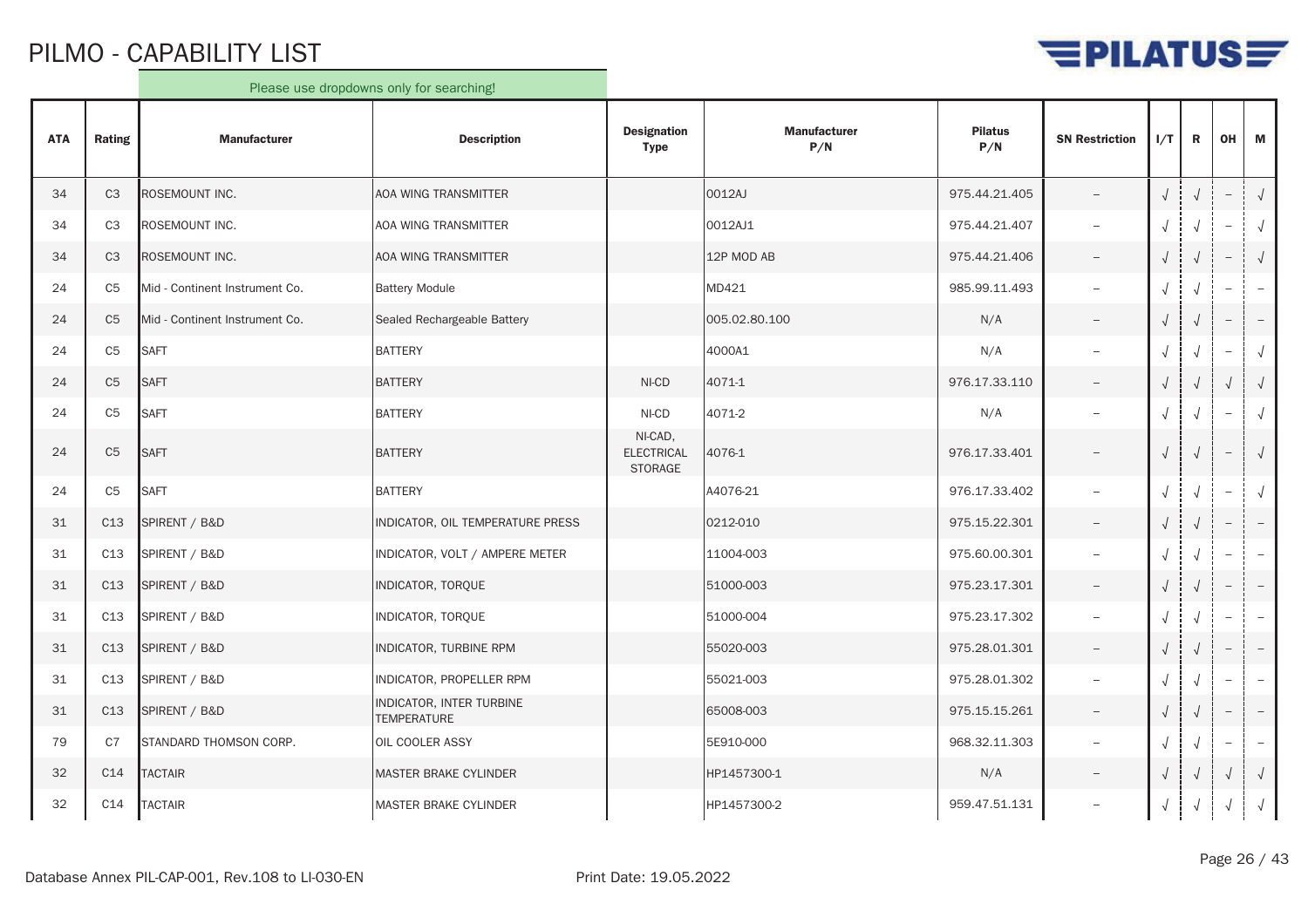

| <b>ATA</b> | <b>Rating</b>   | <b>Manufacturer</b>         | <b>Description</b>                  | <b>Designation</b><br>Type | <b>Manufacturer</b><br>P/N | <b>Pilatus</b><br>P/N | <b>SN Restriction</b>    | I/T                  | R          | OH | M          |
|------------|-----------------|-----------------------------|-------------------------------------|----------------------------|----------------------------|-----------------------|--------------------------|----------------------|------------|----|------------|
| 32         | C <sub>14</sub> | <b>TACTAIR</b>              | <b>MASTER BRAKE CYLINDER</b>        |                            | HP1457300-7                | N/A                   | $\overline{\phantom{m}}$ | $\sqrt{\phantom{a}}$ |            |    |            |
| 79         | C <sub>7</sub>  | TAT TECHNOLOGIES LTD.       | OIL COOLER ASSY                     |                            | 8180-2                     | 968.32.14.102         |                          | $\sqrt{2}$           |            |    |            |
| 31         | C <sub>13</sub> | TEAC AEROSPACE TECHNOLOGIES | MISSION DATA RECORDER               | MDR80 SERIES 51571001-501  |                            | 975.95.01.071         |                          |                      |            |    | $\sqrt{ }$ |
| 27         | C8              | <b>TELAIR INTERNATIONAL</b> | TRIM ACTUATOR                       |                            | 2192T100-3                 | 978.73.15.116         |                          | $\sqrt{2}$           | $\sqrt{ }$ |    |            |
| 27         | C8              | <b>TELAIR INTERNATIONAL</b> | <b>TRIM ACTUATOR</b>                |                            | 2194T100-3                 | 978.73.15.115         | $\overline{\phantom{a}}$ | $\sqrt{2}$           |            |    |            |
| 27         | C <sub>8</sub>  | TELAIR INTERNATIONAL        | TRIM ACTUATOR                       |                            | 2196T100-3                 | 978.73.15.114         | $\overline{\phantom{m}}$ |                      |            |    |            |
| 24         | C <sub>5</sub>  | TRW AERONAUTICAL SYSTEMS    | DC GENERATOR CONTROL UNIT           |                            | 51530-001                  | 988.21.14.110         |                          | $\sqrt{}$            |            |    |            |
| 24         | C <sub>5</sub>  | TRW AERONAUTICAL SYSTEMS    | DC GENERATOR CONTROL UNIT           |                            | 51530-001E1                | 988.21.14.131         | $\equiv$                 | $\sqrt{ }$           |            |    |            |
| 31         | C13             | UNITED INSTRUMENTS INC.     | <b>SENSETIVE PRESSURE ALTIMETER</b> | 3 IN. 35000FT              | 5934PAD-3A.260             | 965.23.22.101         |                          | $\sqrt{}$            |            |    |            |
| 31         | C <sub>13</sub> | UNITED INSTRUMENTS INC.     | SENSETIVE PRESSURE ALTIMETER        | <b>METRIC</b>              | 5934PDA-3MA.667P           | 965.23.22.103         |                          | $\sqrt{2}$           |            |    |            |
| 38         | C6              | VDO / DIEHL                 | INDICATOR, HYDRAULIC PRESSURE       | PRESSURE, N2               | DK481-7                    | 975.21.10.002         | $\overline{\phantom{m}}$ | $\sqrt{2}$           |            |    |            |
| 77         | C <sub>7</sub>  | VDO / DIEHL                 | INDICATOR, TURBINE RPM              | DL446-6 MOD.               | DL446-6/MOD.A              | 975.28.01.202         | $\overline{\phantom{m}}$ | $\sqrt{2}$           |            |    |            |
| 77         | C7              | VDO / DIEHL                 | INDICATOR, PROPELLER RPM            | DL451-2                    | DL451-2                    | 975.28.01.213         |                          | $\sqrt{}$            |            |    |            |
| 77         | C7              | VDO / DIEHL                 | INDICATOR, FUEL FLOW                | FLOW RATE<br>LBS/HR        | DS415/MOD.A                | 975.36.66.301         |                          | $\sqrt{ }$           |            |    |            |
| 77         | C7              | VDO / DIEHL                 | INDICATOR, TORQUE                   | DT411                      | DT411                      | 975.23.17.202         | $\overline{\phantom{a}}$ | √                    |            |    |            |
| 77         | C <sub>7</sub>  | VDO / DIEHL                 | INDICATOR, TORQUE                   | DT411 MOD.A                | DT411/MOD.A                | 975.23.17.203         | $\overline{\phantom{0}}$ |                      |            |    |            |
| 27         | C8              | VDO / DIEHL                 | INDICATOR, ELEVATOR TRIM            |                            | ST471                      | 975.44.16.104         |                          | √                    |            |    |            |
| 27         | C8              | VDO / DIEHL                 | INDICATOR, RUDDER TRIM              |                            | ST471-1                    | 975.44.16.101         |                          | $\sqrt{2}$           |            |    |            |
| 27         | C8              | VDO / DIEHL                 | INDICATOR, AILERON TRIM             |                            | ST471-2                    | 975.44.16.102         |                          | $\sqrt{}$            |            |    |            |
| 77         | C <sub>7</sub>  | VDO / DIEHL                 | INDICATOR, TEMPERATURE              | <b>TM472 MOD.A</b>         | TM472/MOD.A                | 975.15.15.702         |                          | $\sqrt{ }$           |            |    |            |
| 32         | C <sub>14</sub> | PARKER HANNIFIN CORPORATION | <b>MAIN BRAKE ASSEMBLY</b>          |                            | 30-288B                    | 959.56.01.271         |                          | $\sqrt{ }$           |            |    |            |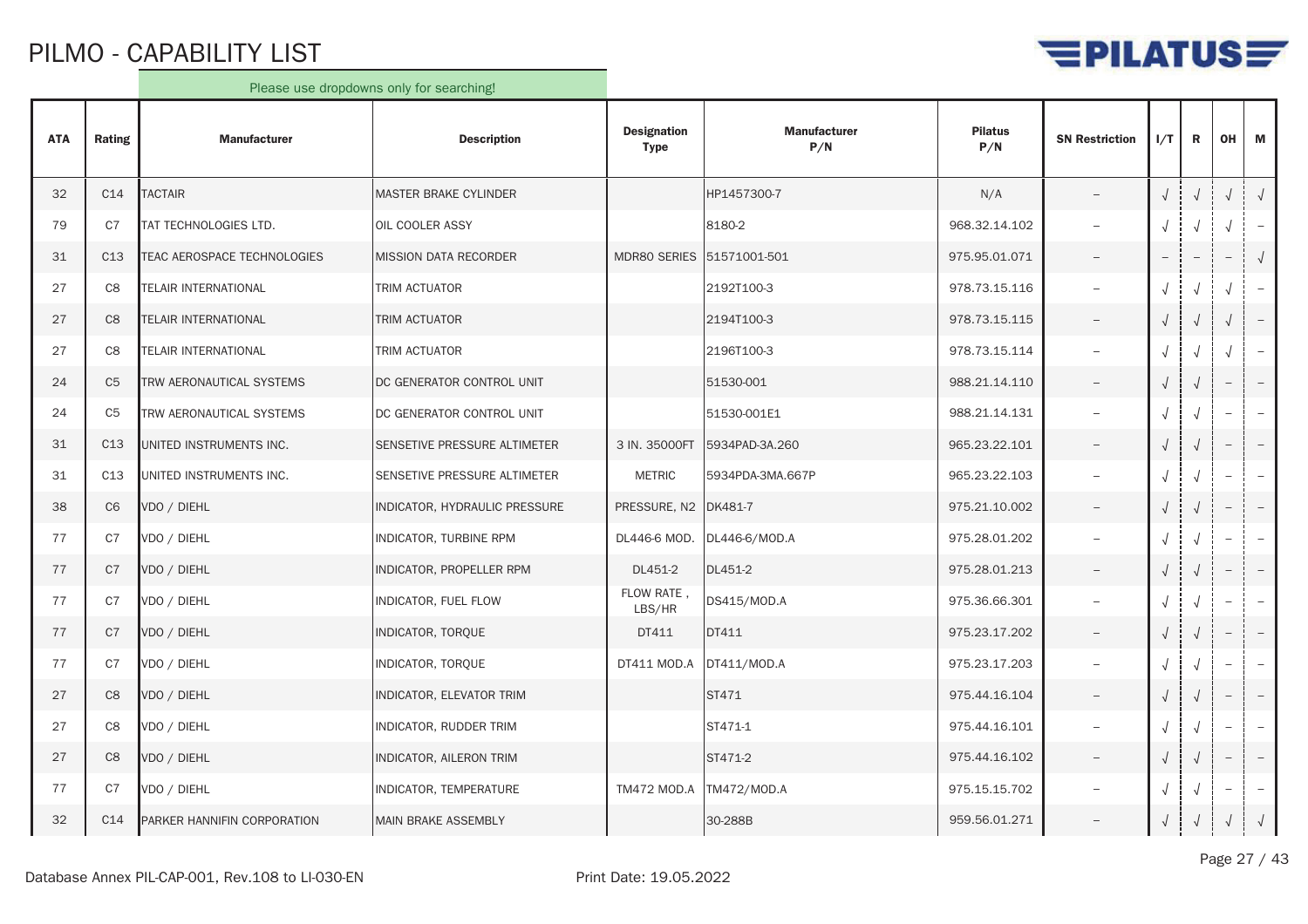

| <b>ATA</b> | Rating          | <b>Manufacturer</b>       | <b>Description</b>              | <b>Designation</b><br><b>Type</b> | <b>Manufacturer</b><br>P/N | <b>Pilatus</b><br>P/N | <b>SN Restriction</b>    | I/T        | R          | OH         | M          |
|------------|-----------------|---------------------------|---------------------------------|-----------------------------------|----------------------------|-----------------------|--------------------------|------------|------------|------------|------------|
| 25         | C6              | L3 AVIATION PRODUCTS, INC | UNTERWATER LOCATOR BEACON       |                                   | 266E5542-00                | 985.99.20.161         | $\overline{\phantom{0}}$ | $\sqrt{ }$ |            |            |            |
| 25         | C6              | DUKANE SEACOM INC.        | UNDERWATER ACOUSTIC BEACON      |                                   | DK120/90                   | 985.99.20.161         | $\overline{\phantom{m}}$ | $\sqrt{ }$ | $\sqrt{ }$ |            | $\sqrt{ }$ |
| 31         | C13             | OROLIA SAS                | ELT-NAV INTERFACE MODULE        | CS144                             | S1825502-02                | 985.13.80.868         |                          | $\sqrt{2}$ |            |            | $\sqrt{ }$ |
| 32         | C14             | PILATUS AIRCRAFT LTD.     | MAIN LANDING GEAR ASSY          | L/H                               | 532.10.12.053              | 532.10.12.053         | $\overline{\phantom{a}}$ | $\sqrt{ }$ |            |            | $\sqrt{ }$ |
| 32         | C14             | PILATUS AIRCRAFT LTD.     | MAIN LANDING GEAR ASSY          | R/H                               | 532.10.12.054              | 532.10.12.054         |                          | $\sqrt{ }$ |            |            |            |
| 32         | C14             | PILATUS AIRCRAFT LTD.     | MAIN LANDING GEAR ASSY          | L/H                               | 532.10.12.055              | 532.10.12.055         |                          | $\sqrt{ }$ |            |            | √          |
| 32         | C14             | PILATUS AIRCRAFT LTD.     | MAIN LANDING GEAR ASSY          | R/H                               | 532.10.12.056              | 532.10.12.056         | $\overline{\phantom{m}}$ | $\sqrt{ }$ |            | $\sqrt{ }$ | $\sqrt{ }$ |
| 31         | C <sub>13</sub> | <b>COMTRONIC GMBH</b>     | OVERHEAD CONTROL PANEL          | Mod B                             | 22-5844 109 REV B          | 972.81.21.155         | $\overline{\phantom{0}}$ | $\sqrt{ }$ |            |            | $\sqrt{ }$ |
| 25         | C <sub>6</sub>  | GUARDIAN ELECTRIC MFG CO. | <b>GRIP ASSY, CONTROL STICK</b> |                                   | A218-967758-00             | 944.30.18.724         |                          | $\sqrt{ }$ |            |            |            |
| 32         | C14             | PILATUS AIRCRAFT LTD.     | SPRING PACK ASSEMBLY            |                                   | 532.34.12.120              | 532.34.12.120         | $\overline{\phantom{m}}$ | $\sqrt{ }$ | $\sqrt{ }$ |            | $\sqrt{ }$ |
| 32         | C14             | BERINGER AERO S.A.S.      | <b>BRAKE CALIPER ASSEMBLY</b>   |                                   | $EA-OO1(A)$                | 119.05.06.071         |                          | $\sqrt{ }$ |            |            | √          |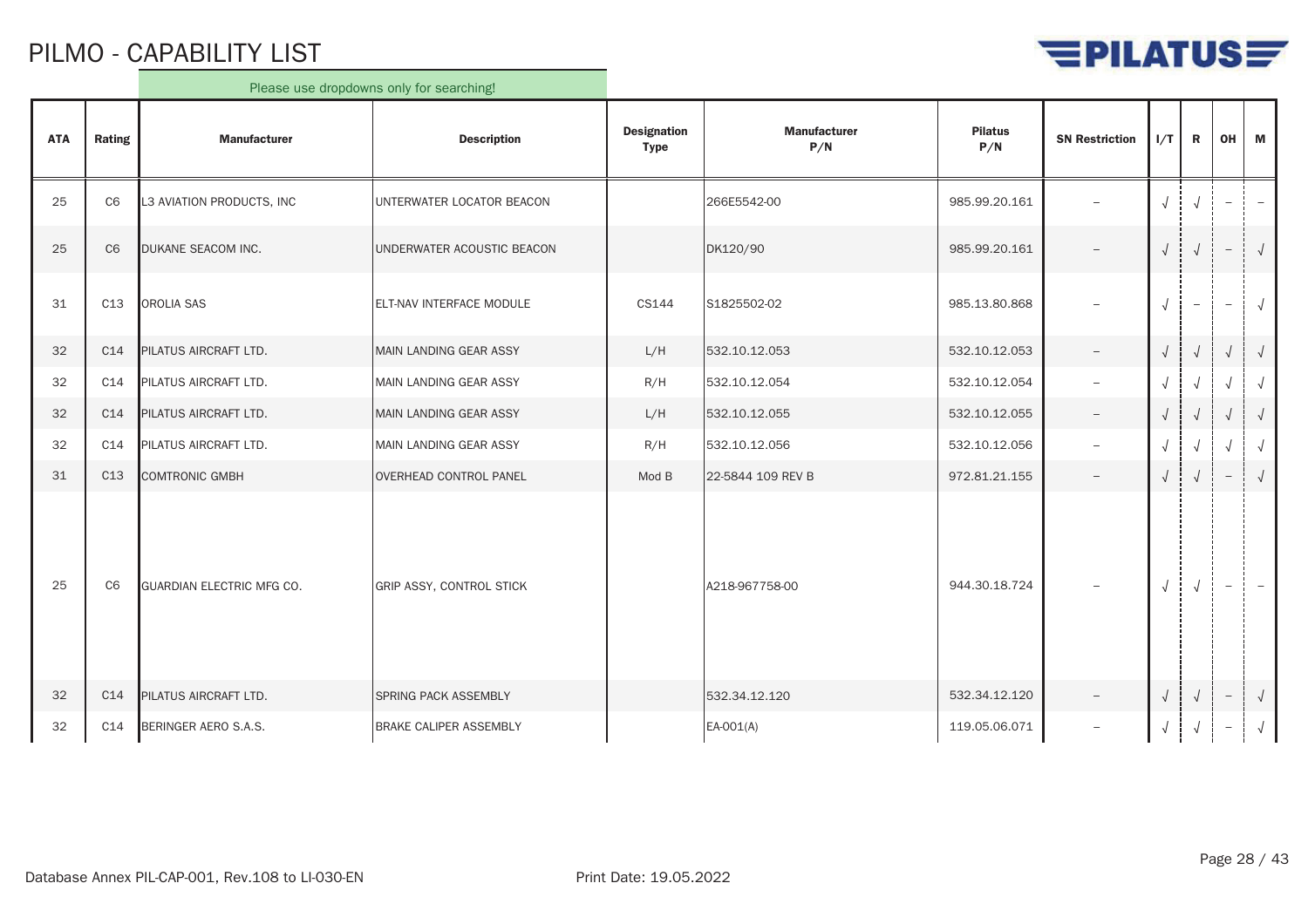

| ATA  | Rating         | <b>Manufacturer</b>                                             | <b>Description</b>                                                                 | <b>Designation</b><br><b>Type</b>             | <b>Manufacturer</b><br>P/N | <b>Pilatus</b><br>P/N | <b>SN Restriction</b> | I/T        | R | OH M |            |
|------|----------------|-----------------------------------------------------------------|------------------------------------------------------------------------------------|-----------------------------------------------|----------------------------|-----------------------|-----------------------|------------|---|------|------------|
| 24   | C <sub>5</sub> | LEACH INTERNATIONAL EUROPE SA                                   | BAT/EXT POWER JUNCTION BOX                                                         |                                               | FE1561-02                  | 974.03.38.142         |                       |            |   |      |            |
| 25   | C <sub>6</sub> | <b>IPECO HOLDINGS LIMITED</b>                                   | <b>SEAT</b>                                                                        | CO-PILOT, R/H                                 | 3A318-0058-101-1           | 959.30.01.302         |                       | $\sqrt{}$  |   |      |            |
| 25   | C6             | <b>IPECO HOLDINGS LIMITED</b>                                   | <b>SEAT</b>                                                                        | PILOT, L/H                                    | 3A318-0057-101-1           | 959.30.01.301         |                       | $\sqrt{2}$ |   |      |            |
| 25   | C6             | MILLENNIUM CONCEPTS, INC                                        | <b>SEAT</b>                                                                        | COMM, R/H,<br>FWD, DA                         | 2044-2521-008              | 959.30.01.440         |                       | $\sqrt{ }$ |   |      |            |
| 25   | C6             | MILLENNIUM CONCEPTS, INC                                        | <b>SEAT</b>                                                                        | COMM, L/H,<br>FWD, DA                         | 2044-2521-007              | 959.30.01.439         |                       | $\sqrt{ }$ |   |      |            |
| 25   | C <sub>6</sub> | UTC Aerospace System<br>GOODRICH INTERIORS CABIN SEATING        | <b>SEAT</b>                                                                        | EXEC, R/H FWD<br>6L MA ML LY PY 403184-2<br>D |                            | 959.30.01.352         |                       | $\sqrt{2}$ |   |      |            |
| 25   | C6             | <b>UTC Aerospace System</b><br>GOODRICH INTERIORS CABIN SEATING | <b>SEAT</b>                                                                        | EXEC, R/H AFT<br>LL MA ML LY PY 403184-4<br>D |                            | 959.30.01.338         |                       | $\sqrt{2}$ |   |      |            |
| 25   | C <sub>6</sub> | UTC Aerospace System<br>GOODRICH INTERIORS CABIN SEATING        | <b>SEAT</b>                                                                        | EXEC, L/H FWD<br>6L MA ML LY PY 403184-1<br>D |                            | 959.30.01.351         |                       | $\sqrt{ }$ |   |      |            |
| 25   | C <sub>6</sub> | UTC Aerospace System<br>GOODRICH INTERIORS CABIN SEATING        | <b>SEAT</b>                                                                        | EXEC, L/H AFT<br>LL MA ML LY PY 403184-3<br>D |                            | 959.30.01.337         |                       | $\sqrt{2}$ |   |      |            |
| 25   | C <sub>6</sub> | OROLIA SAS                                                      | EMERGENCY LOCATOR TRANSMITTER                                                      |                                               | S1821502-02                | 985.13.80.853         |                       | $\sqrt{ }$ |   |      | $\sqrt{ }$ |
| 24   | C <sub>5</sub> | <b>CONCORDE</b>                                                 | VALVE REGULATED LEAD-ACID MAIN<br>BATTERY WITH STAINLESS STEEL<br><b>CONTAINER</b> |                                               | RG-380E/44LS               | N/A                   |                       | $\sqrt{2}$ |   |      |            |
| 72/C | C7             | <b>WILLIAMS INTERNATIONAL</b>                                   | ENGINE ASSEMBLY                                                                    | L/H, FJ44-4A-<br>QPM                          | 73200-201                  | 968.20.18.062         |                       | $\sqrt{ }$ |   |      | $\sqrt{ }$ |
| 72/C | C7             | <b>WILLIAMS INTERNATIONAL</b>                                   | ENGINE ASSEMBLY                                                                    | R/H, FJ44-4A-<br>QPM                          | 73200-201                  | 968.20.18.063         |                       | $\sqrt{ }$ |   |      |            |
| 25   | C <sub>6</sub> | PILATUS AIRCRAFT LTD.                                           | SCHULTERGURT MIT JOCH ZUS                                                          | PILOT                                         | 112.50.06.509              | 112.50.06.509         |                       |            |   |      |            |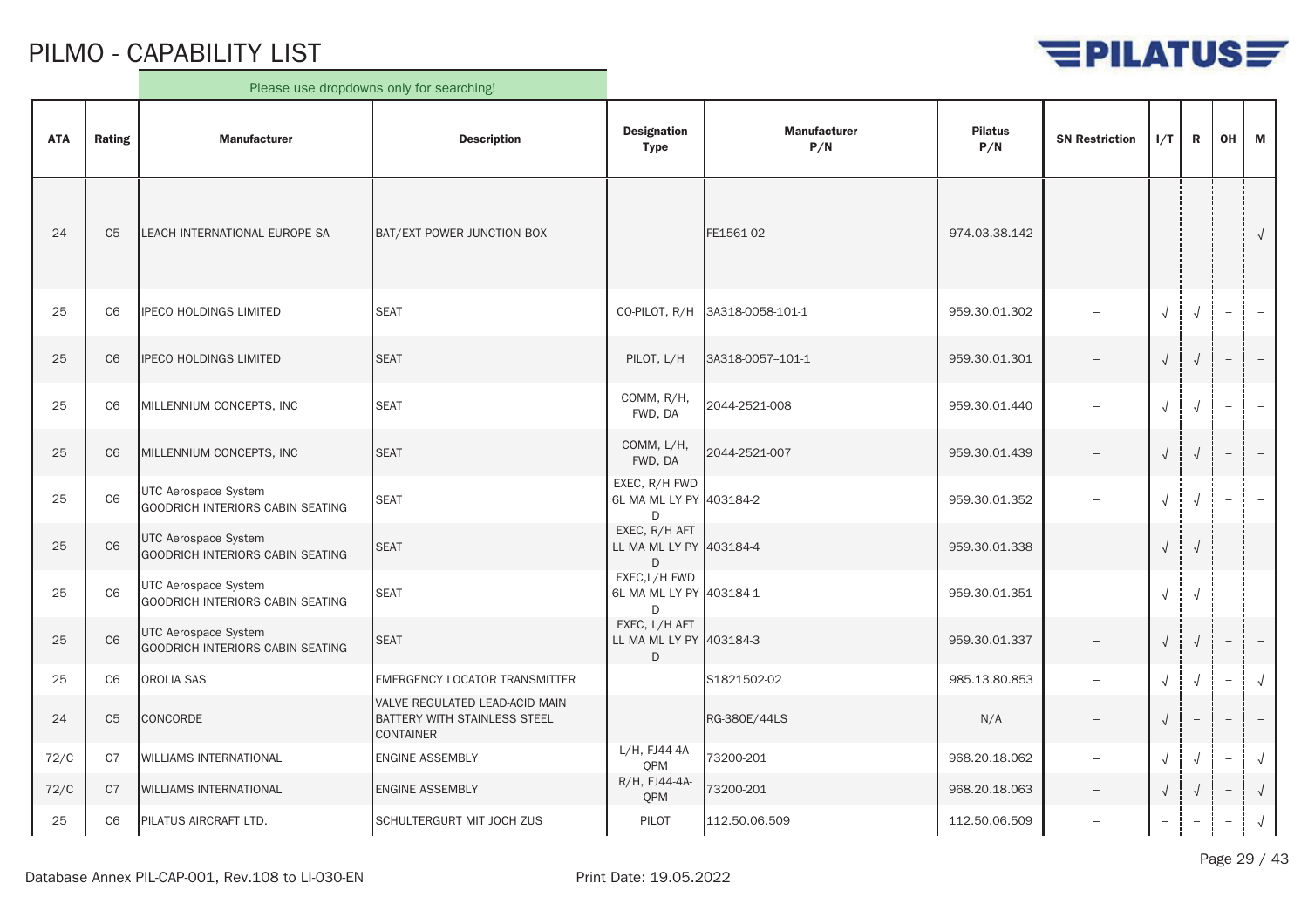

| ATA | Rating          | <b>Manufacturer</b>         | <b>Description</b>               | <b>Designation</b><br><b>Type</b> | <b>Manufacturer</b><br>P/N | <b>Pilatus</b><br>P/N | <b>SN Restriction</b>    | I/T        | R | OH | M          |
|-----|-----------------|-----------------------------|----------------------------------|-----------------------------------|----------------------------|-----------------------|--------------------------|------------|---|----|------------|
| 25  | C <sub>6</sub>  | PILATUS AIRCRAFT LTD.       | SCHULTERGURT M.JOCH ZUS          | CO-PILOT                          | 112.50.06.510              | 112.50.06.510         | $\overline{\phantom{0}}$ |            |   |    |            |
| 25  | C <sub>6</sub>  | PILATUS AIRCRAFT LTD.       | SCHULTERGURT M.JOCH (N.SPERRBAR) |                                   | 112.50.06.511              | 112.50.06.511         |                          |            |   |    | $\sqrt{ }$ |
| 32  | C14             | PILATUS AIRCRAFT LTD.       | SPRING PACK ASSEMBLY             |                                   | 532.20.12.305              | 532.20.12.305         | $\overline{\phantom{0}}$ | $\sqrt{ }$ |   |    |            |
| 32  | C14             | PILATUS AIRCRAFT LTD.       | NOSE LANDING GEAR                |                                   | 532.20.24.920              | 532.20.24.920         | $\overline{\phantom{a}}$ | $\sqrt{ }$ |   |    |            |
| 32  | C14             | PILATUS AIRCRAFT LTD.       | <b>MAIN LANDING GEAR</b>         | R/H                               | 532.10.24.914              | 532.10.24.914         |                          | $\sqrt{}$  |   |    |            |
| 32  | C14             | PILATUS AIRCRAFT LTD.       | SHOCK ABSORBER ASSY              | L/H                               | 532.10.24.407              | 532.10.24.407         |                          | $\sqrt{ }$ |   |    |            |
| 32  | C14             | PILATUS AIRCRAFT LTD.       | SHOCK ABSORBER ASSY              | R/H                               | 532.10.24.408              | 532.10.24.408         | $\overline{\phantom{0}}$ |            |   |    |            |
| 32  | C14             | PILATUS AIRCRAFT LTD.       | MAINT LANDING GEAR               | L/H                               | 532.10.24.913              | 532.10.24.913         | $\overline{\phantom{m}}$ | $\sqrt{2}$ |   |    |            |
| 25  | C <sub>6</sub>  | <b>CROUZET AUTOMATISMES</b> | <b>GRIP ASSY</b>                 | <b>PILOT</b>                      | 79 218 853                 | 944.30.19.101         |                          | $\sqrt{}$  |   |    |            |
| 25  | C <sub>6</sub>  | <b>CROUZET AUTOMATISMES</b> | <b>GRIP ASSY</b>                 | CO-PILOT                          | 79 218 852                 | 944.30.19.102         |                          | $\sqrt{2}$ |   |    |            |
| 32  | C14             | PILATUS AIRCRAFT LTD.       | NOSE LANDING GEAR LEG ASSY.      |                                   | 532.20.24.928              | 532.20.24.928         | $\overline{\phantom{m}}$ | $\sqrt{ }$ |   |    |            |
| 32  | C14             | PILATUS AIRCRAFT LTD.       | NOSE LANDING GEAR LEG ASSY.      |                                   | 532.20.24.918              | 532.20.24.918         | $\overline{\phantom{m}}$ | $\sqrt{ }$ |   |    |            |
| 32  | C14             | PILATUS AIRCRAFT LTD.       | NOSE LANDING GEAR ASSY.          |                                   | 532.20.24.927              | 532.20.24.927         | $\overline{\phantom{0}}$ | $\sqrt{2}$ |   |    |            |
| 28  | C9              | PILATUS AIRCRAFT LTD.       | <b>FUEL FILTER</b>               | 20 MICRON                         | 01W092440                  | 115.55.06.360         |                          | $\sqrt{2}$ |   |    |            |
| 27  | C8              | PILATUS AIRCRAFT LTD.       | ROD END, CONTROL COLUMN          |                                   | 6232.0054.00               | 623.20.05.400         |                          | $\sqrt{ }$ |   |    |            |
| 32  | C14             | PILATUS AIRCRAFT LTD.       | SHOCK ABSORBER ASSY              | L/H                               | 532.10.24.455              | 532.10.24.455         | $\overline{\phantom{0}}$ | $\sqrt{2}$ |   |    |            |
| 32  | C14             | PILATUS AIRCRAFT LTD.       | SHOCK ABSORBER ASSY              | L/H                               | 532.10.24.447              | 532.10.24.447         | $\overline{\phantom{m}}$ | $\sqrt{}$  |   |    |            |
| 32  | C <sub>14</sub> | PILATUS AIRCRAFT LTD.       | SHOCK ABSORBER ASSY              | R/H                               | 532.10.24.448              | 532.10.24.448         | $\overline{\phantom{0}}$ | $\sqrt{ }$ |   |    |            |
| 32  | C14             | PILATUS AIRCRAFT LTD.       | SHOCK ABSORBER ASSY              | R/H                               | 532.10.24.456              | 532.10.24.456         | $\overline{\phantom{0}}$ | √          |   |    |            |
| 61  | C16             | <b>MC CAULEY</b>            | <b>PROPELLER</b>                 |                                   | 1A170FAA7563               | N/A                   |                          |            |   |    |            |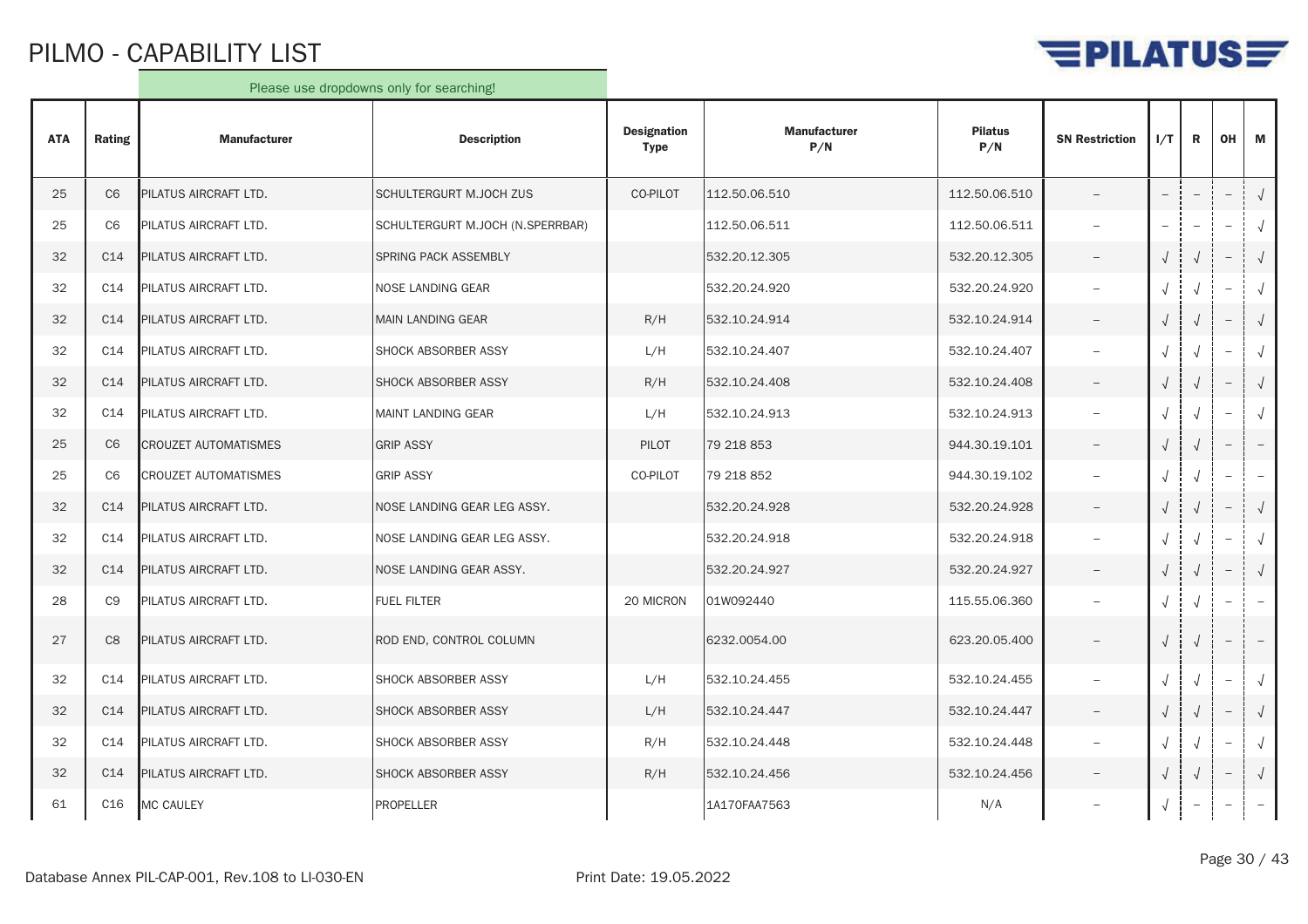

| <b>ATA</b> | Rating          | <b>Manufacturer</b>            | <b>Description</b>                     | <b>Designation</b><br><b>Type</b> | <b>Manufacturer</b><br>P/N | <b>Pilatus</b><br>P/N | <b>SN Restriction</b>    | I/T               | R          | OH         | M          |
|------------|-----------------|--------------------------------|----------------------------------------|-----------------------------------|----------------------------|-----------------------|--------------------------|-------------------|------------|------------|------------|
| 32         | C14             | PARKER HANNIFIN CORPORATION    | MAIN WHEEL ASSEMBLY                    | Tyre Change<br>Counter            | 199-289                    | 959.56.01.292         | $\overline{\phantom{m}}$ | $\sqrt{ }$        |            |            |            |
| 32         | C14             | PARKER HANNIFIN CORPORATION    | NOSE WHEEL ASSEMBLY                    | Tyre Change<br>Counter            | 199-290                    | 959.56.01.293         | $\overline{\phantom{0}}$ | $\sqrt{2}$        |            |            |            |
| 32         | C14             | PARKER HANNIFIN CORPORATION    | MAIN WHEEL ASSEMBLY                    | Tyre Change<br>Counter            | 199-289                    | 532.40.24.942         |                          | $\sqrt{2}$        |            |            |            |
| 32         | C14             | PARKER HANNIFIN CORPORATION    | NOSE WHEEL ASSEMBLY                    | Tyre Change<br>Counter            | 199-290                    | 532.40.24.244         |                          | $\sqrt{ }$        | $\sqrt{ }$ | $\sqrt{ }$ | $\sqrt{ }$ |
| 25         | C6              | AIRCRAFT TECHNOLOGIES INC      | <b>SELF-CONTAINED AIRCRAFT TOILETS</b> |                                   | PIL-PC12-001-1             | N/A                   | $\overline{\phantom{m}}$ | $\qquad \qquad -$ |            |            | $\sqrt{ }$ |
| 53         | C <sub>20</sub> | SAINT-GOBAIN                   | RADOME, ASSY                           |                                   | 5241-100                   | 985.79.00.006         |                          | $\qquad \qquad -$ |            |            |            |
| 53         | C <sub>20</sub> | SAINT-GOBAIN                   | RADOME, ASSY                           |                                   | 5241-100                   | 985.79.00.006         |                          | -                 |            |            |            |
| 57-50      | C8              | PILATUS AIRCRAFT LTD           | <b>FLAP ASSY</b>                       |                                   | 610.50.02.800              | 610.50.02.800         | $\overline{\phantom{m}}$ | $\sqrt{2}$        |            |            |            |
| 31         | C <sub>13</sub> | AMETEK AEROSPACE PRODUCTS INC. | <b>TACHOMETER INDICATOR</b>            | 8DJ 81 CAA-2                      | MIL-1-25623                | 975.32.02.101         |                          | $\sqrt{}$         |            |            |            |
| 25         | C <sub>6</sub>  | PILATUS AIRCRAFT LTD           | <b>SEAT ASSY</b>                       | CO-PILOT                          | 1125006779                 | 112.50.06.779         |                          | $\sqrt{ }$        |            |            | $\sqrt{ }$ |
| 25         | C6              | AIRCRAFT TECHNOLOGIES INC.     | <b>CLEAN FLUSH TOILET ASSEMBLY</b>     |                                   | PIL-PC12-001-1             | N/A                   | $\overline{\phantom{m}}$ | $\sqrt{2}$        |            |            |            |
| 29         | C12             | PILATUS AIRCRAFT LTD           | ACTUATOR CYLINDER ASSY                 | L/H                               | 640.60.01.151              | 640.60.01.151         | $\overline{\phantom{m}}$ | $\sqrt{2}$        |            |            |            |
| 36         | C17             | PILATUS AIRCRAFT LTD           | <b>ACTUATOR CYLINDER ASSY</b>          | R/H                               | 640.60.01.152              | 640.60.01.152         |                          | $\sqrt{}$         |            |            |            |
| 25         | C <sub>6</sub>  | F. LIST GMBH                   | STORAGE CABINET ASSY, FWD              | L/H                               | 135-02401-002/A            | 950.15.00.013         |                          | $\sqrt{2}$        |            |            |            |
| 25         | C <sub>6</sub>  | F. LIST GMBH                   | STORAGE CABINET ASSY, FWD              | R/H                               | 135-02301-002/A            | 950.15.00.015         |                          |                   |            |            |            |
| 25         | C <sub>6</sub>  | F. LIST GMBH                   | STORAGE CABINET ASSY, CENTER           | L/H                               | 135-01901-001/-            | 950.15.00.030         |                          | $\qquad \qquad -$ |            |            | $\sqrt{ }$ |
| 25         | C6              | F. LIST GMBH                   | STORAGE CABINET ASSY, CENTER           | R/H                               | 135-02801-002/-            | 950.15.00.046         |                          |                   |            |            |            |
| 32         | C14             | PILATUS AIRCRAFT LTD           | <b>SHOCK ABSORBER ASSY</b>             |                                   | 532.10.12.230              | 532.10.12.230         |                          | $\sqrt{ }$        |            |            |            |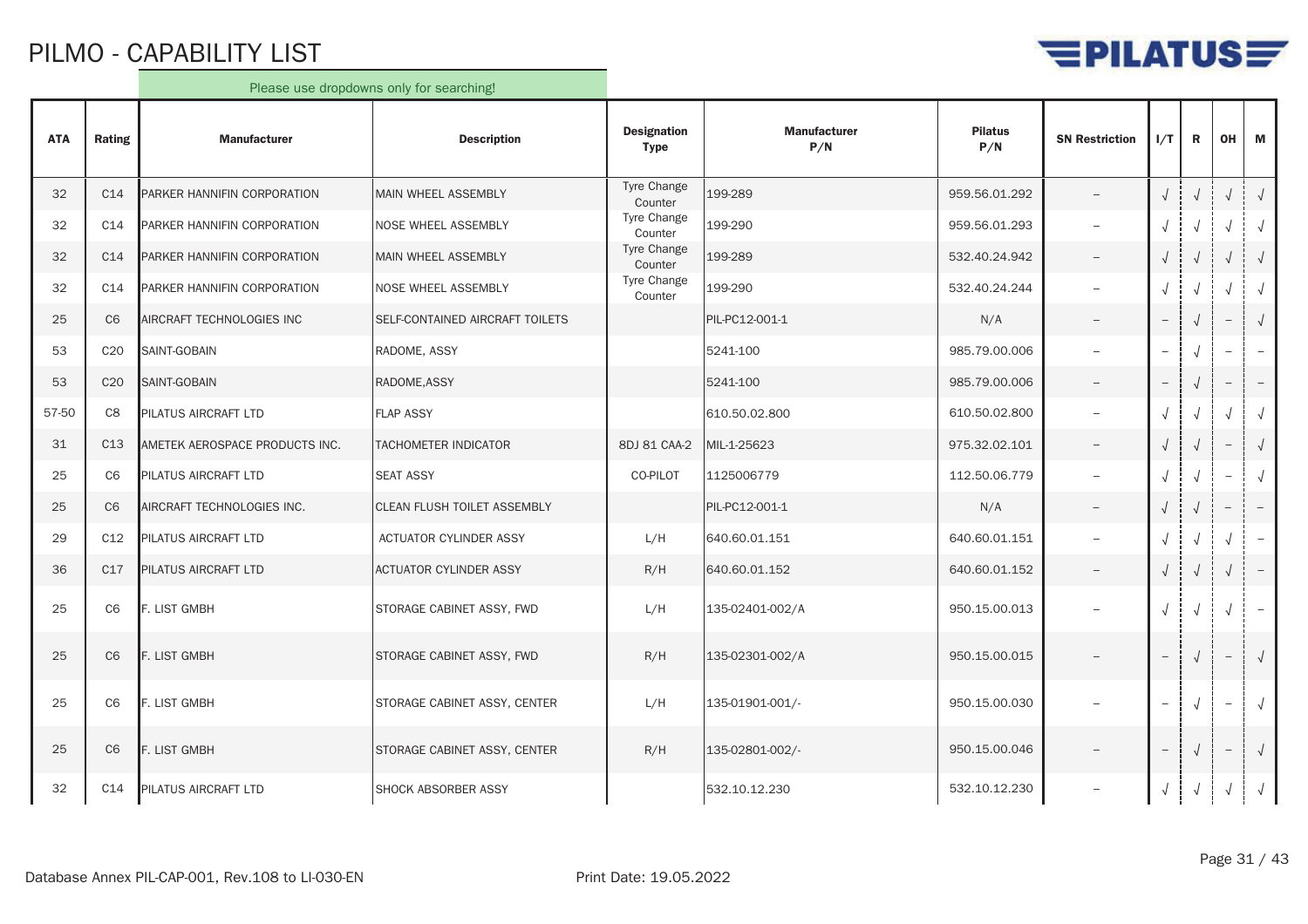

| <b>ATA</b> | Rating          | <b>Manufacturer</b>             | <b>Description</b>                                | <b>Designation</b><br><b>Type</b> | <b>Manufacturer</b><br>P/N | <b>Pilatus</b><br>P/N | <b>SN Restriction</b>    | I/T                  | R          | OH         | M             |
|------------|-----------------|---------------------------------|---------------------------------------------------|-----------------------------------|----------------------------|-----------------------|--------------------------|----------------------|------------|------------|---------------|
| 77         | C7              | KULITE                          | DIFFERENTIAL TORQUE PRESSURE<br><b>TRANSDUCER</b> |                                   | APTE-414-1000-100D         | 975.21.15.216         | $\overline{\phantom{0}}$ | $\sqrt{2}$           |            |            |               |
| 24         | C <sub>5</sub>  | MID-CONTINENT INSTRUMENT CO INC | BATTERIE, LITHIUM, TB40                           |                                   | 6430040-1                  | 976.17.31.314         |                          | $\sqrt{ }$           |            |            | $\frac{1}{2}$ |
| 31         | C13             | <b>COMTRONIC GMBH</b>           | PC-12/47E Overhead Control Pane                   |                                   | 22-5844 153                | 972.81.21.160         |                          | $\sqrt{\phantom{a}}$ | $\sqrt{ }$ | $-$        | $\sqrt{ }$    |
| 24         | C <sub>5</sub>  | CONCORDE                        | SEALED LEAD ACID BATTERY                          |                                   | RG-380E/44LS               | 976.11.26.123         | $\overline{\phantom{0}}$ |                      |            |            |               |
| 61         | C <sub>16</sub> | HARTZELL PROPELLER INC.         | PROPELLER 5 BLADE                                 |                                   | <b>HC-E5A-31A</b>          | 968.29.13.011         |                          | $\sqrt{ }$           | $\sqrt{ }$ | $\sqrt{ }$ | $\sqrt{ }$    |
| 32         | C14             | PARKER HANNIFIN CORP.           | NOSE WHEEL ASSEMBLY                               |                                   | CM40-423                   | 959.56.02.304         | $\overline{\phantom{0}}$ | $\sqrt{ }$           | $\sqrt{ }$ |            |               |
| 32         | C14             | <b>PILATUS AIRCRAFT LTD</b>     | NOSE LANDING GEAR ASSY                            |                                   | 5322024930                 | 532.20.24.930         |                          | $\sqrt{2}$           | $\sqrt{ }$ |            |               |
| 32         | C14             | PILATUS AIRCRAFT LTD            | NLG LEG ASSY                                      |                                   | 532.20.24.931              | 532.20.24.931         | $\overline{\phantom{a}}$ | $\sqrt{ }$           |            |            | $\sqrt{ }$    |
| 27         | C8              | <b>EMCA ELECTRONIC AG</b>       | FLAP CONTROL AND WARNING UNIT                     |                                   | 20674                      | 97.87.32.004          | $\overline{\phantom{0}}$ | $\sqrt{ }$           | $\sqrt{ }$ |            | $\sqrt{ }$    |
| 22         | C <sub>2</sub>  | <b>EMCA ELECTRONIC AG</b>       | STICK PUSH COMPUTER                               |                                   | 20346-5                    | 975.44.23.106         | $\equiv$                 | $\sqrt{ }$           |            |            |               |
| 72/C       | C7              | PRATT & WHITNEY CANADA          | ENGINE, TURBINE / TURBOPROP.                      |                                   | PT6E-67XP                  | 96.82.01.302          |                          | $\sqrt{ }$           |            |            | $\sqrt{ }$    |
| 27         | C8              | <b>EMCA ELECTRONIC AG</b>       | FLAP CONTROL AND WARNING UNIT                     |                                   | 20344-9                    | 978.73.20.041         | $\overline{\phantom{0}}$ | $\sqrt{ }$           |            |            |               |
| 25         | C6              | UTC GOODRICH                    | PILATUS PC12 SEAT MODEL 4030                      |                                   | 403189-7xxxx               | 959.30.00.081         |                          | $\sqrt{2}$           |            |            | $\sqrt{ }$    |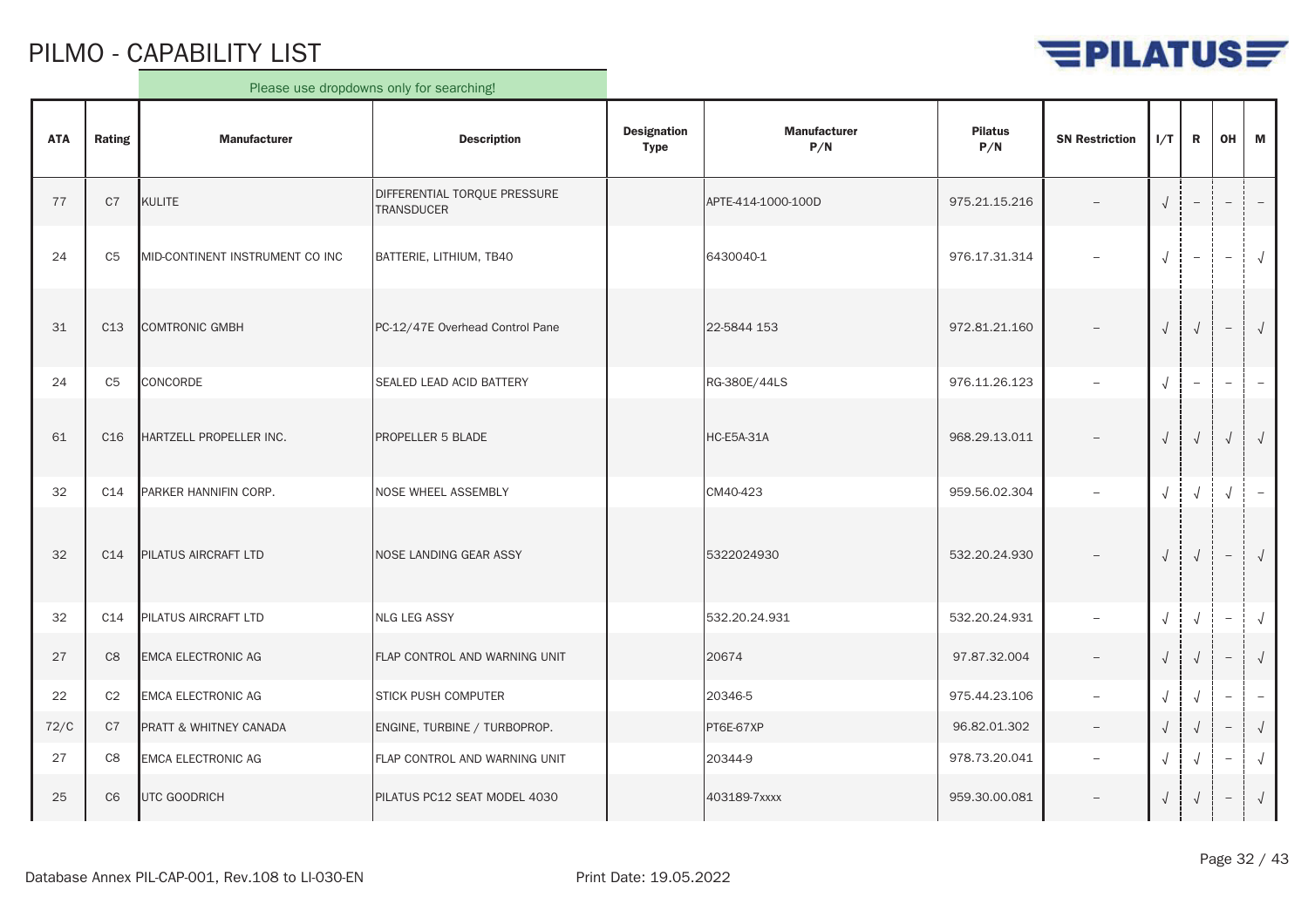

| <b>ATA</b> | Rating          | <b>Manufacturer</b>             | <b>Description</b>           | <b>Designation</b><br><b>Type</b> | <b>Manufacturer</b><br>P/N | <b>Pilatus</b><br>P/N | <b>SN Restriction</b> | I/T               | R | OH | M                        |
|------------|-----------------|---------------------------------|------------------------------|-----------------------------------|----------------------------|-----------------------|-----------------------|-------------------|---|----|--------------------------|
| 25         | C6              | UTC GOODRICH                    | PILATUS PC12 SEAT MODEL 4030 |                                   | 403189-8xxxx               | 959.30.00.113         |                       | $\sqrt{ }$        |   |    | $\sqrt{ }$               |
| 25         | C <sub>6</sub>  | UTC GOODRICH                    | PILATUS PC12 SEAT MODEL 4030 |                                   | 403189-5xxxx               | 959.30.00.065         |                       | $\sqrt{ }$        |   |    | $\sqrt{ }$               |
| 25         | C6              | UTC GOODRICH                    | PILATUS PC12 SEAT MODEL 4030 |                                   | 403189-6xxxx               | 959.30.00.097         |                       | $\sqrt{ }$        |   |    | $\sqrt{ }$               |
| 25         | C6              | UTC GOODRICH                    | PILATUS P12 SEAT MODEL 4030  |                                   | 403189-1xxxx               | 959.30.00.001         |                       |                   |   |    | $\sqrt{ }$               |
| 32         | C14             | MEGGITT AIRCRAFT BRAKING SYSTEM | <b>BRAKE ASSEMBLY</b>        |                                   | 9543946                    | 959.47.81.631         |                       | $\sqrt{2}$        |   |    | $\sqrt{ }$               |
| 71         | C7              | PILATUS AIRCRAFT LTD            | FORWARD LOWER ENGINE COWLING |                                   | 571.10.12.307              | 571.10.12.307         |                       |                   |   |    | $\overline{\phantom{a}}$ |
| 53         | C20             | PILATUS AIRCRAFT LTD            | FLOOR PANNEL (15-17)         |                                   | 553.24.24.181              | 553.24.24.181         |                       | $\qquad \qquad -$ |   |    | $ \,$                    |
| 53         | C20             | PILATUS AIRCRAFT LTD            | FLOOR PANNEL (17-19)         |                                   | 553.24.24.182              | 553.24.24.182         |                       |                   |   |    | $ \,$                    |
| 53         | C20             | PILATUS AIRCRAFT LTD            | FLOOR PANNEL (19-22)         | LH <sub></sub>                    | 553.24.24.183              | 553.24.24.183         |                       |                   |   |    | $-$                      |
| 53         | C20             | PILATUS AIRCRAFT LTD            | FLOOR PANNEL (19-22)         | <b>MID</b>                        | 553.24.24.184              | 553.24.24.184         |                       |                   |   |    | $-$                      |
| 53         | C <sub>20</sub> | PILATUS AIRCRAFT LTD            | FLOOR PANNEL (19-22)         | <b>RH</b>                         | 553.24.24.185              | 553.24.24.185         |                       |                   |   |    | $ \,$                    |
| 53         | C <sub>20</sub> | PILATUS AIRCRAFT LTD            | FLOOR PANNEL (22-25)         | <b>MID</b>                        | 553.24.24.187              | 553.24.24.187         |                       |                   |   |    | $-$                      |
| 53         | C20             | PILATUS AIRCRAFT LTD            | FLOOR PANNEL (25-29)         | LH                                | 553.24.24.188              | 553.24.24.188         |                       |                   |   |    | $-$                      |
| 53         | C <sub>20</sub> | PILATUS AIRCRAFT LTD            | FLOOR PANNEL (25-29)         | <b>MID</b>                        | 553.24.24.189              | 553.24.24.189         |                       |                   |   |    | $\overline{\phantom{0}}$ |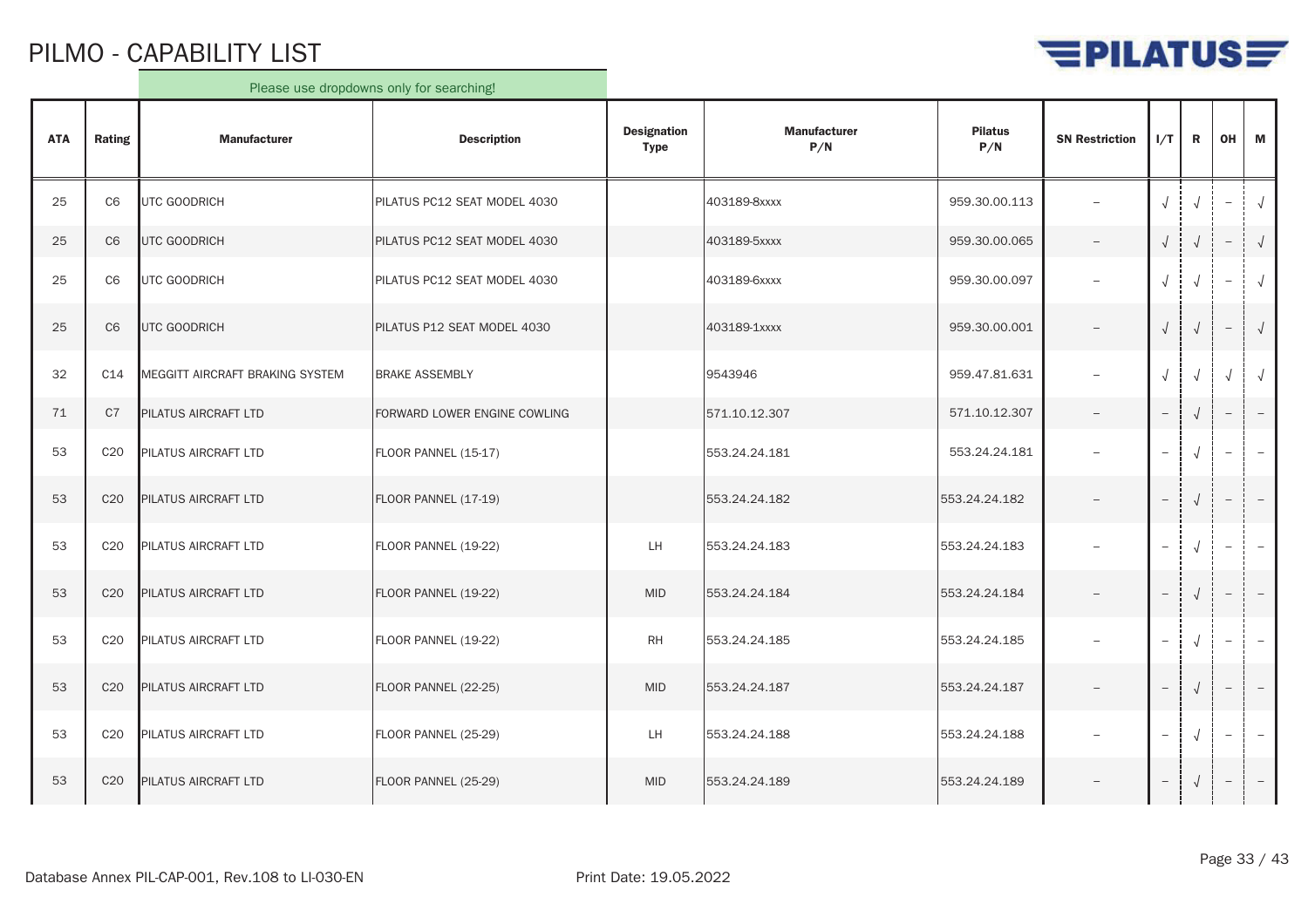

| <b>ATA</b> | Rating          | <b>Manufacturer</b>         | <b>Description</b>   | <b>Designation</b><br><b>Type</b> | <b>Manufacturer</b><br>P/N | <b>Pilatus</b><br>P/N | <b>SN Restriction</b> | I/T                               | R          | OH | M                               |
|------------|-----------------|-----------------------------|----------------------|-----------------------------------|----------------------------|-----------------------|-----------------------|-----------------------------------|------------|----|---------------------------------|
| 53         | C <sub>20</sub> | PILATUS AIRCRAFT LTD        | FLOOR PANNEL (25-29) | <b>RH</b>                         | 553.24.24.190              | 553.24.24.190         |                       | $\equiv$                          |            |    | $\overline{\phantom{m}}$        |
| 53         | C <sub>20</sub> | PILATUS AIRCRAFT LTD        | FLOOR PANNEL (29-32) |                                   | 553.24.24.191              | 553.24.24.191         |                       |                                   | $\sqrt{ }$ |    | $\overline{\phantom{m}}$        |
| 53         | C <sub>20</sub> | <b>PILATUS AIRCRAFT LTD</b> | FLOOR PANNEL (29-32) | <b>MID</b>                        | 553.24.24.192              | 553.24.24.192         |                       | $\overline{\phantom{0}}$          |            |    | $\overline{\phantom{m}}$        |
| 53         | C <sub>20</sub> | PILATUS AIRCRAFT LTD        | FLOOR PANNEL (32-36) | LH                                | 553.24.24.193              | 553.24.24.193         |                       |                                   | $\sqrt{ }$ |    | $\overline{\phantom{m}}$        |
| 53         | C20             | PILATUS AIRCRAFT LTD        | FLOOR PANNEL (32-36) | <b>MID</b>                        | 553.24.24.194              | 553.24.24.194         |                       | $\overline{\phantom{a}}$          | $\sqrt{ }$ |    | $\overline{\phantom{a}}$        |
| 53         | C20             | PILATUS AIRCRAFT LTD        | FLOOR PANNEL (32-36) | RH                                | 553.24.24.195              | 553.24.24.195         |                       | $\qquad \qquad -$                 | $\sqrt{ }$ |    | $\overline{\phantom{a}}$        |
| 53         | C <sub>20</sub> | PILATUS AIRCRAFT LTD        | FLOOR PANNEL (10-11) |                                   | LH, OUTBOARD 553.24.24.201 | 553.24.24.201         |                       | $\overline{\phantom{0}}$          | $\sqrt{ }$ |    | $\hspace{0.1mm}-\hspace{0.1mm}$ |
| 53         | C <sub>20</sub> | PILATUS AIRCRAFT LTD        | FLOOR PANNEL (10-11) | LH, INBOARD                       | 553.24.24.202              | 553.24.24.202         |                       | $\hspace{1.0cm} - \hspace{1.0cm}$ | $\sqrt{ }$ |    |                                 |
| 53         | C <sub>20</sub> | PILATUS AIRCRAFT LTD        | FLOOR PANNEL (10-11) | RH, INBOARD                       | 553.24.24.203              | 553.24.24.203         |                       | $\overline{\phantom{0}}$          | $\sqrt{ }$ |    | $\overline{\phantom{a}}$        |
| 53         | C <sub>20</sub> | PILATUS AIRCRAFT LTD        | FLOOR PANNEL (10-11) |                                   | RH, OUTBOARD 553.24.24.204 | 553.24.24.204         |                       |                                   |            |    | $\overline{\phantom{a}}$        |
| 53         | C <sub>20</sub> | PILATUS AIRCRAFT LTD        | FLOOR PANNEL (11-12) | LH                                | 553.24.24.205              | 553.24.24.205         |                       |                                   |            |    | $\overline{\phantom{m}}$        |
| 53         | C <sub>20</sub> | PILATUS AIRCRAFT LTD        | FLOOR PANNEL (11-12) | <b>RH</b>                         | 553.24.24.206              | 553.24.24.206         |                       | $\overline{\phantom{m}}$          | $\sqrt{ }$ |    | $\overline{\phantom{a}}$        |
| 53         | C <sub>20</sub> | <b>PILATUS AIRCRAFT LTD</b> | FLOOR PANNEL (12-13) | LH                                | 553.24.24.207              | 553.24.24.207         |                       |                                   |            |    | $\overline{\phantom{a}}$        |
| 53         | C20             | PILATUS AIRCRAFT LTD        | FLOOR PANNEL (12-13) | RH                                | 553.24.24.208              | 553.24.24.208         |                       | $\qquad \qquad -$                 | $\sqrt{ }$ |    | $\overline{\phantom{m}}$        |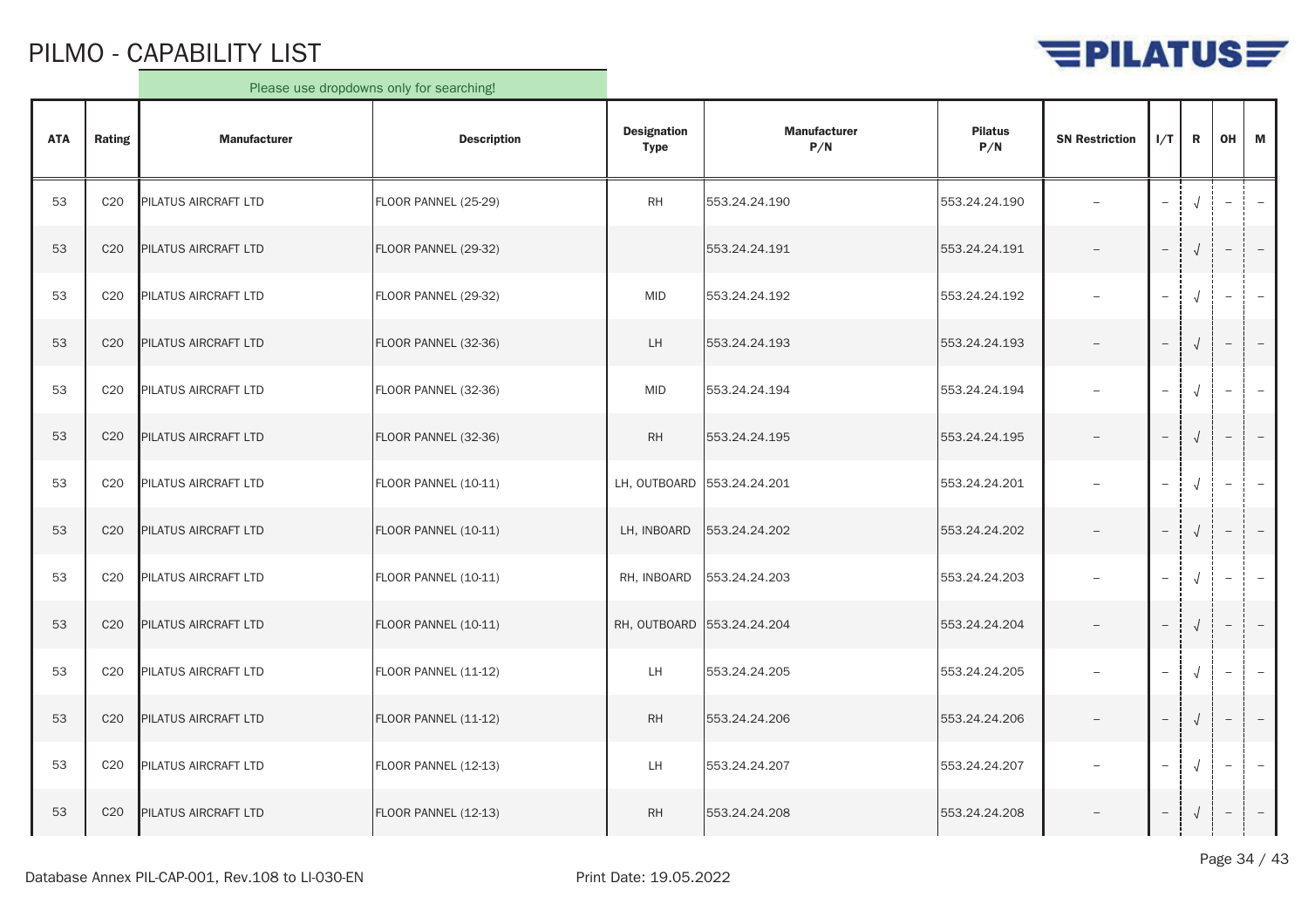

| <b>ATA</b> | Rating          | <b>Manufacturer</b>   | <b>Description</b>   | <b>Designation</b><br><b>Type</b> | <b>Manufacturer</b><br>P/N | <b>Pilatus</b><br>P/N          | <b>SN Restriction</b> | I/T                      | R                    |                          | OH M |
|------------|-----------------|-----------------------|----------------------|-----------------------------------|----------------------------|--------------------------------|-----------------------|--------------------------|----------------------|--------------------------|------|
| 53         | C20             | PILATUS AIRCRAFT LTD  | FLOOR PANNEL (13-15) |                                   | LH, OUTBOARD 553.24.24.209 | 553.24.24.209                  |                       | $\equiv$                 | $\sqrt{ }$           |                          |      |
| 53         | C <sub>20</sub> | PILATUS AIRCRAFT LTD  | FLOOR PANNEL (13-14) | LH, INBOARD                       | 553.24.24.210              | 553.24.24.210                  |                       | $\overline{\phantom{a}}$ | $\sqrt{2}$           |                          |      |
| 53         | C <sub>20</sub> | PILATUS AIRCRAFT LTD  | FLOOR PANNEL (13-14) | RH. INBOARD                       | 553.24.24.211              | 553.24.24.211                  |                       | $\overline{\phantom{a}}$ | $\sqrt{ }$           |                          |      |
| 54         | C20             | PILATUS AIRCRAFT LTD  | FLOOR PANNEL (13-15) |                                   | RH, OUTBOARD 553.24.24.212 | 553.24.24.212                  |                       | $\overline{\phantom{a}}$ | $\sqrt{ }$           |                          |      |
| 53         | C20             | PILATUS AIRCRAFT LTD  | FLOOR PANNEL (14-15) | <b>MID</b>                        | 553.24.24.213              | 553.24.24.213                  |                       | $\overline{\phantom{0}}$ | $\sqrt{\phantom{a}}$ | $\overline{\phantom{a}}$ |      |
| 25         | C <sub>6</sub>  | UTC AEROSPACE SYSTEMS | PAX SEAT EXCECUTIVE  |                                   | 403192-3                   | 959.30.01.878                  |                       | $\sqrt{ }$               | $\sqrt{ }$           | $\qquad \qquad -$        |      |
| 25         | C6              | UTC AEROSPACE SYSTEMS | PAX SEAT EXCECUTIVE  |                                   | 403192-4                   | 525.22.24.521<br>959.30.01.958 |                       | $\sqrt{}$                | $\sqrt{ }$           | $\overline{\phantom{m}}$ |      |
| 25         | C6              | UTC AEROSPACE SYSTEMS | PAX SEAT EXCECUTIVE  |                                   | 403192-1                   | 525.22.24.531<br>959.30.01.463 |                       | $\sqrt{ }$               | $\sqrt{ }$           |                          |      |
| 25         | C6              | UTC AEROSPACE SYSTEMS | PAX SEAT EXCECUTIVE  |                                   | 403192-2                   | 525.22.24.541<br>959.30.01.894 |                       | $\sqrt{ }$               | $\sqrt{ }$           |                          |      |
| 25         | C <sub>6</sub>  | UTC AEROSPACE SYSTEMS | PAX SEAT EXCECUTIVE  |                                   | 403192-1                   | 525.22.24.551<br>959.30.01.463 |                       | $\sqrt{ }$               | $\sqrt{ }$           | $\overline{\phantom{m}}$ |      |
| 25         | C6              | UTC AEROSPACE SYSTEMS | PAX SEAT EXCECUTIVE  |                                   | 403192-2                   | 525.22.24.561<br>959.30.01.894 |                       | $\sqrt{\phantom{a}}$     | $\sqrt{ }$           | $\overline{\phantom{a}}$ |      |
| 56         | C <sub>19</sub> | PPG                   | <b>WINDSHIELD</b>    | <b>RH</b>                         | 204400-08                  | 959.81.10.164                  |                       | $\sqrt{ }$               | $\sqrt{ }$           |                          |      |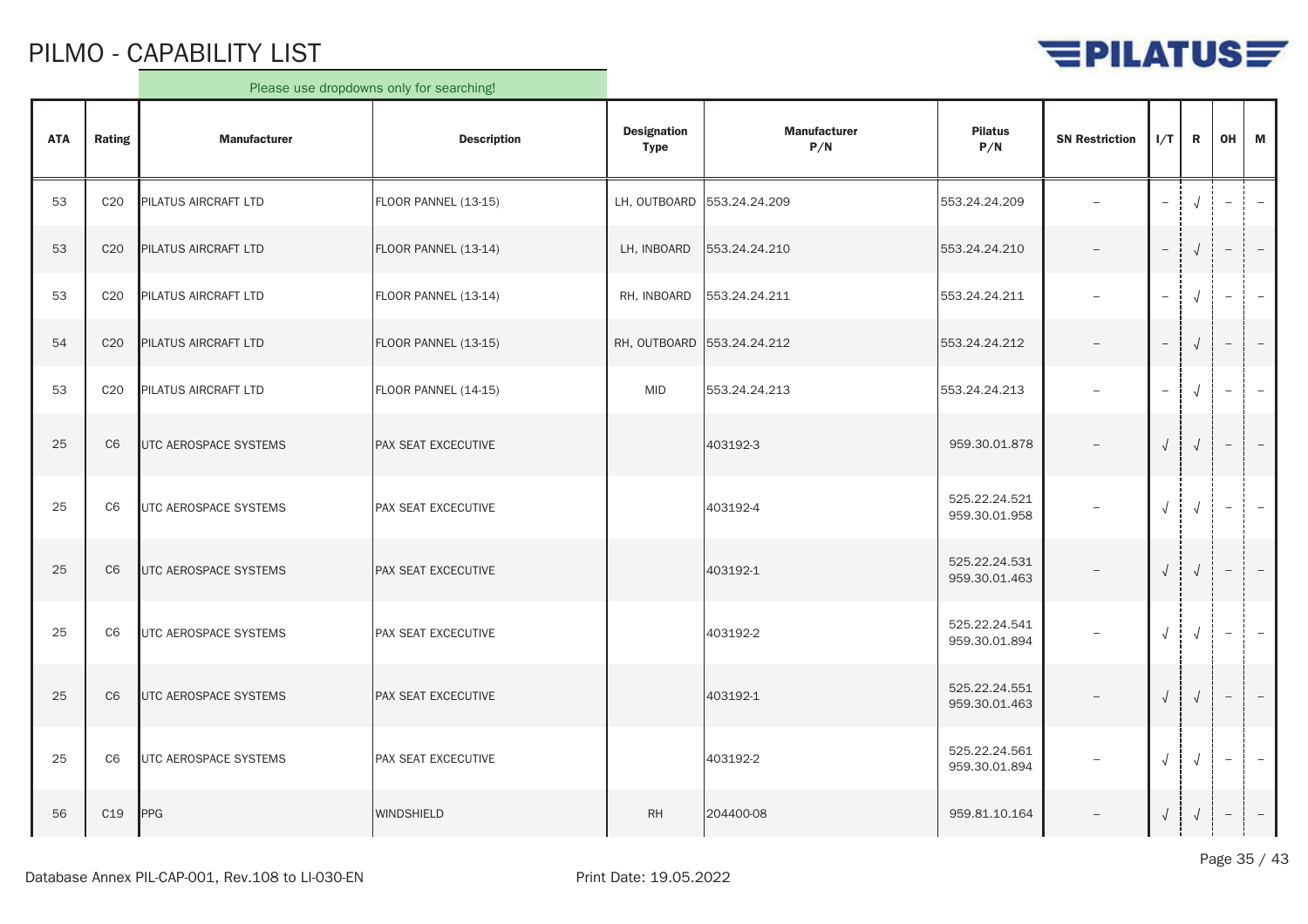

| <b>ATA</b> | Rating          | <b>Manufacturer</b>  | <b>Description</b>           | <b>Designation</b><br>Type | <b>Manufacturer</b><br>P/N | <b>Pilatus</b><br>P/N | <b>SN Restriction</b>    | I/T        | $\mathbf R$ |                                             | $OH$ M                          |
|------------|-----------------|----------------------|------------------------------|----------------------------|----------------------------|-----------------------|--------------------------|------------|-------------|---------------------------------------------|---------------------------------|
| 56         | C19             | <b>PPG</b>           | <b>WINDSHIELD</b>            | LH                         | 204400-07                  | 959.81.10.163         | $\qquad \qquad -$        | $\sqrt{2}$ | $\sqrt{ }$  | $\sim$                                      | $\hspace{0.1mm}-\hspace{0.1mm}$ |
| 32         | C <sub>14</sub> | PILATUS AIRCRAFT LTD | <b>NLG STRUT ASSY</b>        |                            | 532.20.12.044              | 532.20.12.044         | $\overline{\phantom{0}}$ |            |             | $\sqrt{1}$ $\sqrt{1}$ $\sqrt{1}$ $\sqrt{1}$ |                                 |
| 32         | C14             | PILATUS AIRCRAFT LTD | <b>NLG ASSY</b>              |                            | 532.20.12.043              | 532.20.12.043         | $\overline{\phantom{0}}$ | $\sqrt{ }$ | $\sqrt{ }$  |                                             | $\sqrt{ }$                      |
| 71         | C <sub>7</sub>  | PILATUS AIRCRAFT LTD | <b>VERSCHALUNG VORNE ZUS</b> |                            | 571.10.12.278              | 571.10.12.278         | $\overline{\phantom{0}}$ | $\sqrt{2}$ |             | $\overline{\phantom{m}}$                    | $\sqrt{ }$                      |
| 71         | C <sub>7</sub>  | PILATUS AIRCRAFT LTD | <b>VERSCHALUNG VORNE ZUS</b> |                            | 571.10.12.104              | 571.10.12.104         | $\overline{\phantom{0}}$ | $\sqrt{ }$ | $\sqrt{ }$  | $-1$                                        | $\sqrt{ }$                      |
| 71         | C <sub>7</sub>  | PILATUS AIRCRAFT LTD | VERSCHALUNG VORNE OBEN ZUS   |                            | 571.10.12.271              | 571.10.12.271         | $\overline{\phantom{0}}$ | $\sqrt{ }$ | $\sqrt{ }$  | $\sqrt{ }$                                  |                                 |
| 71         | C <sub>7</sub>  | PILATUS AIRCRAFT LTD | VERSCHALUNG VORNE OBEN ZUS   |                            | 571.10.12.103              | 571.10.12.103         | $\overline{\phantom{m}}$ | $\sqrt{ }$ |             | $\overline{\phantom{m}}$                    | $\sqrt{ }$                      |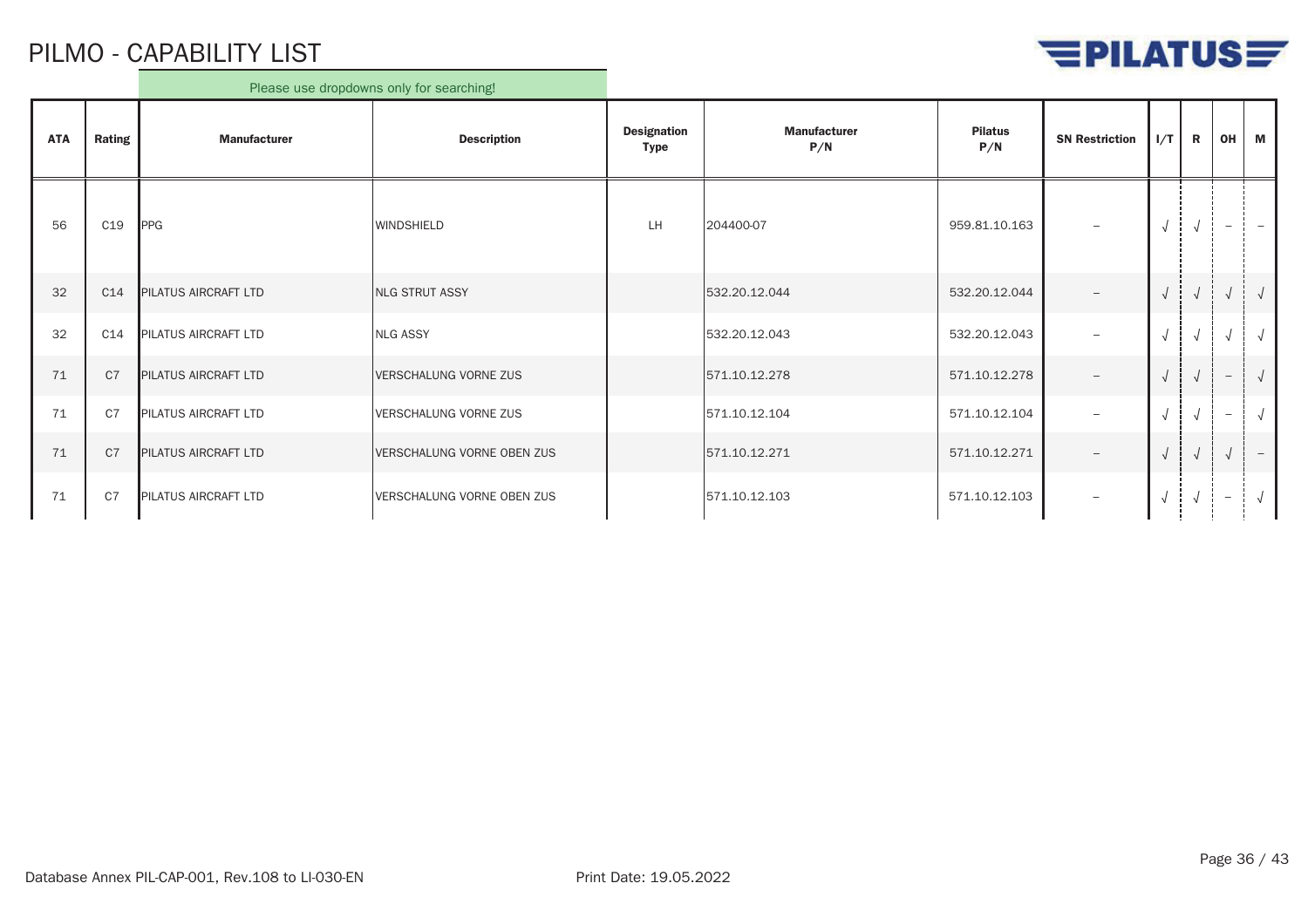

Quality Assurance MRO

PIL-CAP-001, Rev.108

| <b>Date</b> | Type of<br><b>Amendment</b> | <b>ATA</b> | Rating          | <b>Manufacturer</b>             | <b>Description</b>                 | <b>Designation</b><br><b>Type</b> | <b>Manufacturer</b><br>P/N   | <b>Pilatus</b><br>P/N |
|-------------|-----------------------------|------------|-----------------|---------------------------------|------------------------------------|-----------------------------------|------------------------------|-----------------------|
| 25.06.2019  | New Entry                   | 32         | C <sub>14</sub> | PILATUS AIRCRAFT LTD.           | SHOCK ABSORBER ASSY                | L/H                               | 532.10.24.455                | 532.10.24.455         |
| 25.06.2019  | New Entry                   | 32         | C14             | PILATUS AIRCRAFT LTD.           | SHOCK ABSORBER ASSY                | L/H                               | 532.10.24.447                | 532.10.24.447         |
| 26.06.2019  | New Entry                   | 32         | C <sub>14</sub> | PILATUS AIRCRAFT LTD.           | SHOCK ABSORBER ASSY                | R/H                               | 532.10.24.448                | 532.10.24.448         |
| 26.06.2019  | New Entry                   | 32         | C14             | PILATUS AIRCRAFT LTD.           | SHOCK ABSORBER ASSY                | R/H                               | 532.10.24.456                | 532.10.24.456         |
| 08.01.2021  | Update                      | 28         | C <sub>9</sub>  | PILATUS AIRCRAFT LTD.           | <b>ACROTANK ASSY</b>               |                                   | 528.24.21.010                | 528.24.21.010         |
| 08.01.2021  | Update                      | 28         | C9              | PILATUS AIRCRAFT LTD.           | ACROTANK ASSY                      |                                   | 528.24.21.029                | 528.24.21.029         |
| 05.07.2019  | New Entry                   | 54         | C20             | PILATUS AIRCRAFT LTD.           | PYLON ASSY                         |                                   | 528.17.21.360                | 528.17.21.360         |
| 08.07.2019  | New Entry                   | 25         | C6              | <b>SURVITEC</b>                 | <b>INFLATABLE LIEFRAFT</b>         | LRU-23P                           | 1018                         | 959.30.06.213         |
| 12.07.2019  | New Entry                   | 61         | C <sub>16</sub> | <b>MC CAULEY</b>                | <b>PROPELLER</b>                   |                                   | 1A170FAA7563                 | N/A                   |
| 05.09.2019  | New Entry                   | 55         | C8              | PILATUS AIRCRAFT LTD.           | <b>ELEVATOR</b>                    | R/H                               | 555.20.21.306                | 555.20.21.306         |
| 05.09.2019  | New Entry                   | 55         | C8              | PILATUS AIRCRAFT LTD.           | HORIZONTAL STABILIZER              |                                   | 555.10.21.201                | 555.10.21.201         |
| 10.12.2021  | Update                      | 35         | C <sub>15</sub> | HONEYWELL AEROSPACE YEOVIL      | MONITOR, OXYGEN                    |                                   | 3537W000-003                 | 957.12.10.627         |
| 10.12.2021  | Update                      | 35         | C <sub>15</sub> | HONEYWELL AEROSPACE YEOVIL      | EO CYLINDER & BURST DISC           |                                   | 3530W000-001                 | 957.12.10.665         |
| 10.12.2021  | Update                      | 35         | C <sub>15</sub> | HONEYWELL AEROSPACE YEOVIL      | REGULATOR, PANEL MOUNTED, OBOGS    |                                   | 3381W000-002 (SB3381W-35-61) | 957.12.10.680         |
| 10.12.2021  | Update                      | 21         | C1              | HONEYWELL AEROSPACE BOURNEMOUTH | VALVE, RAM AIR                     |                                   | 3089A000-001                 | 959.90.91.213         |
| 17.09.2019  | New Entry                   | 32         | C <sub>14</sub> | PARKER HANNIFIN CORPORATION     | MAIN WHEEL ASSEMBLY                | Tyre Change<br>Counter            | 199-289                      | 959.56.01.292         |
| 17.09.2019  | New Entry                   | 32         | C <sub>14</sub> | PARKER HANNIFIN CORPORATION     | NOSE WHEEL ASSEMBLY                | Tyre Change<br>Counter            | 199-290                      | 959.56.01.293         |
| 17.09.2019  | New Entry                   | 32         | C <sub>14</sub> | PARKER HANNIFIN CORPORATION     | MAIN WHEEL ASSEMBLY                | Tyre Change<br>Counter            | 199-289                      | 532.40.24.942         |
| 17.09.2019  | New Entry                   | 32         | C <sub>14</sub> | PARKER HANNIFIN CORPORATION     | NOSE WHEEL ASSEMBLY                | Tyre Change<br>Counter            | 199-290                      | 532.40.24.244         |
| 07.11.2019  | New Entry                   | 25         | C <sub>6</sub>  | AIRCRAFT TECHNOLOGIES INC       | SELF-CONTAINED AIRCRAFT TOILETS    |                                   | PIL-PC12-001-1               | N/A                   |
| 19.11.2019  | New Entry                   | 53         | C <sub>20</sub> | SAINT-GOBAIN                    | RADOME, ASSY                       |                                   | 5241-100                     | 985.79.00.006         |
| 11.12.2019  | New Entry                   | 55         | C8              | PILATUS AIRCRAFT LTD.           | BALANCED ELEVATOR AND TRIM TAB, LH |                                   | 555.20.21.235                | 555.20.21.235         |
| 10.12.2021  | Update                      | 35         | C <sub>15</sub> | HONEYWELL AEROSPACE YEOVIL      | EMERGENCY REGULATOR CONNECTOR      |                                   | 3526W000-001                 | 957.12.10.661         |
| 10.12.2021  | Update                      | 35         | C <sub>15</sub> | HONEYWELL AEROSPACE YEOVIL      | EO CYLINDER & BURST DISC           |                                   | 3530W000-001 ECN-0290896     | 957.12.10.633         |
| 10.12.2021  | Update                      | 35         | C <sub>15</sub> | HONEYWELL AEROSPACE YEOVIL      | <b>OXYGEN CONCENTRATOR</b>         |                                   | 3380W000-002                 | 957.12.10.666         |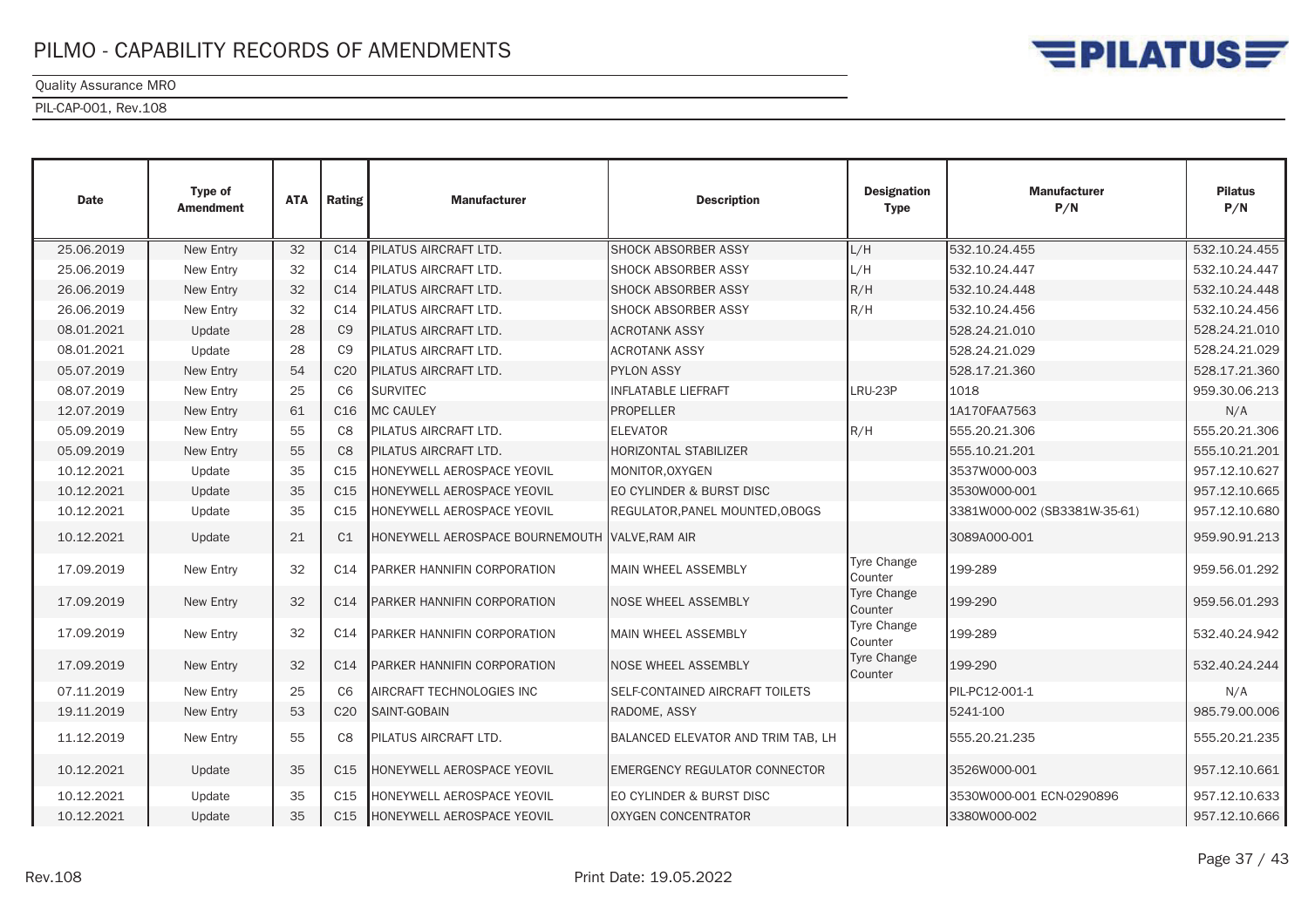

| Date       | Type of<br><b>Amendment</b> | ATA   | Rating          | <b>Manufacturer</b>                                            | <b>Description</b>                                  | <b>Designation</b><br><b>Type</b> | <b>Manufacturer</b><br>P/N | <b>Pilatus</b><br>P/N |
|------------|-----------------------------|-------|-----------------|----------------------------------------------------------------|-----------------------------------------------------|-----------------------------------|----------------------------|-----------------------|
| 10.12.2021 | Update                      | 35    | C <sub>15</sub> | HONEYWELL AEROSPACE YEOVIL                                     | VALVE.PR & SOV                                      |                                   | 4315B000-002               | 957.12.10.674         |
| 10.12.2021 | Update                      | 35    | C <sub>15</sub> | HONEYWELL AEROSPACE YEOVIL                                     | VALVE, PR & SOV                                     |                                   | 4315B000-002 ECN-8201115   | 957.12.10.682         |
| 10.12.2021 | Update                      | 21    | C1              | HONEYWELL AEROSPACE YEOVIL                                     | CONTROLLER ECS, DIGITAL                             |                                   | 5982C000-002               | 959.90.20.126         |
| 10.12.2021 | Update                      | 21    | C1              | HONEYWELL AEROSPACE YEOVIL                                     | VALVE, PRESSURE REDUCING SHUT OFF<br><b>VALVE</b>   |                                   | 4280B000-001               | 959.90.20.207         |
| 10.12.2021 | Update                      | 35    | C <sub>15</sub> | HONEYWELL AEROSPACE YEOVIL                                     | MONITOR, OXYGEN                                     |                                   | 3537W000-002               | 957.12.10.675         |
| 10.12.2021 | Update                      | 21    | C1              | HONEYWELL AEROSPACE BOURNEMOUTH                                | <b>IREFRIGERATION PACK</b>                          |                                   | 5990C000-001               | 959.90.20.201         |
| 10.12.2021 | Update                      | 21    | C1              | HONEYWELL AEROSPACE BOURNEMOUTH VALVE,SOLENOID,RAM AIR CONTROL |                                                     |                                   | 3090A000-001               | 959.90.91.214         |
| 10.12.2021 | Update                      | 21    | C1              | HONEYWELL AEROSPACE BOURNEMOUTH VALVE,CABIN PRESSURE CONTROL   |                                                     |                                   | 3087A000-002               | 959.90.91.216         |
| 17.12.2019 | New Entry                   | 34    | C <sub>3</sub>  | L3 AVIATION PRODUCTS INC                                       | TRANSCEIVER TACAN+TRC2634, ASSY                     |                                   | 534.52.21.030              | 534.52.21.030         |
| 17.12.2019 | New Entry                   | 34    | C <sub>3</sub>  | L3 AVIATION PRODUCTS INC                                       | TRANSCEIVER TACAN+TRC2634, ASSY                     |                                   | 534.52.21.027              | 534.52.21.027         |
| 17.12.2019 | New Entry                   | 53    | C <sub>20</sub> | SAINT-GOBAIN                                                   | RADOME, ASSY                                        |                                   | 5241-100                   | 985.79.00.006         |
| 10.12.2021 | Update                      | 21    | C1              | HONEYWELL AEROSPACE BOURNEMOUTH VALVE, TEMP.CONTROL            |                                                     |                                   | 5985C000-001               | 959.90.20.208         |
| 17.12.2019 | New Entry                   | 57-50 | C <sub>8</sub>  | PILATUS AIRCRAFT LTD                                           | <b>FLAP ASSY</b>                                    |                                   | 610.50.02.800              | 610.50.02.800         |
| 17.12.2019 | New Entry                   | 31    | C <sub>13</sub> | AMETEK AEROSPACE PRODUCTS INC.                                 | <b>TACHOMETER INDICATOR</b>                         | 8DJ 81 CAA-2                      | MIL-1-25623                | 975.32.02.101         |
| 17.12.2019 | New Entry                   | 56    | C <sub>19</sub> | PILATUS AIRCRAFT LTD                                           | CANOPY ASSY WITH CANOPY FRACTURING<br><b>SYSTEM</b> |                                   | 556.10.21.326              | 556.10.21.326         |
| 17.12.2019 | New Entry                   | 56    | C <sub>19</sub> | PILATUS AIRCRAFT LTD                                           | CANOPY ASSY WITH CANOPY FRACTURING<br><b>SYSTEM</b> |                                   | 556.10.21.343              | 556.10.21.343         |
| 17.12.2019 | New Entry                   | 56    | C <sub>19</sub> | PILATUS AIRCRAFT LTD                                           | CANOPY ASSY WITH CANOPY FRACTURING<br><b>SYSTEM</b> |                                   | 556.10.21.371              | 556.10.21.371         |
| 17.12.2019 | New Entry                   | 56    | C <sub>19</sub> | PILATUS AIRCRAFT LTD                                           | CANOPY ASSY WITH CANOPY FRACTURING<br><b>SYSTEM</b> |                                   | 556.10.21.379              | 556.10.21.379         |
| 10.12.2021 | Update                      | 21    | C1              | HONEYWELL AEROSPACE BOURNEMOUTH                                | COLD AIR UNIT.                                      |                                   | 1760D000-001               | 959.90.20.231         |
| 29.03.2022 | Removal                     | 27    | C8              | PILATUS AIRCRAFT LTD                                           | SUPPORT ASSY, RUDDER PEDAL                          |                                   | 6232019600                 | 623.20.19.600         |
| 23.03.2020 | New Entry                   | 25    | C <sub>6</sub>  | PILATUS AIRCRAFT LTD                                           | <b>SEAT ASSY</b>                                    | CO-PILOT                          | 1125006779                 | 112.50.06.779         |
| 10.12.2021 | Update                      | 28    | C <sub>9</sub>  | PARKER HANNIFIN CORPORATION                                    | VALVE, PRESSURE, VACUUM, RELIEF                     |                                   | 840203-107                 | 963.23.13.102         |
| 10.12.2021 | Update                      | 29    | C12             | PARKER HANNIFIN CORPORATION                                    | VALVE, PARK BRAKE, THERMAL                          |                                   | 60-37A                     | 959.47.51.136         |
| 14.10.2020 | Removal                     | 29    | C12             | PARKER HANNIFIN CORPORATION                                    | VALVE, PARK BRAKE, THERMAL, 60-37                   |                                   | 60-37                      | 959.47.51.126         |
| 10.12.2021 | Update                      | 46    | C <sub>13</sub> | <b>ESTERLINE TECHNOLOGIES</b>                                  | HUD REPEATER, VIDEO DISPLAY UNIT                    |                                   | 100-655083-001             | 975.95.01.147         |
| 10.12.2021 | Update                      | 46    | C <sub>13</sub> | <b>ESTERLINE TECHNOLOGIES</b>                                  | HUD PDU WITH AUTO IRIS CAMERA                       |                                   | 100-655132-000             | 975.95.01.146         |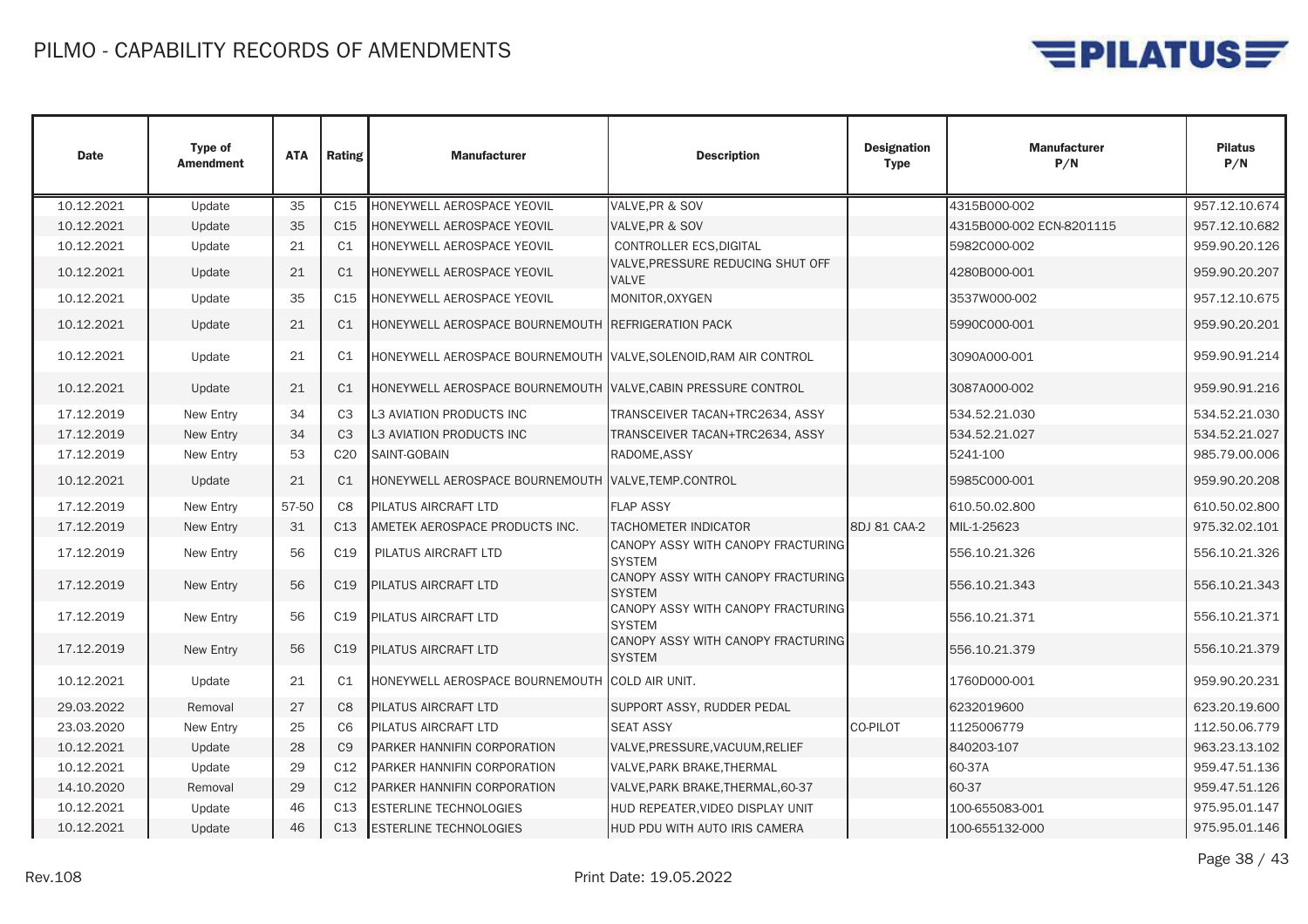

| <b>Date</b> | Type of<br><b>Amendment</b> | <b>ATA</b> | Rating          | <b>Manufacturer</b>                                          | <b>Description</b>                 | <b>Designation</b><br><b>Type</b> | <b>Manufacturer</b><br>P/N | <b>Pilatus</b><br>P/N |
|-------------|-----------------------------|------------|-----------------|--------------------------------------------------------------|------------------------------------|-----------------------------------|----------------------------|-----------------------|
| 10.12.2021  | Update                      | 46         | C13             | <b>ESTERLINE TECHNOLOGIES</b>                                | HUD-SYMBOL, GENERATOR, HSG         |                                   | 100-655035-000             | 975.95.01.105         |
| 10.12.2021  | Update                      | 31         | C <sub>13</sub> | <b>ESTERLINE TECHNOLOGIES</b>                                | PANEL, UFCP                        | <b>REAR</b>                       | 100-655055-000             | 975.99.25.028         |
| 10.12.2021  | Update                      | 31         | C <sub>13</sub> | <b>ESTERLINE TECHNOLOGIES</b>                                | PANEL, UFCP                        | <b>FRONT</b>                      | 100-655054-000             | 975.99.25.027         |
| 10.12.2021  | Update                      | 31         | C <sub>13</sub> | CMC ELECTRONICS INC.                                         | PANEL, UFCP                        | <b>REAR</b>                       | 100-655055-002             | 975.99.25.031         |
| 10.12.2021  | Update                      | 31         | C13             | CMC ELECTRONICS INC.                                         | PANEL, UFCP                        | <b>FRONT</b>                      | 100-655054-002             | 975.99.25.030         |
| 10.12.2021  | Update                      | 46         | C <sub>13</sub> | <b>SAAB AB AVIONICS SYSTEMS</b>                              | COMPUTER, MISSION, INTEGRATED      |                                   | 8923000-131 F              | 985.90.03.517         |
| 10.12.2021  | Update                      | 46         | C13             | <b>SAAB AB AVIONICS SYSTEMS</b>                              | COMPUTER, MISSION, INTEGRATED      |                                   | 8923000-131 E              | 985.90.03.516         |
| 10.12.2021  | Update                      | 31         | C <sub>13</sub> | <b>SAAB AB AVIONICS SYSTEMS</b>                              | MODULE, MEMORY                     | PILOT, COCKPIT<br><b>BAY</b>      | 8923005-121 B              | 975.95.01.160         |
| 10.12.2021  | Update                      | 31         | C13             | SAAB AB AVIONICS SYSTEMS                                     | MODULE, MEMORY                     | PILOT, COCKPIT<br>BAY             | 8923005-121 A              | 975.95.01.142         |
| 10.12.2021  | Update                      | 31         | C <sub>13</sub> | <b>SAAB AB AVIONICS SYSTEMS</b>                              | MODULE, MEMORY                     | PILOT                             | 8923007-121 A              | 975.95.01.141         |
| 10.12.2021  | Update                      | 21         | C <sub>1</sub>  | HONEYWELL AEROSPACE BOURNEMOUTH VALVE, SAFETY, INWARD RELIEF |                                    |                                   | 3088A000-001               | 959.90.91.212         |
| 10.12.2021  | Update                      | 21         | C1              | HONEYWELL AEROSPACE YEOVIL                                   | <b>VENTIL.HP SHUT OFF</b>          |                                   | 4281B000-001               | 959.90.20.206         |
| 23.03.2020  | New Entry                   | 25         | C <sub>6</sub>  | AIRCRAFT TECHNOLOGIES INC.                                   | <b>CLEAN FLUSH TOILET ASSEMBLY</b> |                                   | PIL-PC12-001-1             | N/A                   |
| 25.03.2020  | New Entry                   | 29         | C12             | PILATUS AIRCRAFT LTD                                         | <b>ACTUATOR CYLINDER ASSY</b>      | L/H                               | 640.60.01.151              | 640.60.01.151         |
| 10.12.2021  | Update                      | 30         | C <sub>18</sub> | ROSEMOUNT AEROSPACE INC.                                     | SENSOR, ICE, 28VDC                 | N/A                               | 0871LJ1                    | 975.11.21.351         |
| 17.08.2020  | New Entry                   | 29         | C12             | UTC AEROSPACE SYSTEMS / MICRO<br><b>TECHNICA</b>             | Aileron Servoactuator              | N/A                               | 400-28059-01               | 960.10.04.145         |
| 19.08.2020  | New Entry                   | 21         | C <sub>1</sub>  | ACC (FORMERL KEITH PRODUCT INC.)                             | Evaporator Assy front and rear     | N/A                               | PC9-0253-1-SB233           | 959.90.01.111         |
| 19.08.2020  | New Entry                   | 21         | C <sub>1</sub>  | ACC (FORMERL KEITH PRODUCT INC.)                             | Evaporator Assy front and rear     | N/A                               | PC9-0254-1-SB233           | 959.90.01.112         |
| 01.12.2020  | New Entry                   | 25         | C <sub>6</sub>  | <b>SANDERS SMOKE TECHNOLOGIES</b>                            | Self Contained Smoke Generator     | N/A                               | SCSG-5R-L                  | 525.77.21.051         |
| 10.12.2021  | Update                      | 36         | C <sub>17</sub> | PILATUS AIRCRAFT LTD                                         | <b>ACTUATOR CYLINDER ASSY</b>      | R/H                               | 640.60.01.152              | 640.60.01.152         |
| 01.12.2020  | New Entry                   | 25         | C <sub>6</sub>  | F. LIST GMBH                                                 | STORAGE CABINET ASSY, FWD          | L/H                               | 135-02401-002/A            | 950.15.00.013         |
| 04.12.2020  | New Entry                   | 25         | C <sub>6</sub>  | <b>F. LIST GMBH</b>                                          | STORAGE CABINET ASSY, FWD          | R/H                               | 135-02301-002/A            | 950.15.00.015         |
| 10.12.2021  | Update                      | 46         | C <sub>13</sub> | WATSON INDUSTRIES LTD.                                       | SENSOR, RATE GYRO                  |                                   | ARS-C342-3A                | 978.73.20.009         |
| 04.12.2020  | New Entry                   | 25         | C <sub>6</sub>  | F. LIST GMBH                                                 | STORAGE CABINET ASSY, CENTER       | L/H                               | 135-01901-001/-            | 950.15.00.030         |
| 04.12.2020  | New Entry                   | 25         | C <sub>6</sub>  | F. LIST GMBH                                                 | STORAGE CABINET ASSY, CENTER       | R/H                               | 135-02801-002/-            | 950.15.00.046         |
| 10.12.2021  | Update                      | 29         | C12             | 11603                                                        | VALVE, POWER BOOST & ANTISKID      |                                   | 84-005                     | 959.47.86.008         |
| 10.12.2021  | Update                      | 29         | C12             | 11603                                                        | VALVE, MANUAL REVERSION            |                                   | 38-949                     | 959.47.86.009         |
| 10.12.2021  | Update                      | 32         | C <sub>14</sub> | 11603                                                        | CONTROL UNIT, ANTI SKID            |                                   | 142-059-01                 | 959.47.86.017         |
| 10.12.2021  | Update                      | 21         | C1              | 5669                                                         | VALVE, ANTI-G                      |                                   | 14060                      | 963.77.14.102         |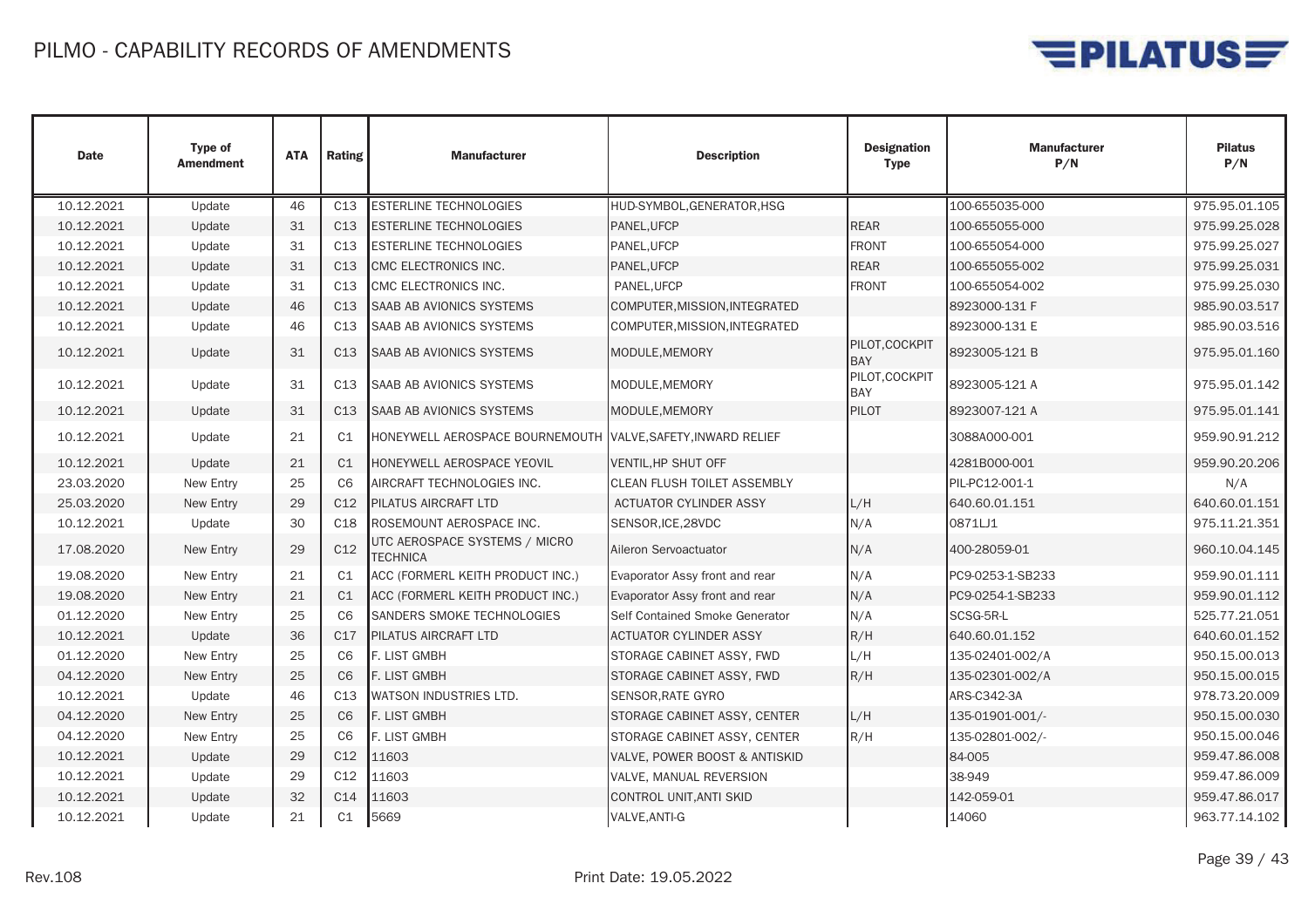

| <b>Date</b>           | Type of<br><b>Amendment</b> | <b>ATA</b> | Rating          | <b>Manufacturer</b> | <b>Description</b>            | <b>Designation</b><br><b>Type</b> | <b>Manufacturer</b><br>P/N            | <b>Pilatus</b><br>P/N |
|-----------------------|-----------------------------|------------|-----------------|---------------------|-------------------------------|-----------------------------------|---------------------------------------|-----------------------|
| 10.12.2021            | Update                      | 29         | C12             | 12840               | <b>EMERGENCY ACCUMULATOR</b>  |                                   | 70883-85                              | 960.10.04.107         |
| 10.12.2021            | Update                      | 29         | C12             | 12840               | ACTUATOR, SPOILER             |                                   | 70885-85                              | 960.10.04.110         |
| 10.12.2021            | Update                      | 29         | C <sub>12</sub> | 12840               | <b>VALVE SHUTTLE</b>          |                                   | 71629-85                              | 960.10.04.112         |
| 10.12.2021            | Update                      | 29         | C12             | 12840               | <b>FILTRATION UNIT</b>        |                                   | 71367-85                              | 960.10.04.113         |
| 10.12.2021            | Update                      | 32         | C <sub>14</sub> | 12840               | ACTUATOR,NOSE,LANDING-GEAR    |                                   | 70821-85                              | 960.10.04.114         |
| 10.12.2021            | Update                      | 27         | C8              | 12840               | ACTUATOR, AIRBRAKE            |                                   | 5709H2                                | 960.10.04.140         |
| 10.12.2021            | Update                      | 27         | C <sub>8</sub>  | 12840               | <b>ACTUATOR,FLAP</b>          |                                   | 5617H2                                | 960.10.04.134         |
| 10.12.2021            | Update                      | 27         | C8              | 12840               | <b>SERVO ACTUATOR</b>         |                                   | 400-28059-01                          | 960.10.04.145         |
| 10.12.2021            | Update                      | 31         | C13             | 12127               | CONTROL, UNIT, LIGHT DIMMER   |                                   | 727-0655/04                           | 975.02.15.211         |
| 10.12.2021            | Update                      | 31         | C13             | 12127               | PANEL, RIGHT FORWARD          |                                   | 727-0543/07                           | 975.99.25.136         |
| 10.12.2021            | Update                      | 27         | C8              | 12127               | CONTROL HOTAS, STICK TOP      |                                   | 727-0656/02                           | 944.30.19.508         |
| 10.12.2021            | Update                      | 31         | C13             | 12127               | NDICATOR.DEDICATED WARNING    |                                   | 727-0654/20                           | 972.81.31.111         |
| 10.12.2021            | Update                      | 31         | C13             | 12127               | INDICATOR,TRIM,TRIPLE         |                                   | 727-0579/04                           | 975.44.16.015         |
| 10.12.2021            | Update                      | 31         | C13             | 12127               | PANEL, COMMUNICATION-SYS      |                                   | 727-0545/02                           | 975.99.25.108         |
| 10.12.2021            | Update                      | 31         | C13             | 12127               | PANEL, ARM-FRONT              |                                   | 727-0541/06                           | 975.99.25.107         |
| 10.12.2021            | Update                      | 31         | C13             | 12127               | PANEL, DECOUPLE               |                                   | 727-0542/05                           | 975.99.25.113         |
| 10.12.2021            | Update                      | 31         | C13             | 12127               | PANEL, LEFT FWD               | <b>FRONT</b>                      | 727-0551/05                           | 975.99.25.120         |
| 10.12.2021            | Update                      | 31         | C13             | 12127               | PANEL, LEFT FWD               | <b>REAR</b>                       | 727-0555/05                           | 975.99.25.121         |
| 10.12.2021            | Update                      | 31         | C13             | 12127               | PANEL,RIGHT FWD               | <b>REAR</b>                       | 727-0553/03                           | 975.99.25.125         |
| 10.12.2021            | Update                      | 31         | C13             | 12127               | PANEL, ECS-REAR               |                                   | 727-0554/03                           | 975.99.25.129         |
| 20.10.2021            | Update                      | 46         | C13             | 12127               | REMOTE IO CONCENTRATOR        |                                   | 727-0646/02                           | 985.90.03.905         |
| 10.12.2021            | Update                      | 32         | C14             | 12127               | CONTROL UNIT, LDG MASTER      |                                   | 727-0635/09                           | 988.11.00.017         |
| 10.12.2021            | Update                      | 31         | C <sub>13</sub> | 12127               | CONTROL UNIT, LDG SLAVE       |                                   | 727-0635/10                           | 988.11.00.018         |
| 10.12.2021            | Update                      | 29         | C12             | 12840               | <b>SELECTOR MANIFOLD</b>      |                                   | 5619H1                                | 960.10.04.102         |
| 10.12.2021            | Update                      | 29         | C12             | 12840               | POWER PACKAGE MANIFOLD        |                                   | 5621H1                                | 960.10.04.103         |
| 10.12.2021            | Update                      | 29         | C12             | 12840               | RESERVOIR, HYDRAULIC          |                                   | 5623H1                                | 960.10.04.104         |
| 10.12.2021            | Update                      | 32         | C14             | 12840               | ACTUATOR,MAIN LANDING GEAR    |                                   | 5661H1                                | 960.10.04.116         |
| 10.12.2021            | Update                      | 29         | C12             | 12840               | MANIFOLD, EMERGENCY HYDRAULIC |                                   | 5667H1 (MOD.A733)                     | 960.10.04.139         |
| 10.12.2021            | Update                      | 29         | C12             | Parker Hannifin AG  | PUMP,HYDRAULIC                |                                   | 4049H5                                | 960.10.01.164         |
| 28.06.2021 / 10.12.20 | Update                      | 29         | C12             | Parker Hannifin AG  | PUMP, HYDRAULIC               | AP05V-081-04                      | 4049H6 (Micro Technica) 4200104 (P/H) | 960.10.01.167         |
| 10.12.2021            | Update                      | 31         | C13             | 12127               | PANEL, AIR-FRONT              |                                   | 727-0546/03                           | 975.99.25.126         |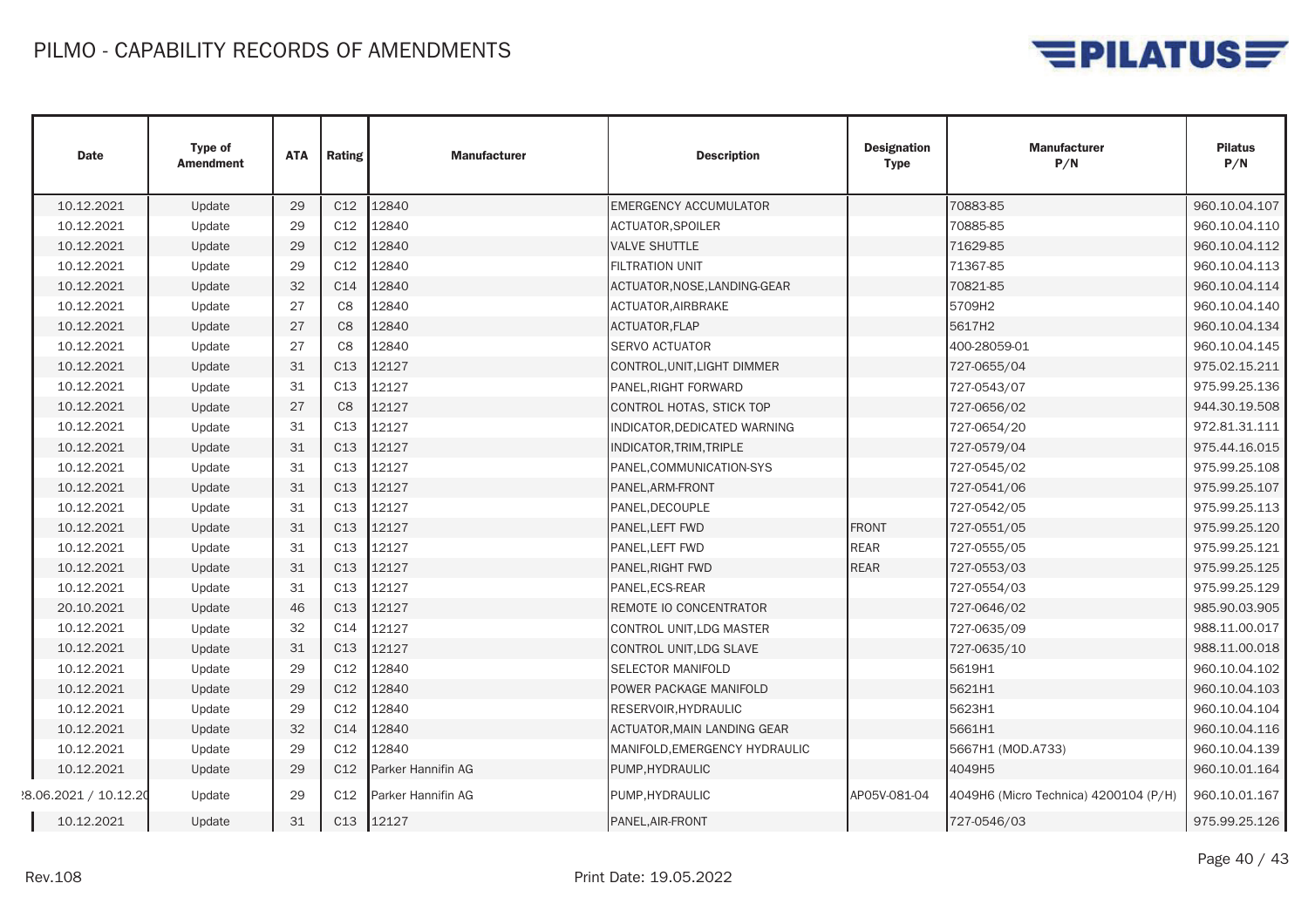

| <b>Date</b> | Type of<br><b>Amendment</b> | <b>ATA</b> | Rating          | <b>Manufacturer</b>               | <b>Description</b>                         | <b>Designation</b><br><b>Type</b> | <b>Manufacturer</b><br>P/N | <b>Pilatus</b><br>P/N |
|-------------|-----------------------------|------------|-----------------|-----------------------------------|--------------------------------------------|-----------------------------------|----------------------------|-----------------------|
| 10.12.2021  | Update                      | 21         | C1              | 12127                             | <b>PANEL.LEFT</b>                          | <b>REAR</b>                       | 727-0550/03                | 975.99.25.127         |
| 10.12.2021  | Update                      | 29         | C <sub>12</sub> | 12840                             | VALVE, SHUT-OFF, HYDRAULIC                 |                                   | 4103H1                     | 960.10.01.191         |
| 07.12.2020  | New Entry                   | 32         | C14             | PILATUS AIRCRAFT LTD              | SHOCK ABSORBER ASSY                        |                                   | 532.10.12.230              | 532.10.12.230         |
| 07.12.2020  | New Entry                   | 77         | C <sub>7</sub>  | ASTRONAUTICS CORP OF AMERICA      | <b>ENGINE INDICATION DISPLAY</b>           |                                   | 261710-7                   | 975.96.32.438         |
| 09.12.2020  | New Entry                   | 77         | C <sub>7</sub>  | <b>KULITE</b>                     | DIFFERENTIAL TORQUE PRESSURE<br>TRANSDUCER |                                   | APTE-414-1000-100D         | 975.21.15.216         |
| 09.12.2020  | New Entry                   | 24         | C <sub>5</sub>  | MID-CONTINENT INSTRUMENT CO INC   | BATTERIE, LITHIUM, TB40                    |                                   | 6430040-1                  | 976.17.31.314         |
| 10.12.2020  | New Entry                   | 31         | C <sub>13</sub> | COMTRONIC GMBH                    | PC-12/47E Overhead Control Pane            |                                   | 22-5844 153                | 972.81.21.160         |
| 10.12.2020  | New Entry                   | 24         | C <sub>5</sub>  | CONCORDE                          | <b>SEALED LEAD ACID BATTERY</b>            |                                   | RG-380E/44LS               | 976.11.26.123         |
| 21.12.2020  | New Entry                   | 32         | C14             | PILATUS AIRCRAFT LTD.             | BOLT, SPECIAL, MLG                         |                                   | 532.10.21.067              | 532.10.21.067         |
| 08.01.2021  | Update                      | 28         | C9              | PILATUS AIRCRAFT LTD              | AEROBATIC FUEL TANK                        |                                   | 5282009245                 | 528.20.09.245         |
| 21.12.2020  | New Entry                   | 56         | C <sub>19</sub> | 13529                             | <b>CANOPY DAMPER</b>                       |                                   | PLS1007-901                | 967.81.12.102         |
| 21.12.2020  | New Entry                   | 28         | C <sub>9</sub>  | 15799                             | SOV, PRESSURE RE / DEFUEL                  |                                   | sm3373                     | 963.82.21.309         |
| 21.12.2020  | New Entry                   | 28         | C <sub>9</sub>  | 15799                             | VALVE, LOW LEVEL PILOT                     |                                   | SM3374 Issue A             | 963.82.21.321         |
| 26.01.2021  | New Entry                   | 61         | C <sub>16</sub> | HARTZELL PROPELLER INC.           | <b>PROPELLER 5 BLADE</b>                   |                                   | <b>HC-E5A-31A</b>          | 968.29.13.011         |
| 28.01.2021  | <b>New Entry</b>            | 32         | C <sub>14</sub> | PARKER HANNIFIN CORP.             | NOSE WHEEL ASSEMBLY                        |                                   | CM40-423                   | 959.56.02.304         |
| 08.02.2021  | New Entry                   | 28         | C <sub>9</sub>  | 5320                              | COMPUTER, FUEL CONTROL, MONTIORING         |                                   | 74A36-06                   | 975.37.31.328         |
| 08.02.2021  | New Entry                   | 25         | C <sub>6</sub>  | 5320                              | FUEL CONT.&MONITORING COMP. AUX            |                                   | 74A74-01                   | 975.37.31.319         |
| 26.02.2021  | New Entry                   | 24         | C <sub>5</sub>  | <b>EMCA ELECTRONIC AG</b>         | UNIT, WT, AOA                              |                                   | AWS784D-4 20275-4          | 975.44.21.318         |
| 11.03.2021  | New Entry                   | 32         | C <sub>14</sub> | PILATUS AIRCRAFT LTD              | NOSE LANDING GEAR ASSY                     |                                   | 5322024930                 | 532.20.24.930         |
| 11.03.2021  | New Entry                   | 32         | C14             | PILATUS AIRCRAFT LTD              | <b>NLG LEG ASSY</b>                        |                                   | 532.20.24.931              | 532.20.24.931         |
| 11.03.2021  | New Entry                   | 27         | C8              | <b>EMCA ELECTRONIC AG</b>         | FLAP CONTROL AND WARNING UNIT              |                                   | 20674                      | 97.87.32.004          |
| 11.03.2021  | New Entry                   | 22         | C <sub>2</sub>  | <b>EMCA ELECTRONIC AG</b>         | <b>STICK PUSH COMPUTER</b>                 |                                   | 20346-5                    | 975.44.23.106         |
| 25.03.2021  | New Entry                   | 72/C       | C <sub>7</sub>  | <b>PRATT &amp; WHITNEY CANADA</b> | ENGINE, TURBINE / TURBOPROP.               |                                   | PT6E-67XP                  | 96.82.01.302          |
| 25.03.2021  | New Entry                   | 27         | C8              | <b>EMCA ELECTRONIC AG</b>         | FLAP CONTROL AND WARNING UNIT              |                                   | 20344-9                    | 978.73.20.041         |
| 29.03.2021  | New Entry                   | 27         | C8              | <b>PILATUS</b>                    | RUDDER ASSY.                               |                                   | 113.40.07.001              | 113.40.07.001         |
| 29.03.2021  | New Entry                   | 57-10      | C <sub>20</sub> | <b>PILATUS</b>                    | FLAP SECTION OUTBOUND                      | <b>RH</b>                         | 111.40.07.004              | 111.40.07.004         |
| 29.03.2021  | <b>New Entry</b>            | 57-10      | C <sub>20</sub> | <b>PILATUS</b>                    | <b>FLAP SECTION OUTBD</b>                  | LH                                | 111.40.07.003              | 111.40.07.003         |
| 09.04.2021  | New Entry                   | 25         | C6              | UTC GOODRICH                      | PILATUS PC12 SEAT MODEL 4030               |                                   | 403189-7xxxx               | 959.30.00.081         |
| 09.04.2021  | New Entry                   | 25         | C <sub>6</sub>  | UTC GOODRICH                      | PILATUS PC12 SEAT MODEL 4030               |                                   | 403189-8xxxx               | 959.30.00.113         |
| 09.04.2021  | New Entry                   | 25         | C <sub>6</sub>  | UTC GOODRICH                      | PILATUS PC12 SEAT MODEL 4030               |                                   | 403189-5xxxx               | 959.30.00.065         |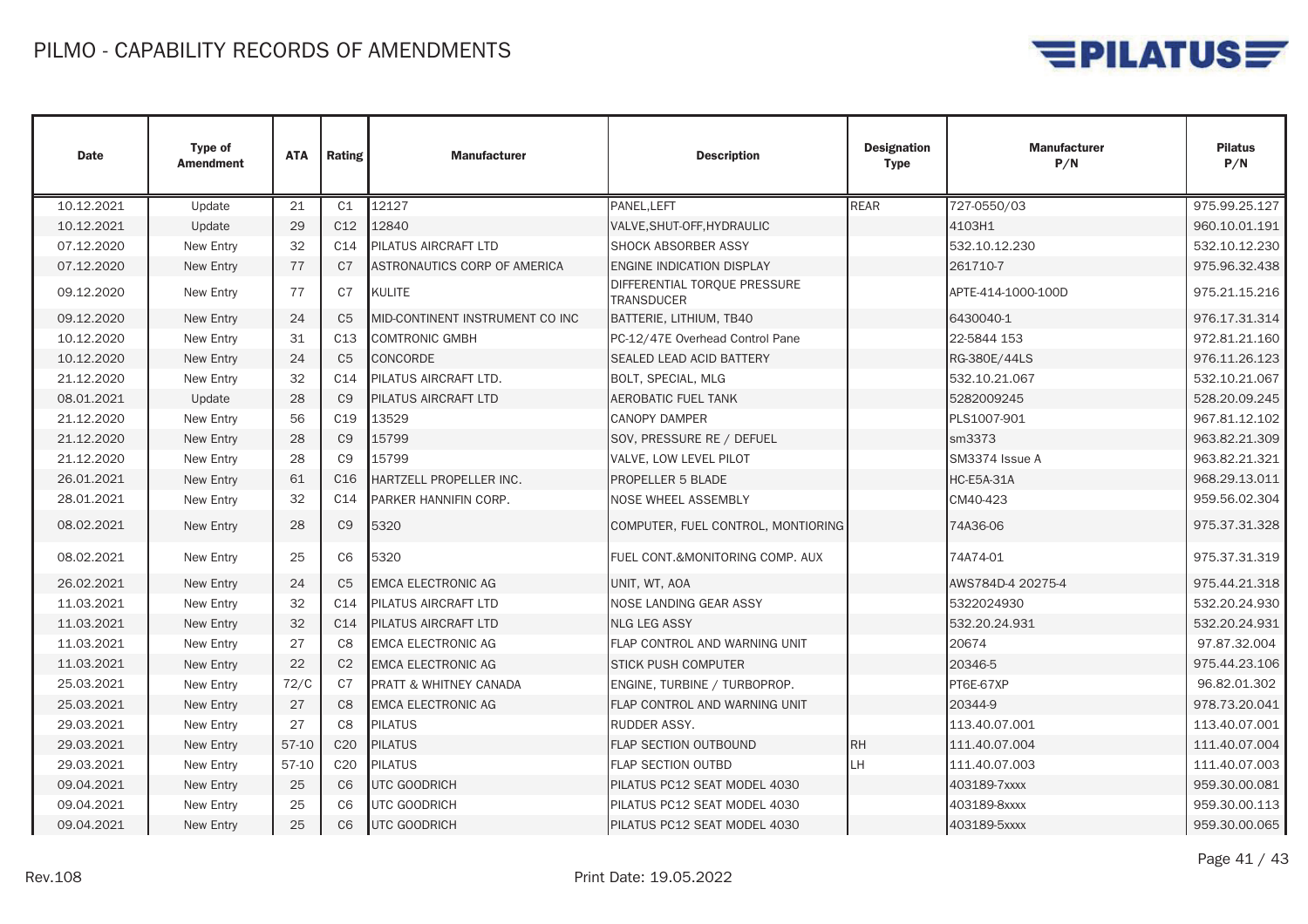

| Date       | Type of<br><b>Amendment</b> | <b>ATA</b> | Rating          | <b>Manufacturer</b>                    | <b>Description</b>               | <b>Designation</b><br><b>Type</b> | <b>Manufacturer</b><br>P/N | <b>Pilatus</b><br>P/N |
|------------|-----------------------------|------------|-----------------|----------------------------------------|----------------------------------|-----------------------------------|----------------------------|-----------------------|
| 09.04.2021 | New Entry                   | 25         | C <sub>6</sub>  | UTC GOODRICH                           | PILATUS PC12 SEAT MODEL 4030     |                                   | 403189-6xxxx               | 959.30.00.097         |
| 12.04.2021 | <b>New Entry</b>            | 25         | C <sub>6</sub>  | UTC GOODRICH                           | PILATUS P12 SEAT MODEL 4030      |                                   | 403189-1xxxx               | 959.30.00.001         |
| 27.05.2021 | New Entry                   | 32         | C14             | MEGGITT AIRCRAFT BRAKING SYSTEM        | <b>BRAKE ASSEMBLY</b>            |                                   | 9543946                    | 959.47.81.631         |
| 01.06.2021 | New Entry                   | 29         | C12             | DOWTY AEROSPACE HYDRAULICS             | UPLOCK ACTUATOR                  |                                   | H10321001SK                | 960.10.04.115         |
| 09.06.2021 | New Entry                   | 71         | C <sub>7</sub>  | PILATUS AIRCRAFT LTD                   | <b>V-STRUT ASSY</b>              |                                   | 571.20.21.061              | 571.20.21.061         |
| 10.06.2021 | New Entry                   | 96         | N/A             | <b>MC TEST &amp; MEASUREMENT GMBH</b>  | PCM CONVERSION UNIT              |                                   | M.PCM-CRONOS               | 985.99.20.180         |
| 10.06.2021 | New Entry                   | 46         | C <sub>13</sub> | <b>IMC TEST &amp; MEASUREMENT GMBH</b> | DATA ACQUISITION UNIT            |                                   | M.CRFX-DAU                 | 985.99.20.179         |
| 05.07.2021 | New Entry                   | 71         | C <sub>7</sub>  | PILATUS AIRCRAFT LTD                   | FORWARD LOWER ENGINE COWLING     |                                   | 571.10.12.307              | 571.10.12.307         |
| 05.07.2021 | New Entry                   | 34         | C <sub>3</sub>  | <b>BECKER</b>                          | TRANSPONDER, ATC ADSB            |                                   | BXT6513-(100)              | 985.36.10.113         |
| 07.01.2022 | Update                      | 23         | C <sub>3</sub>  | COBHAM AEROSPACE COMMUNICATIONS        | UNIT, AUDIO MANAGEMENT           |                                   | AMU4074AA01                | 985.61.15.433         |
| 10.12.2021 | Update                      | 23         | C <sub>3</sub>  | COBHAM AEROSPACE COMMUNICATIONS        | UNIT, AUDIO MGMT, HIGH IMPEDANCE |                                   | AMU4074AB01                | 985.61.15.439         |
| 10.12.2021 | Update                      | 21         | C1              | <b>SECAN</b>                           | <b>COMPRESSOR ASSY</b>           |                                   | 21-90357-3                 | 959.90.20.224         |
| 10.12.2021 | Update                      | 21         | C <sub>1</sub>  | <b>SECAN</b>                           | EVAPORATOR ASSY, COCKPIT         |                                   | 11-91357-1                 | 959.90.20.225         |
| 10.12.2021 | Update                      | 21         | C1              | <b>SECAN</b>                           | EVAPORATOR ASSY, COCKPIT         |                                   | 11-91357-2                 | 959.90.20.287         |
| 10.12.2021 | Update                      | 21         | C1              | <b>SECAN</b>                           | <b>MANIFOLD ASSY</b>             |                                   | 192-90357-2                | 959.90.20.227         |
| 10.12.2021 | Update                      | 21         | C1              | <b>SECAN</b>                           | FAN ASSY, CONDENSER              |                                   | 240-92357-1                | 959.90.20.254         |
| 07.01.2022 | Update                      | 21         | C1              | <b>SECAN</b>                           | EVAPORATOR ASSY, AVIONIC BAY     |                                   | 11-93357-2                 | 959.90.20.286         |
| 19.07.2021 | New Entry                   | 53         | C20             | PILATUS AIRCRAFT LTD.                  | HORZ STAB FAIRING RH ASSY        | <b>RH</b>                         | 553.51.21.102              | 553.51.21.102         |
| 10.12.2021 | Update                      | 23         | C <sub>3</sub>  | COBHAM AEROSPACE COMMUNICATIONS        | UNIT, AUDIO MANAGEMENT           |                                   | AMU4074AA01 AMDT A         | 985.61.15.440         |
| 10.12.2021 | Update                      | 23         | C <sub>3</sub>  | COBHAM AEROSPACE COMMUNICATIONS        | UNIT, AUDIO MGMT, HIGH IMPEDANCE |                                   | AMU4074AB01 AMDT A         | 985.61.15.441         |
| 10.12.2021 | Update                      | 32         | C <sub>14</sub> | PILATUS AIRCRAFT LTD                   | NOSE LANDING GEAR ASSY           |                                   | 532.20.21.130              | 532.20.21.130         |
| 13.08.2021 | New Entry                   | 24         | C <sub>5</sub>  | TRUE BLUE POWER                        | <b>EMERGENCY BATTERY</b>         |                                   | TS835-1 (MD835-1)          | 985.83.14.955         |
| 16.08.2021 | New Entry                   | 53         | C20             | PILATUS AIRCRAFT LTD                   | FLOOR PANNEL (15-17)             |                                   | 553.24.24.181              | 553.24.24.181         |
| 18.08.2021 | New Entry                   | 32         | C14             | PILATUS AIRCRAFT LTD                   | MAIN LANDING GEAR                | IГН                               | 532.10.21.158              | 532.10.21.158         |
| 18.08.2021 | New Entry                   | 32         | C14             | PILATUS AIRCRAFT LTD                   | MAIN LANDING GEAR                | IГН                               | 532.10.21.157              | 532.10.21.157         |
| 10.12.2021 | Update                      | 21         | C1              | <b>SECAN</b>                           | EVAPORATOR ASSY AVIONIC BAY      |                                   | 11-93357-1                 | 959.90.20.228         |
| 10.12.2021 | Update                      | 32         | C <sub>14</sub> | PARKER HANNIFIN CORP.                  | <b>BRAKE CYLINDER MASTER</b>     |                                   | 10-96A                     | 959.47.86.011         |
| 31.08.2021 | New Entry                   | 79         | C <sub>7</sub>  | PILATUS AIRCRAFT LTD                   | <b>OIL COOLER</b>                |                                   | 579.10.21.087              | 579.10.21.087         |
| 16.09.2021 | New Entry                   | 25         | C <sub>6</sub>  | <b>UTC AEROSPACE SYSTEMS</b>           | PAX SEAT EXCECUTIVE              |                                   | 403192-3                   | 959.30.01.878         |